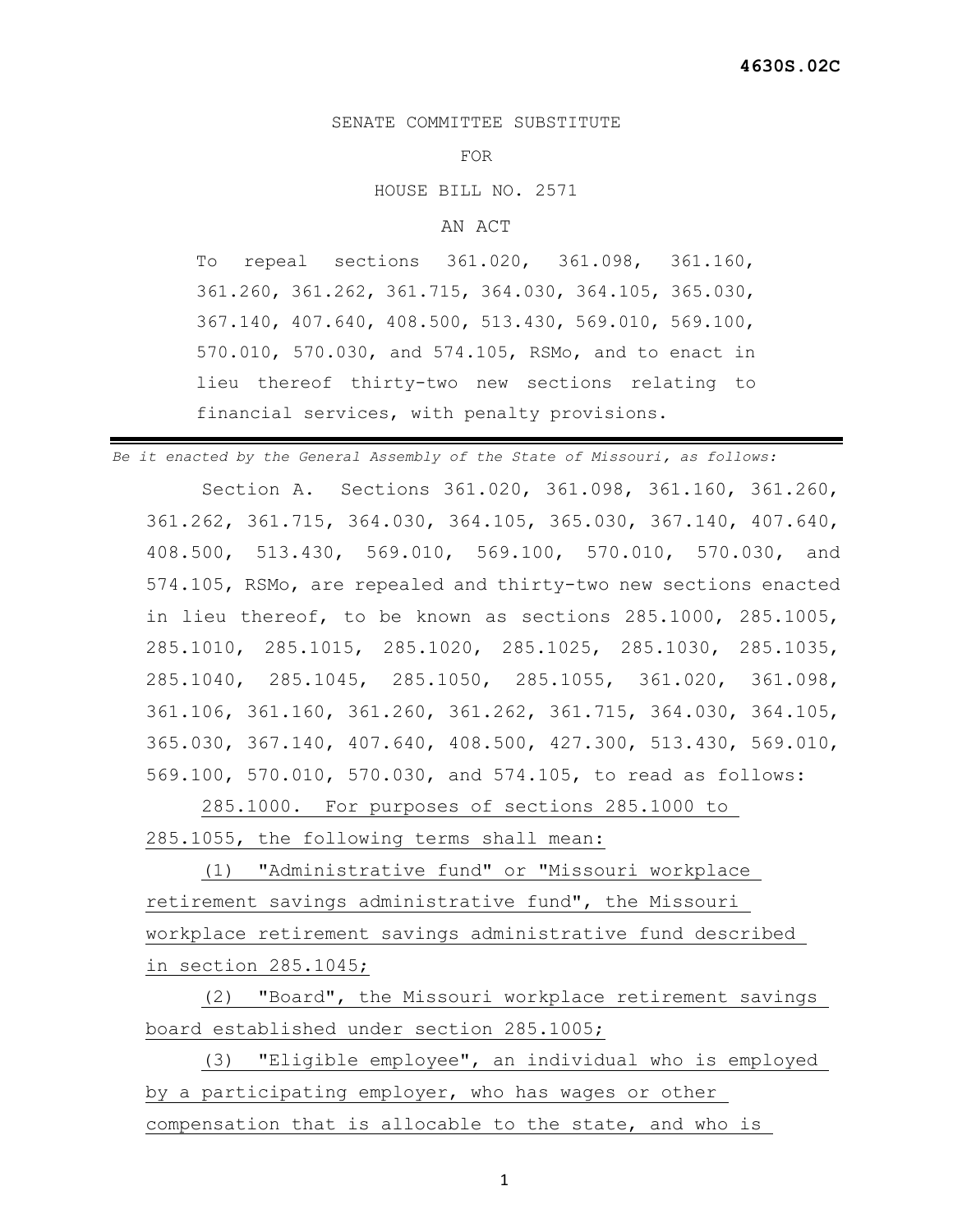eighteen years of age or older. "Eligible employee" shall not include any of the following:

 (a) Any employee covered under the federal Railway Labor Act, 45 U.S.C. Section 151;

 (b) Any employee on whose behalf an employer makes contributions to a multiemployer pension trust fund under 29 U.S.C. Section 186; or

(c) Any individual who is an employee of:

a. The federal government;

b. Any state government in the United States; or

 c. Any county, municipal corporation, or political subdivision of any state in the United States;

 (4) "Eligible employer", a person or entity engaged in a business, industry, profession, trade, or other enterprise in the state of Missouri, whether for-profit or not-forprofit, provided that such a person or entity employs no more than fifty employees. A person or entity who qualifies as an eligible employer but who later employs more than fifty employees shall be permitted to remain an eligible employer for a period of five years beginning on the date on which the person or entity first employs more than fifty employees. After such five-year period has ended, the person or entity shall immediately cease to qualify as an eligible employer and shall be prohibited from further participation in the plan. For purposes of this subdivision, an eligible employer shall not include:

(a) The federal government;

(b) The state of Missouri;

 (c) Any county, municipal corporation, or political subdivision of the state of Missouri; or

 (d) An employer that maintains a specified tax-favored retirement plan for its employees or that has effectively done so in form and operation at any time within the current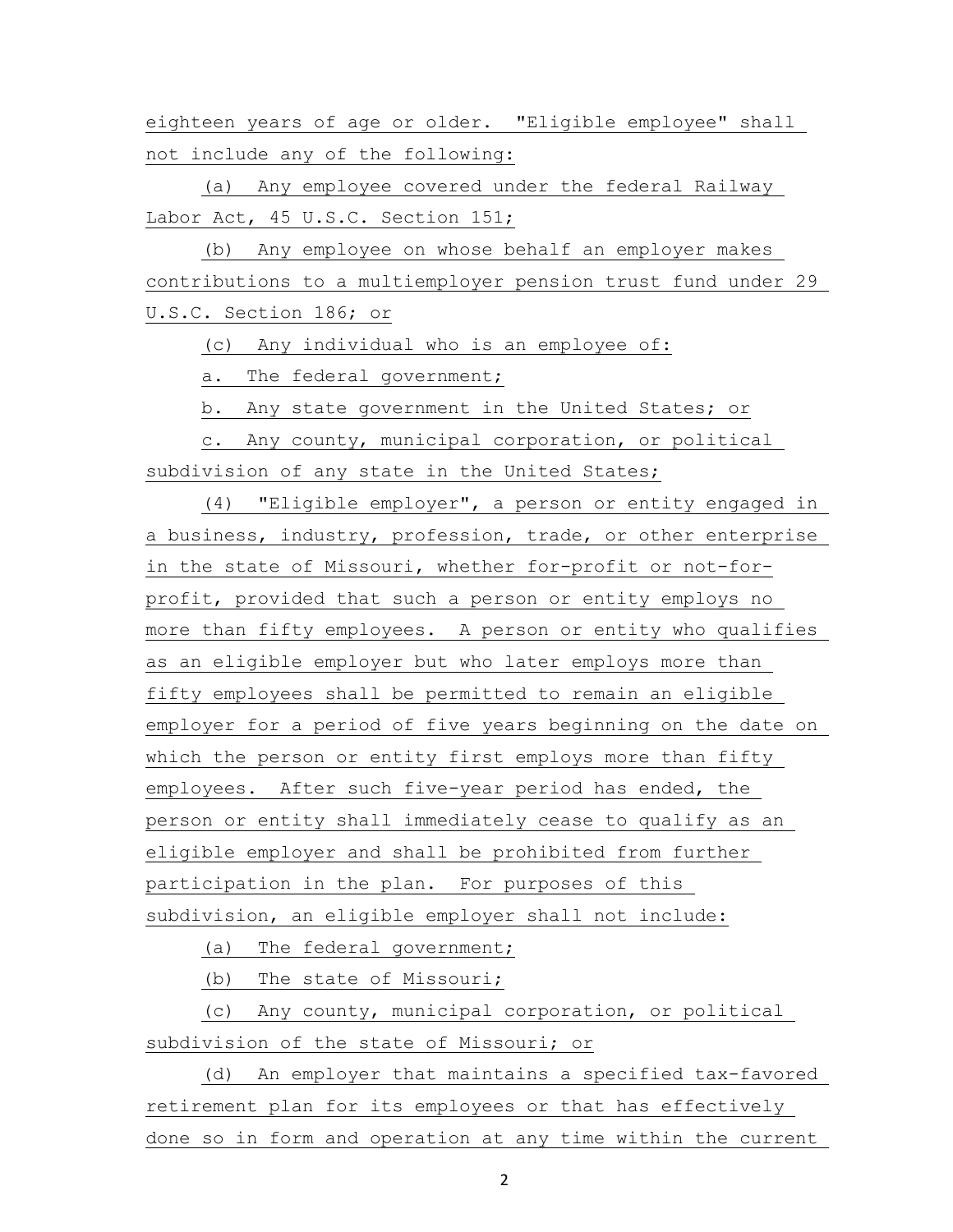or two preceding calendar years. If an employer does not maintain a specified tax-favored retirement plan for a portion of a calendar year ending on or after the effective date of sections 285.1000 to 285.1055 and adopts such a plan effective for the remainder of that calendar year, the employer shall not be treated as an eligible employer for that remainder of the year;

 (5) "ERISA", the Employee Retirement Income Security Act of 1974, as amended, 29 U.S.C. Section 1001 et seq.;

 (6) "Internal Revenue Code", the Internal Revenue Code of 1986, as amended;

 (7) "Participant", an eligible employee or other individual who has a balance credited to his or her account under the plan;

 (8) "Participating employer", an eligible employer that is participating in the plan provided for by sections 285.1000 to 285.1055;

 (9) "Plan" or "Missouri workplace retirement savings plan", the multiple-employer retirement savings plan established by sections 285.1000 to 285.1055, which shall be treated as a single plan under Title I of ERISA and is described in sections  $401(a)$ ,  $401(k)$ , and  $413(c)$  of the Internal Revenue Code, in which multiple employers may choose to participate regardless of whether any relationship exists between and among the employers other than their participation in the plan. Based on the context, the term "plan" may also refer to multiple plans if multiple plans are established under sections 285.1000 to 285.1055;

 (10) "Self-employed individual", an individual who is eighteen years of age or older, is self-employed, and has self-employment income or other compensation from selfemployment that is allocable to the state of Missouri;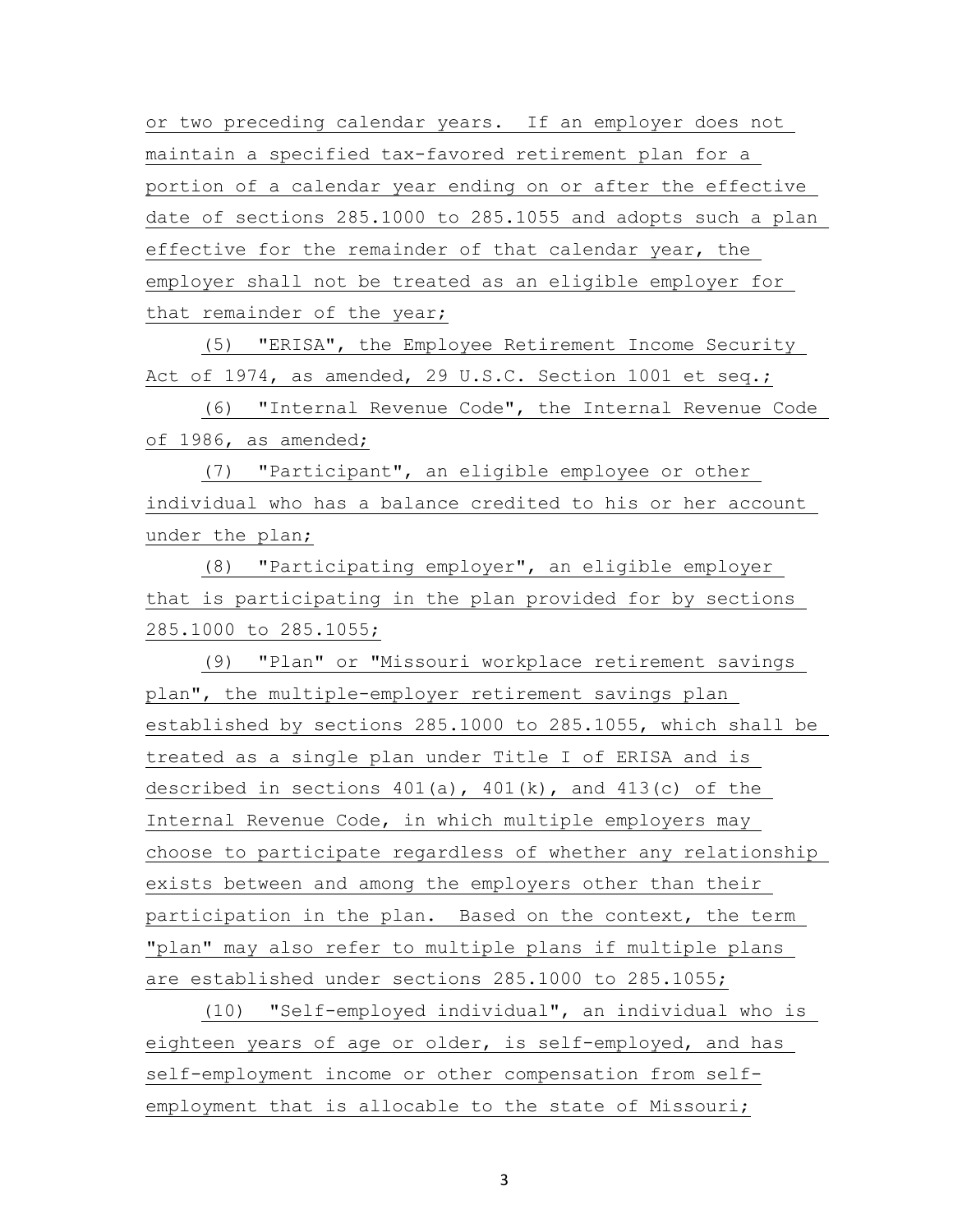(11) "Specified tax-favored retirement plan", a retirement plan that is tax-qualified under, or is described in and satisfies the requirements of, section 401(a), 401(k), 403(a), 403(b), 408(k)(Simplified Employee Pension), or 408(p)(SIMPLE-IRA) of the Internal Revenue Code;

 (12) "Total fees and expenses", all fees, costs, and expenses including, but not limited to, administrative expenses, investment expenses, investment advice expenses, accounting costs, actuarial costs, legal costs, marketing expenses, education expenses, trading costs, insurance annuitization costs, and other miscellaneous costs;

 (13) "Trust", the trust in which the assets of the plan are held.

 285.1005. 1. The "Missouri Workplace Retirement Savings Board" is hereby established in the office of the state treasurer.

 2. The board shall consist of the following members, with the state treasurer, or his or her designee, serving as chair:

(1) The state treasurer, or his or her designee;

 (2) An individual who has a favorable reputation for skill, knowledge, and experience in the field of retirement savings and investments, to be appointed by the governor with the advice and consent of the senate;

 (3) An individual who has a favorable reputation for skill, knowledge, and experience relating to small business, to be appointed by the governor with the advice and consent of the senate;

 (4) An individual who is a representative of an association representing employees or who has a favorable reputation for skill, knowledge, and experience in the interests of employees in retirement savings, to be appointed by the speaker of the house of representatives;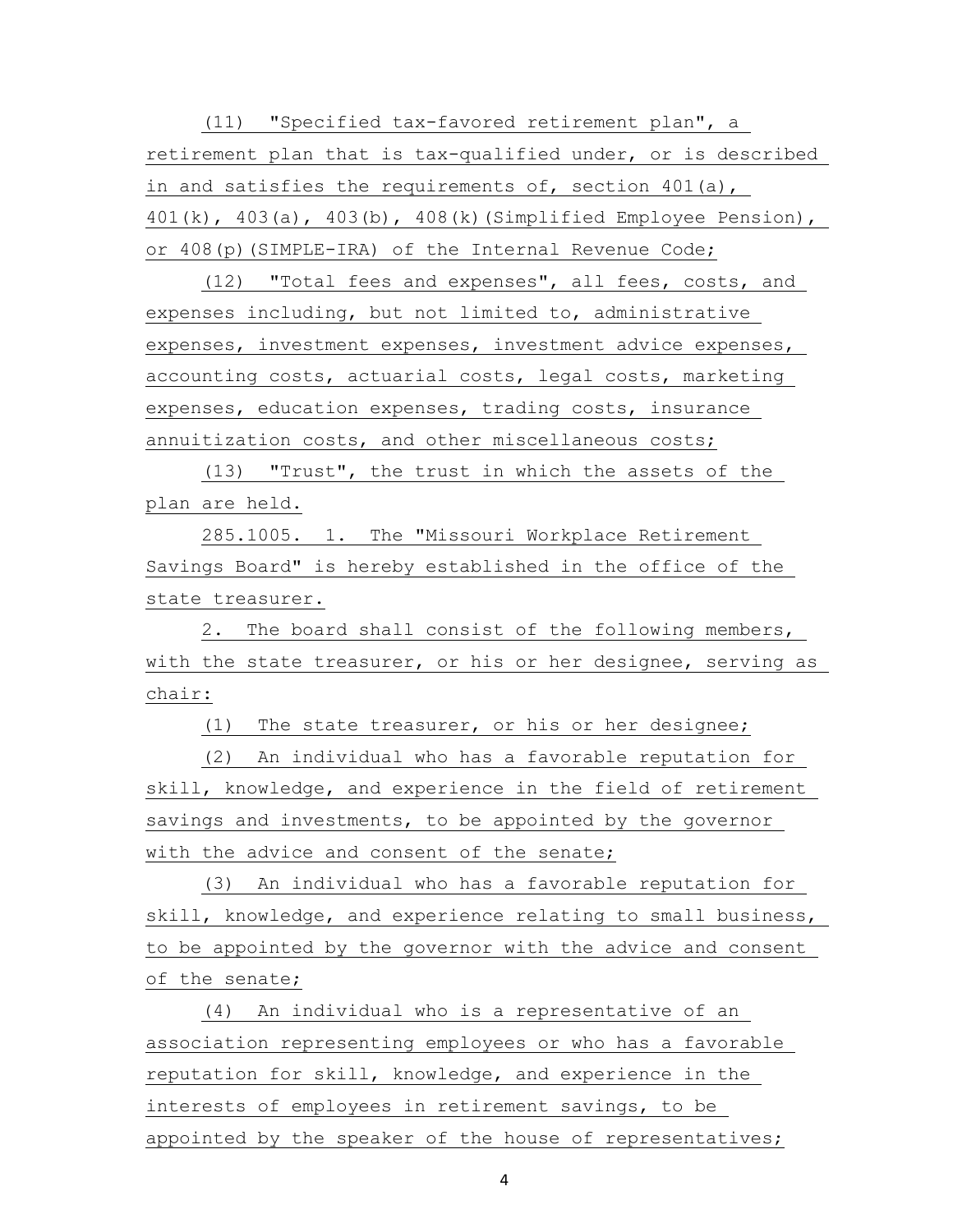(5) An individual who has a favorable reputation for skill, knowledge, and experience in the interests of employers in retirement savings, to be appointed by the president pro tempore of the senate;

 (6) A retired individual to be a representative of the interests of retirees, to be appointed by the speaker of the house of representatives;

 (7) An individual who has a favorable reputation for skill, knowledge, and experience in retirement investment products or retirement plan designs, to be appointed by the president pro tempore of the senate;

 (8) A member of the house of representatives to be appointed by the speaker of the house of representatives; and

 (9) A member of the senate to be appointed by the president pro tempore of the senate.

At least one of the members described in subdivisions (4), (6), and (8) and one of the members described in subdivisions  $(5)$ ,  $(7)$ , and  $(9)$  of this subsection must be a member of the minority party.

 3. The governor, the president pro tempore of the senate, and the speaker of the house of representatives shall make the respective initial appointments to the board for terms of office beginning on January 1, 2023.

 4. Members of the board appointed by the governor, the president pro tempore of the senate, and the speaker of the house of representatives shall serve at the pleasure of the appointing authority.

 5. The term of office of each member of the board shall be four years. Any member is eligible to be reappointed. If there is a vacancy for any reason, the appropriate appointing authority shall make an appointment, to become immediately effective, for the unexpired term.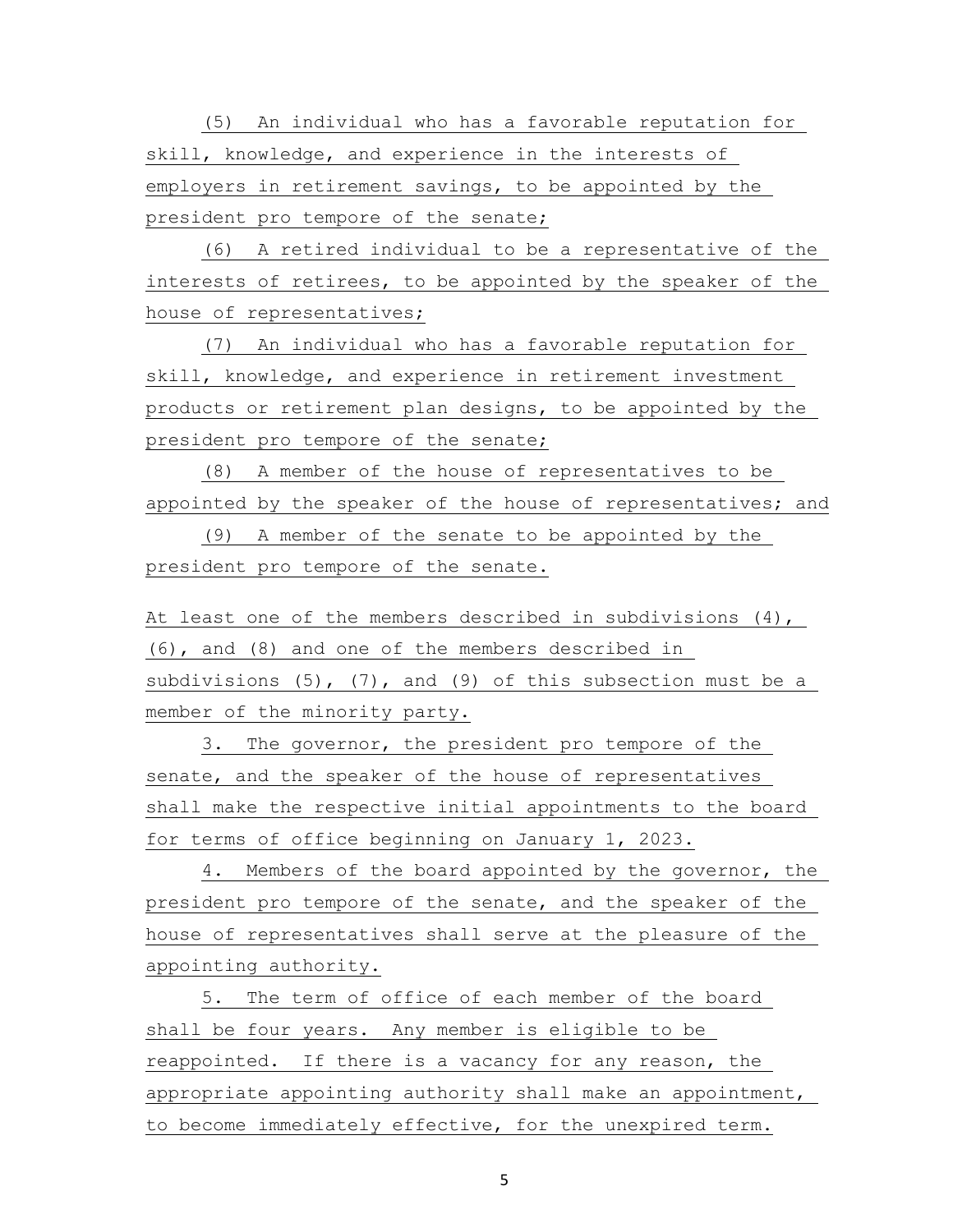6. All members of the board shall serve without compensation and shall be reimbursed from the administrative fund for necessary travel expenses incurred in carrying out the duties of the board.

 7. A majority of the voting members of the board shall constitute a quorum for the transaction of business.

 285.1010. 1. The board, subject to the authority granted under sections 285.1000 to 285.1055, shall design, develop, and implement the plan, and to that end, may conduct market, legal, and feasibility analyses.

 2. The members of the board shall be fiduciaries of the plan under ERISA, and the board shall have the following powers, authorities, and duties:

 (1) To establish, implement, and maintain the plan, in each case acting on behalf of the state of Missouri, including, in its discretion, more than one plan;

 (2) To cause the plan, trust, and arrangements and accounts established under the plan to be designed, established, and operated:

 (a) In accordance with best practices for retirement savings vehicles;

 (b) To encourage participation, saving, sound investment practices, and appropriate selection of default investments;

 (c) To maximize simplicity and ease of administration for eligible employers;

 (d) To minimize costs, including by collective investment and economies of scale; and

(e) To promote portability of benefits;

 (3) To arrange for collective, common, and pooled investment of assets of the plan and trust, including investments in conjunction with other funds with which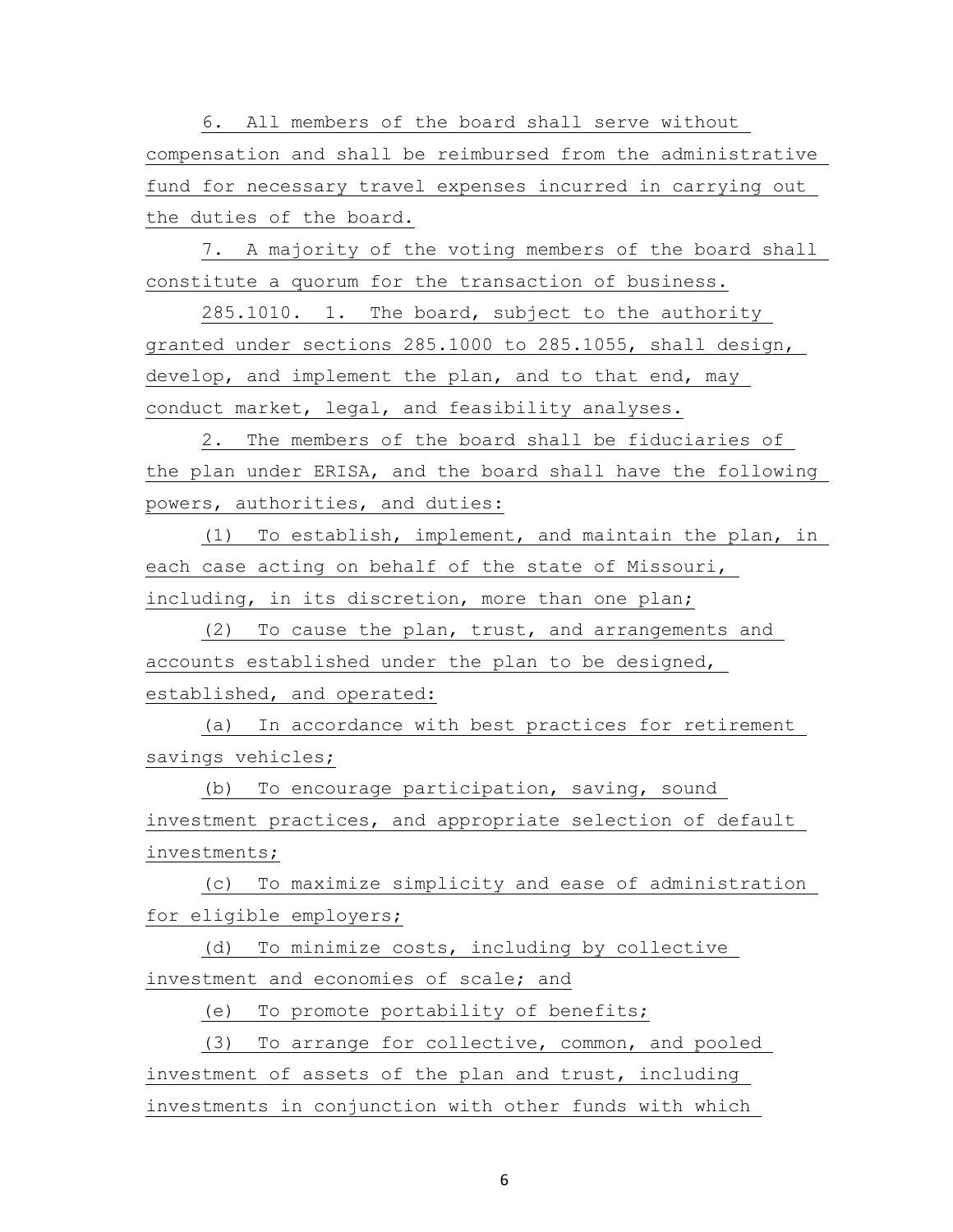assets are permitted to be collectively invested, to save costs through efficiencies and economies of scale;

 (4) To develop and disseminate educational information designed to educate participants and citizens about the benefits of planning and saving for retirement and to help participants and citizens decide the level of participation and savings strategies that may be appropriate, including information in furtherance of financial capability and financial literacy;

 (5) To adopt rules and regulations necessary or advisable for the implementation of sections 285.1000 to 285.1055 and the administration and operation of the plan consistent with the Internal Revenue Code and regulations thereunder, including to ensure that the plan satisfies all criteria for favorable federal tax-qualified treatment and complies, to the extent necessary, with ERISA and any other applicable federal or Missouri law. Any rule or portion of a rule, as that term is defined in section 536.010, that is created under the authority delegated in this section shall become effective only if it complies with and is subject to all of the provisions of chapter 536 and, if applicable, section 536.028. This section and chapter 536 are nonseverable, and if any of the powers vested with the general assembly pursuant to chapter 536 to review, to delay the effective date, or to disapprove and annul a rule are subsequently held unconstitutional, then the grant of rulemaking authority and any rule proposed or adopted after August 28, 2022, shall be invalid and void;

 (6) To arrange for and facilitate compliance by the plan or arrangements established thereunder with all applicable requirements for the plan under the Internal Revenue Code, ERISA, and any other applicable federal or Missouri law and accounting requirements, and to provide or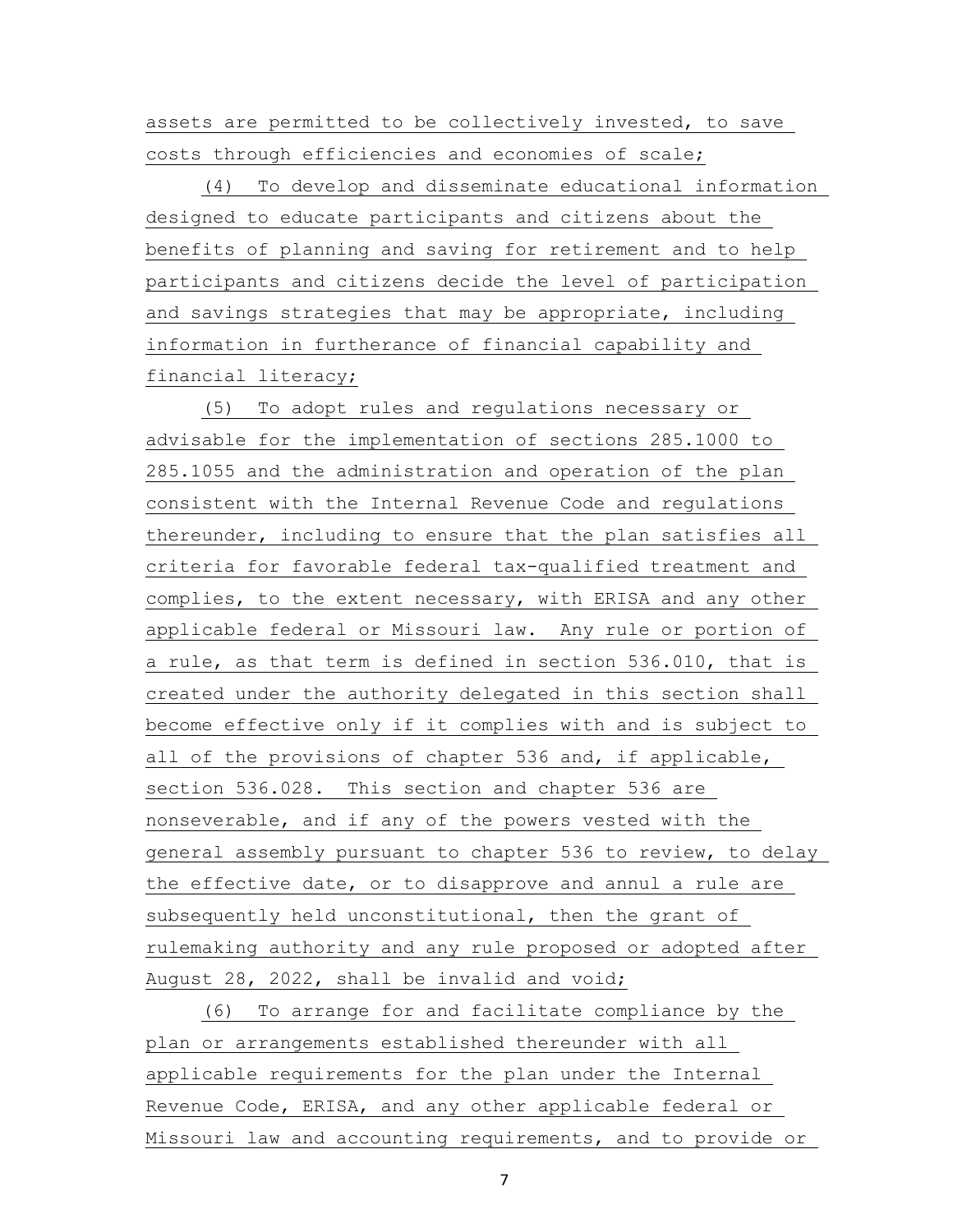arrange for assistance to eligible employers, eligible employees, and self-employed individuals in complying with applicable law and tax-related requirements in a costeffective manner. The board may establish any processes deemed reasonably necessary or advisable to verify whether a person or entity is an eligible employer, including reference to online data and possible use of questions in employer tax filings;

 (7) To employ or retain a plan administrator; executive director; staff; trustee; record-keeper; investment managers; investment advisors; and other administrative, professional, and expert advisors and service providers, none of whom shall be members of the board and all of whom shall serve at the pleasure of the board, which shall determine their duties and compensation. The board may authorize the executive director and other officials to oversee requests for proposals or other public competitions and enter into contracts on behalf of the board or conduct any business necessary for the efficient operation of the plan or the board;

 (8) To establish procedures for the timely and fair resolution of participant and other disputes related to accounts or program operation and, if necessary, determine the eligibility of an employer, employee, or other individual to participate in the plan;

 (9) To develop and implement an investment policy that defines the plan's investment objectives, consistent with the objectives of the plan, and that provides for policies and procedures consistent with those investment objectives;

 (10) (a) To designate appropriate default investments that include a mix of asset classes, such as target date and balanced funds;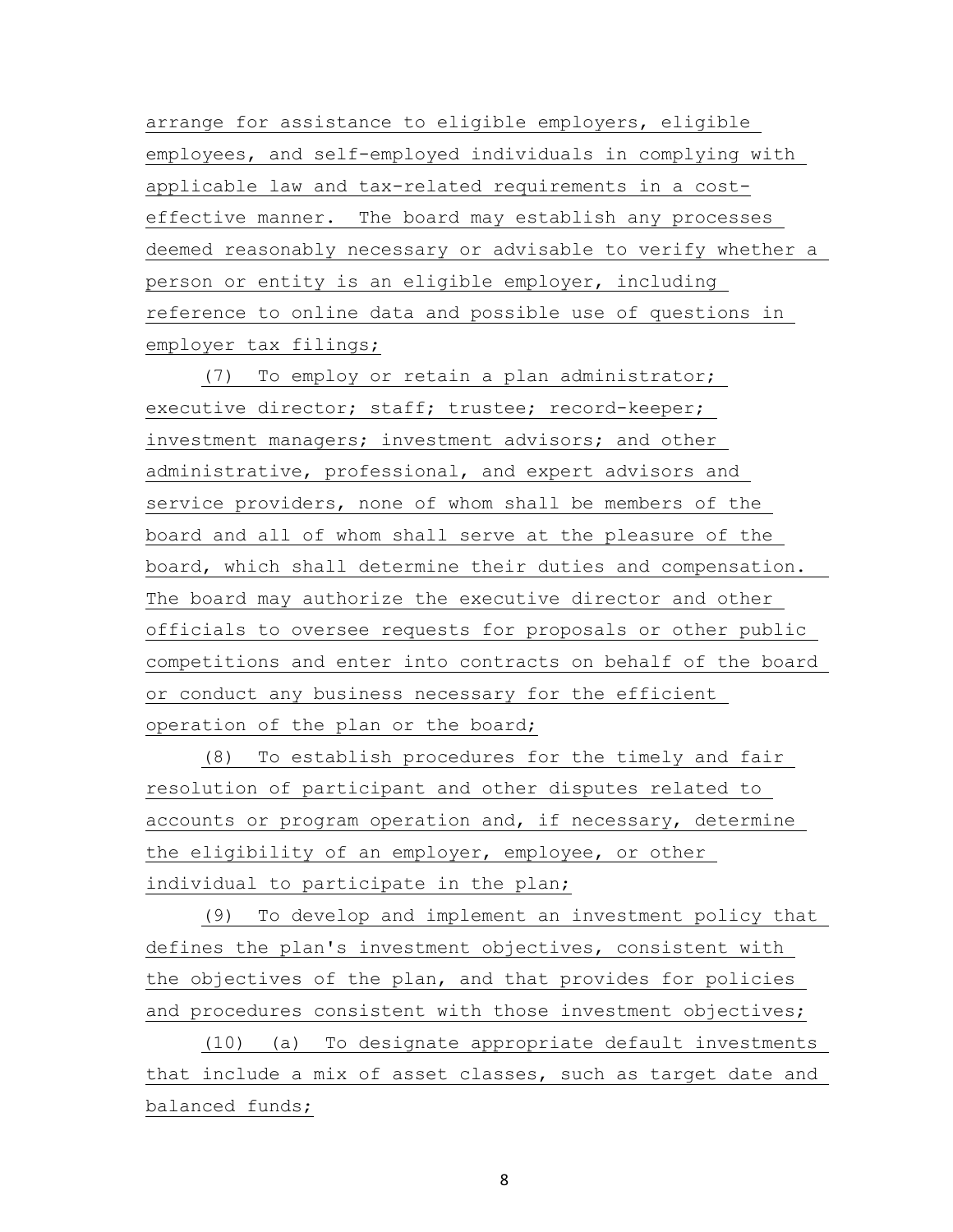(b) To seek to minimize participant fees and expenses of investment and administration;

 (c) To strive to design and implement investment options available to holders of accounts established as part of the plan and other plan features that are intended to achieve maximum possible income replacement balanced with an appropriate level of risk, consistent with the investment objectives under the investment policy. The investment options may encompass a range of risk and return opportunities and allow for a rate of return commensurate with an appropriate level of risk in view of the investment objectives under the policy. The menu of investment options shall be determined taking into account the nature and objectives of the plan, the desirability of limiting investment choices under the plan to a reasonable number, based on behavioral research findings, and the extensive investment choices available to participants in the event that funds roll over to an individual retirement account (IRA) outside the program; and

 (d) In accordance with subdivision (7) of this subsection, the board, to the extent it deems necessary or advisable, in carrying out its responsibilities and exercising its powers under sections 285.1000 to 285.1055, shall employ or retain appropriate entities or personnel to assist or advise it or to whom to delegate the carrying out of such responsibilities and exercising of such powers;

 (11) To discharge its duties and see that the members of the board discharge their duties with respect to the plan solely in the interests of the participants as follows:

 (a) For the exclusive purpose of providing benefits to participants and defraying reasonable expenses of administering the plan; and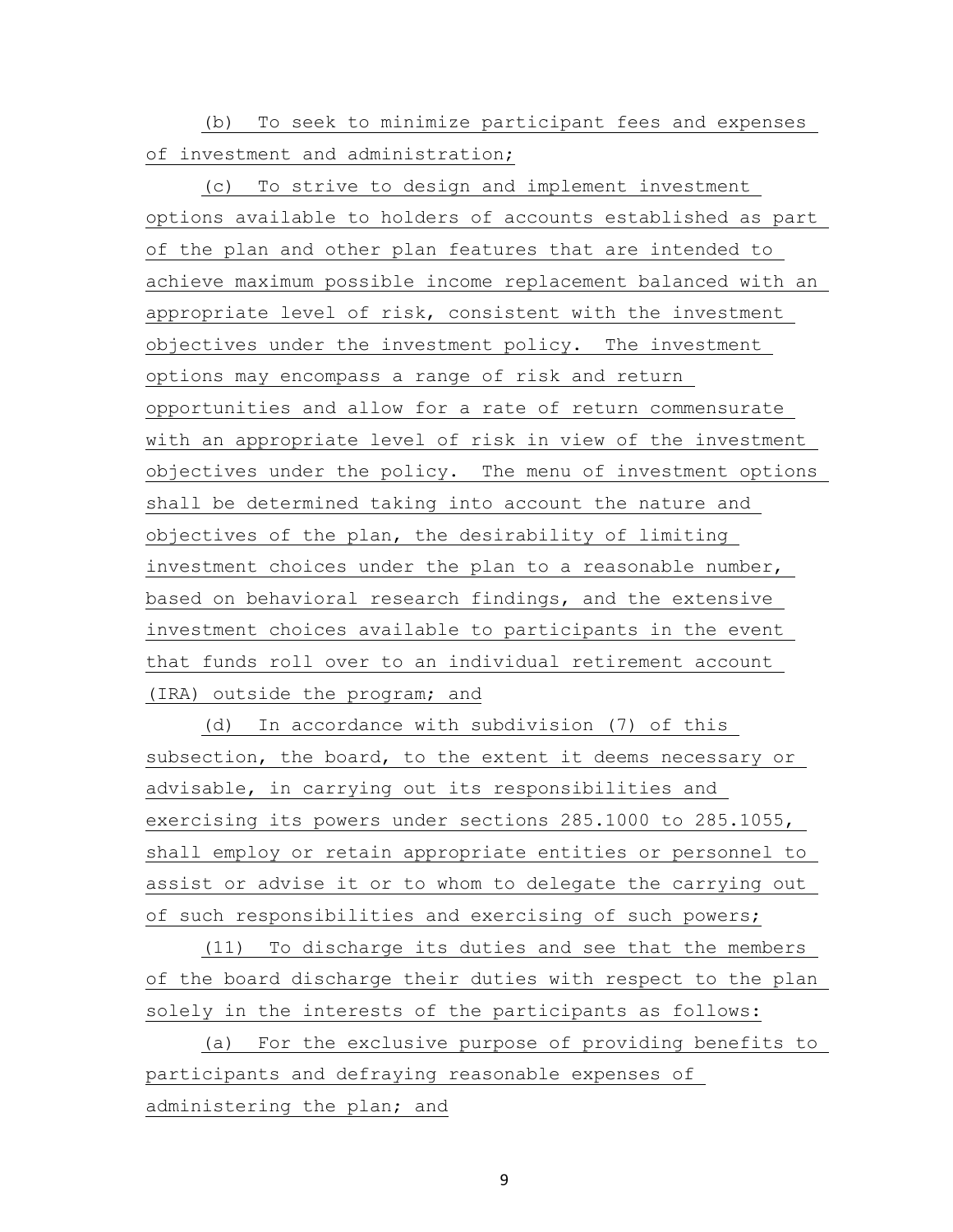(b) With the care, skill, prudence, and diligence under the circumstances then prevailing that a prudent person acting in a like capacity and familiar with those matters would use in the conduct of an enterprise of a like character and with like aims;

 (12) To cause expenses incurred to initiate, implement, maintain, and administer the plan to be paid from contributions to, or investment returns or assets of the plan or other moneys collected by or for the plan or pursuant to arrangements established under the plan to the extent permitted under federal and Missouri law;

 (13) To collect application, account, or administrative fees and to accept any grants, gifts, legislative appropriations, loans, and other moneys from the state of Missouri; any unit of federal, state, or local government; or any other person, firm, or entity to defray the costs of administering and operating the plan;

 (14) To make and enter into competitively procured contracts, agreements, or arrangements with; to collaborate and cooperate with; and to retain, employ, and contract with or for any of the following to the extent necessary or desirable for the effective and efficient design, implementation, and administration of the plan consistent with the purposes set forth in sections 285.1000 to 285.1055 and to maximize outreach to eligible employers and eligible employees:

 (a) Services of private and public financial institutions, depositories, consultants, actuaries, counsel, auditors, investment advisors, investment administrators, investment management firms, other investment firms, thirdparty administrators, other professionals and service providers, and state public retirement systems;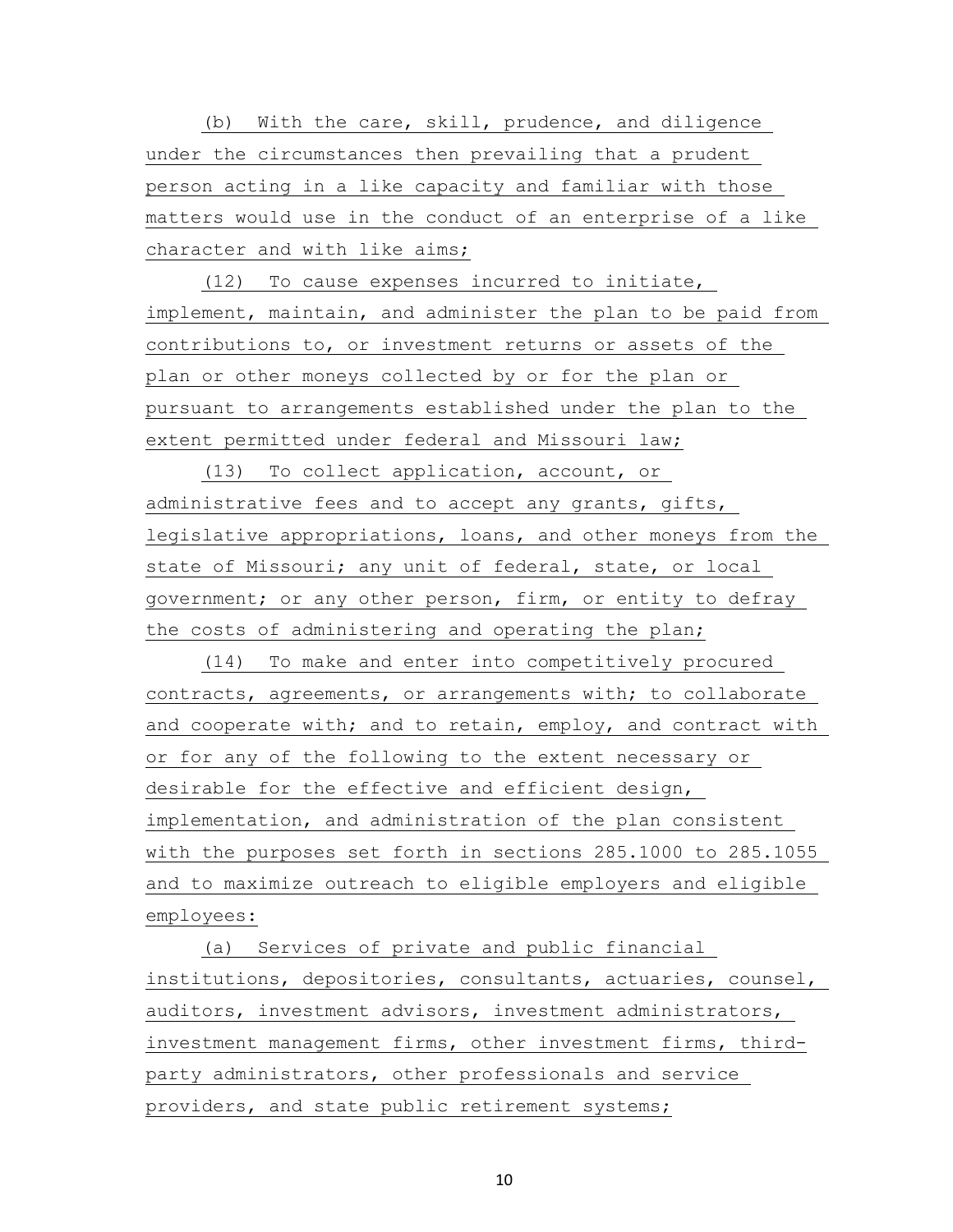(b) Research, technical, financial, administrative, and other services; and

 (c) Services of other state agencies to assist the board in the exercise of its powers and duties;

 (15) To develop and implement an outreach plan to gain input and disseminate information regarding the plan and retirement savings in general;

 (16) To cause moneys to be held and invested and reinvested under the plan;

 (17) To ensure that all contributions under the plan shall be used only to:

(a) Pay benefits to participants under the plan;

(b) Pay the costs of administering the plan; and

 (c) Make investments for the benefit of the plan, and ensure that no assets of the plan or trust are transferred to the general revenue fund or to any other fund of the state or are otherwise encumbered or used for any purpose other than those specified in this paragraph or section 285.1045;

 (18) To make provisions for the payment of costs of administration and operation of the program and trust;

 (19) To evaluate the need for and procure as needed insurance against any and all loss in connection with the property, assets, or activities of the program, including fiduciary liability coverage;

 (20) To evaluate the need for and procure as needed pooled private insurance;

 (21) To indemnify, including procurement of insurance as needed for this purpose, each member of the board from personal loss or liability resulting from a member's action or inaction as a member of the board and as a fiduciary;

 (22) To collaborate with and evaluate the role of financial advisors or other financial professionals,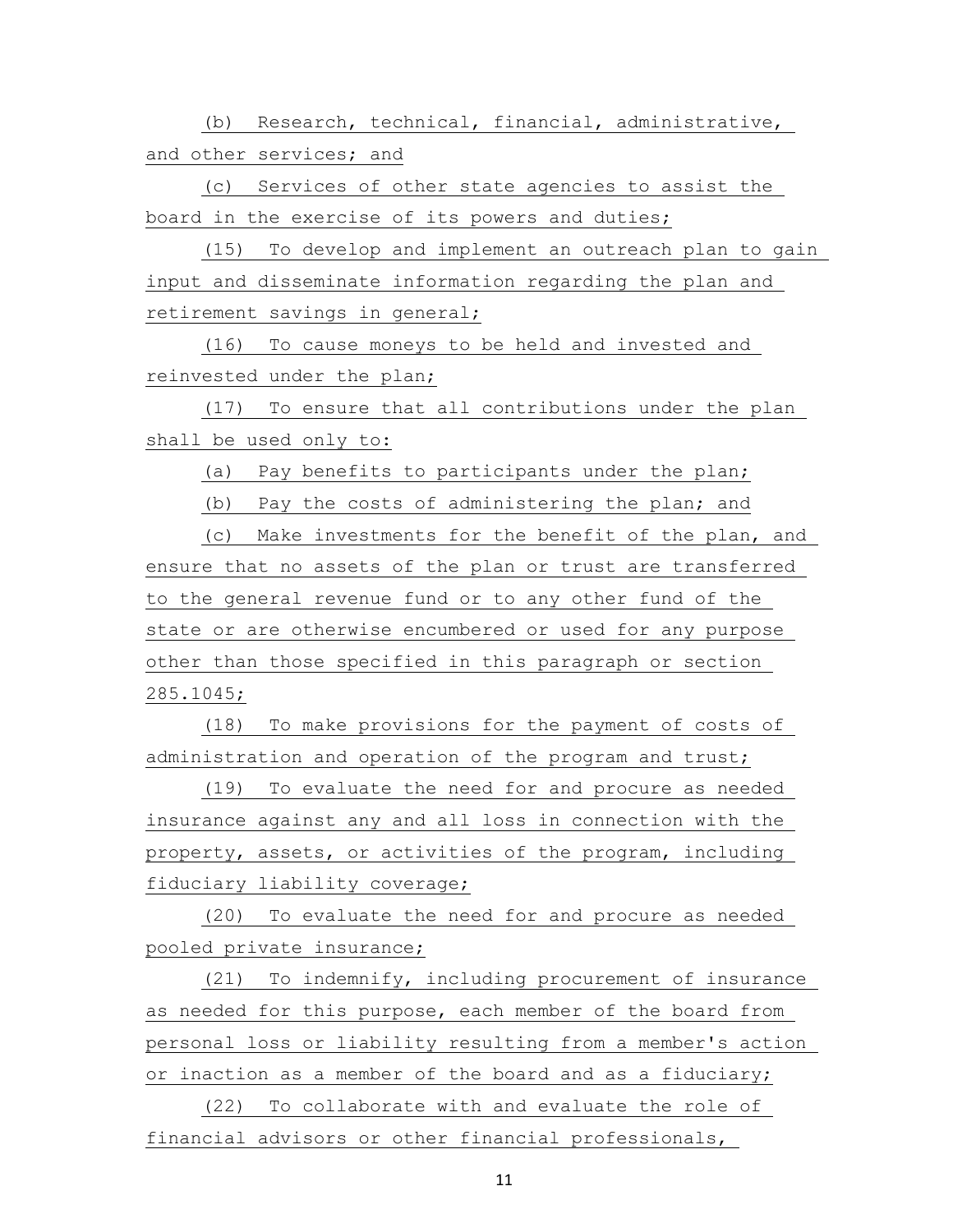including in assisting and providing guidance for covered employees; and

 (23) To carry out the powers and duties of the program under sections 285.1000 to 285.1055 and exercise any and all other powers as are appropriate to effect the purposes, objectives, and provisions of such sections pertaining to the program.

 3. A board member, program administrator, or other staff of the board shall not:

 (1) Directly or indirectly, have any interest in the making of any investment under the program or in any gains or profits accruing from any such investment;

 (2) Borrow any program-related funds or deposits, or use any such funds or deposits in any manner, for himself or herself or as an agent or partner of others; or

 (3) Become an endorser, surety, or obligor on investments made under the program.

 4. Each board member shall be subject to the provisions of sections 105.452 and 105.454.

 285.1015. 1. The board shall, consistent with federal law and regulation, adopt and implement the plan, which shall remain in compliance with federal law and regulations once implemented and shall be called the "Missouri Workplace Retirement Savings Plan".

 2. In accordance with terms and conditions specified and regulations promulgated by the board, the plan shall:

 (1) Be set forth in documents prescribing the terms and conditions of the plan;

 (2) Be available on a voluntary basis to eligible employers and self-employed individuals;

 (3) Allow all eligible employees who choose to participate in the plan after providing appropriate written notice to opt in;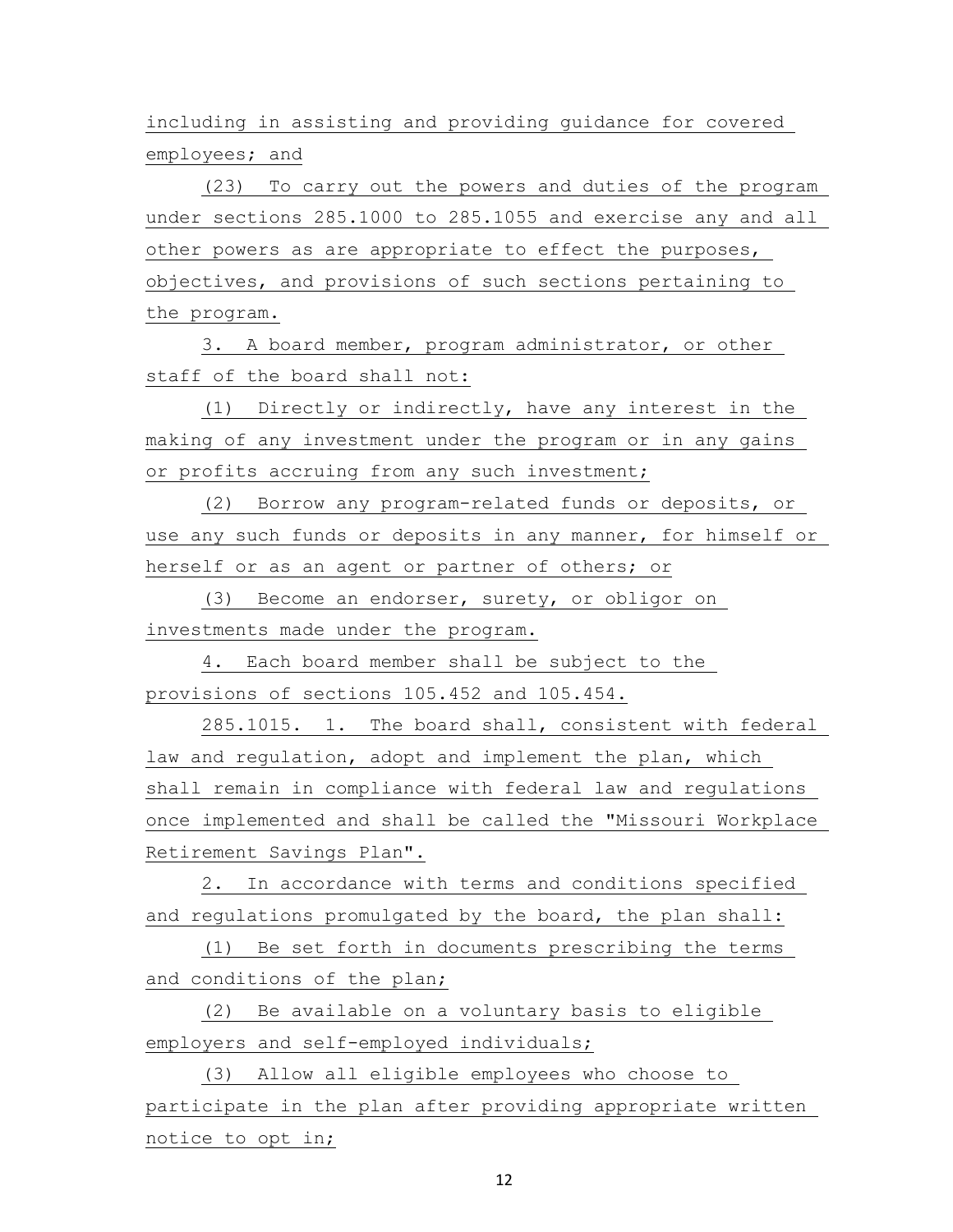(4) Enroll self-employed individuals who wish to participate;

 (5) Provide participants the option to terminate their participation at any time;

 (6) Allow voluntary pre-tax or designated Roth 401(k) contributions;

(7) Allow voluntary employer contributions;

(8) Be overseen by the board and its designees;

 (9) Be administered and managed by one or more trustees, other fiduciaries, custodians, third-party administrators, investment managers, record-keepers, or other service providers;

 (10) An eligible employee may opt-in to contribute a minimum of one percent or any percentage, up to the maximum, in increments of one-half of one percent, of his or her salary or wages to the plan, or may at a later date elect to opt out of the plan or may contribute at a higher or lower rate, expressed as a percentage of salary or wages;

 (11) Provide on a uniform basis, if and when the board so determines, in its discretion, for an increase of each participant's contribution rate, by a minimum increment of one-half of one percent of salary or wages per year, for each additional year the participant is employed or is participating in the plan up to the maximum percentage of such participant's salary or wages that may be contributed to the plan under federal law. Any such increases shall apply to participants, as determined by the board, by default or only if initiated by affirmative participant election;

 (12) Provide for direct deposit of contributions into investments under the plan. To the extent consistent with ERISA, the investment alternatives under the plan shall be limited to an automatic investment for participants who do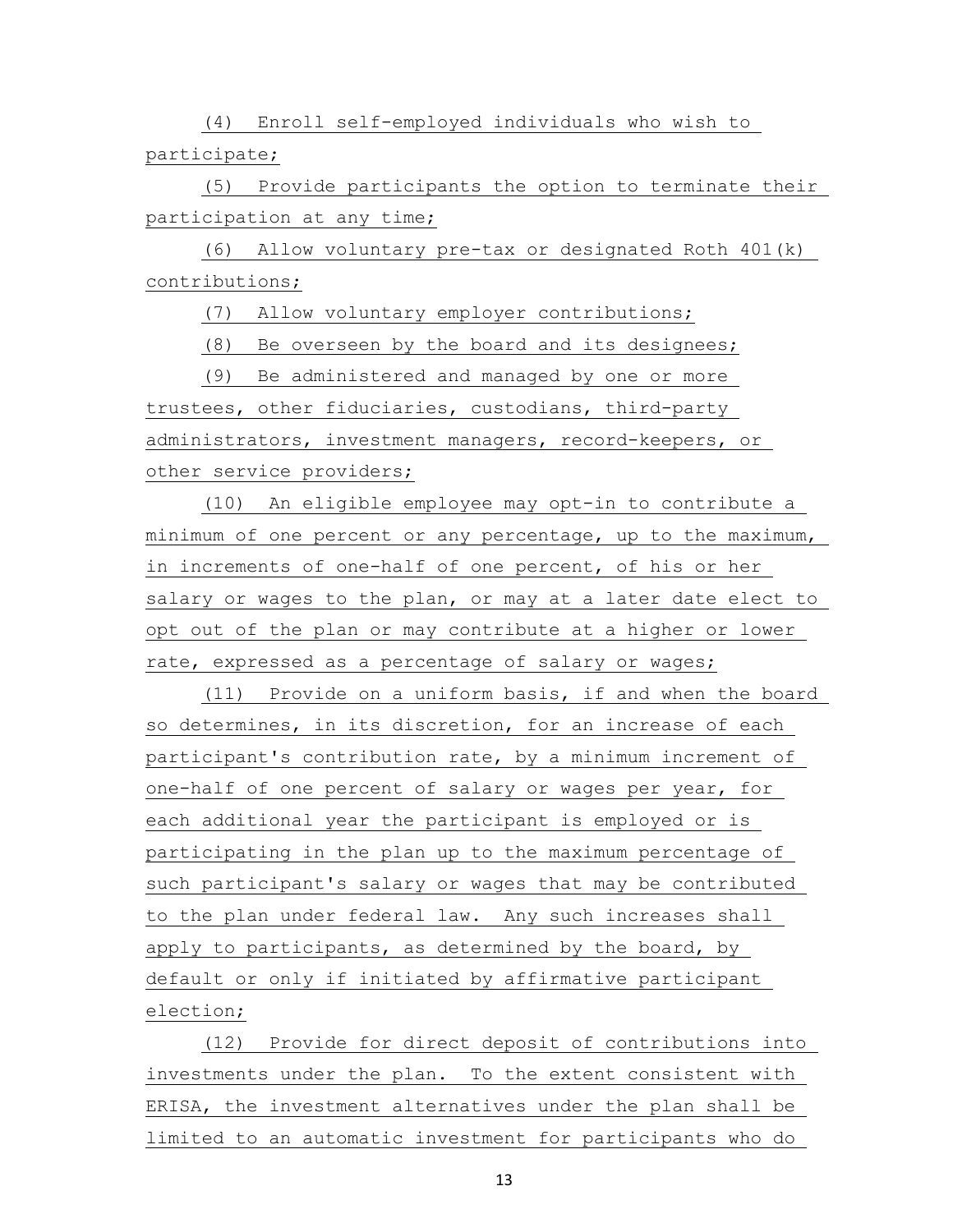not actively and affirmatively elect a particular investment option, which unless the board provides otherwise, shall be a diversified target date fund, including a series of such diversified funds to apply to different participants depending on their choice or their target retirement dates, a principal-protected option, and up to four additional investment alternatives as may be selected by the board in its discretion. To the extent consistent with ERISA, the investment options may, at the discretion of the board, include a principal-protection fund as a temporary "security corridor" option that applies as the sole initial investment before participants may choose other investments or as the initial default investment for a specified period of time or up to a specified dollar amount of contributions or account balance;

(13) Be professionally managed;

 (14) Provide for reports on the status of each participant's account to be provided to each participant at least annually and make best efforts to provide participants frequent or continual online access to information on the status of their accounts;

 (15) When possible and practicable, use existing employer and public infrastructure to facilitate contributions, record keeping, and outreach and use pooled or collective investment arrangements;

 (16) Provide that each account holder owns the contributions to or earnings on amounts contributed to his or her account under the plan and that the state and employers have no proprietary interest in those contributions or earnings;

 (17) Be designed and implemented in a manner consistent with federal law to the extent that it applies;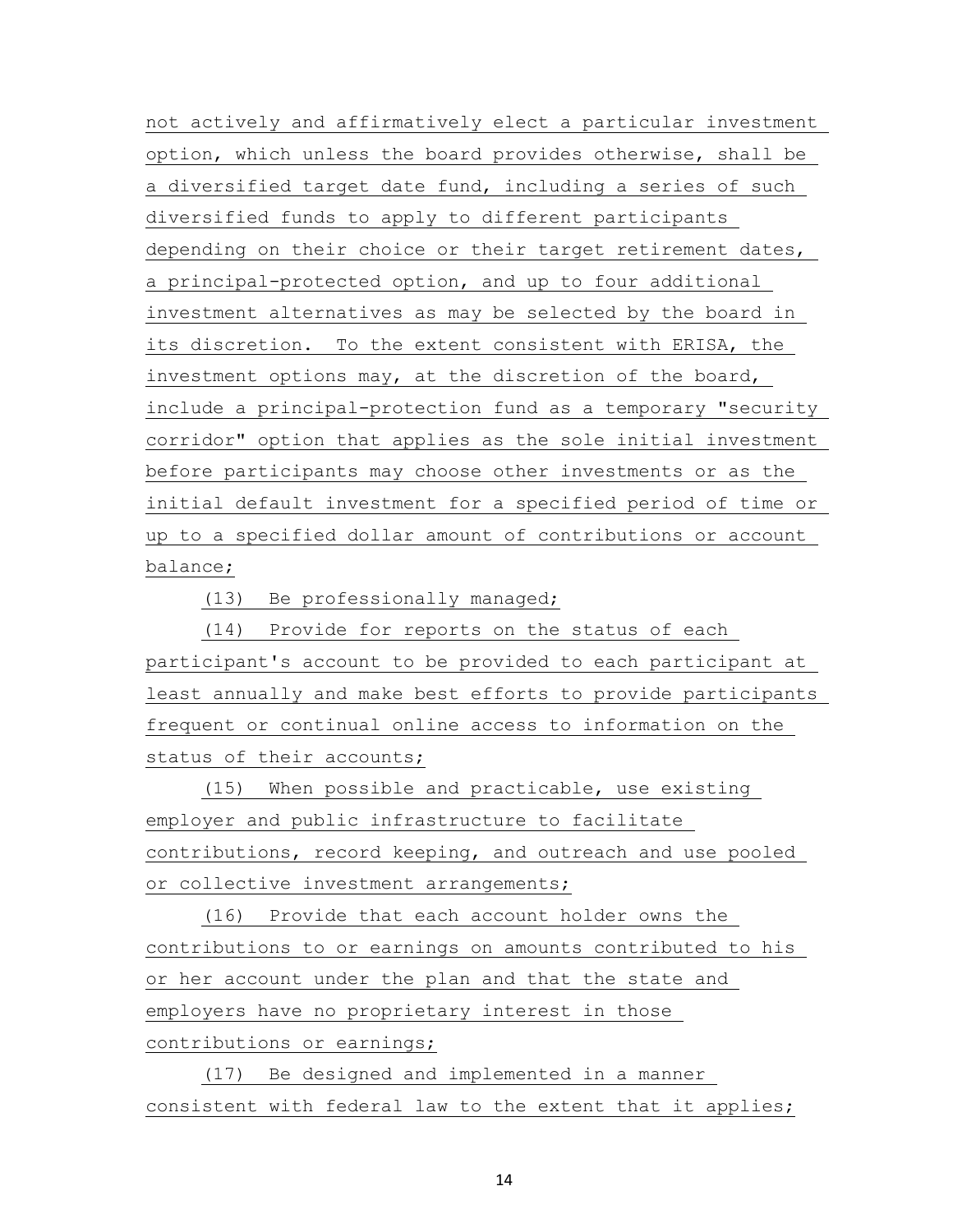(18) Make provisions for the participation in the plan of individuals who are not employees, if allowed under federal law;

 (19) Establish rules and procedures governing the distribution of funds from the plan, including such distributions as may be permitted or required by the plan and any applicable provisions of ERISA, the taxqualification rules, and the other tax laws, with the objectives of maximizing financial security in retirement, protecting spousal rights, and assisting participants to effectively manage the decumulation of their savings and to receive payment of their benefits under the plan. The board shall have the authority, in its discretion, to provide for one or more reasonably priced distribution options to provide a source of fixed regular retirement income, including income for life or for the participant's life expectancy, or for joint lives and life expectancies, as applicable;

 (20) Establish rules and procedures promoting portability of benefits, including the ability to make taxfree roll-overs or transfers to and from the plan, provided that any roll-over is initiated by participants; and

 (21) Encourage choices by employers in the state to adopt a specified tax-favored retirement plan, including the plan.

 285.1020. The board shall adopt rules to implement the plan that:

 (1) Establish the processes for enrollment and contributions under the plan, including withholding by participating employers of employee payroll deduction contributions from wages and remittance for deposit to the plan; voluntary contributions by others, including selfemployed individuals and independent contractors, through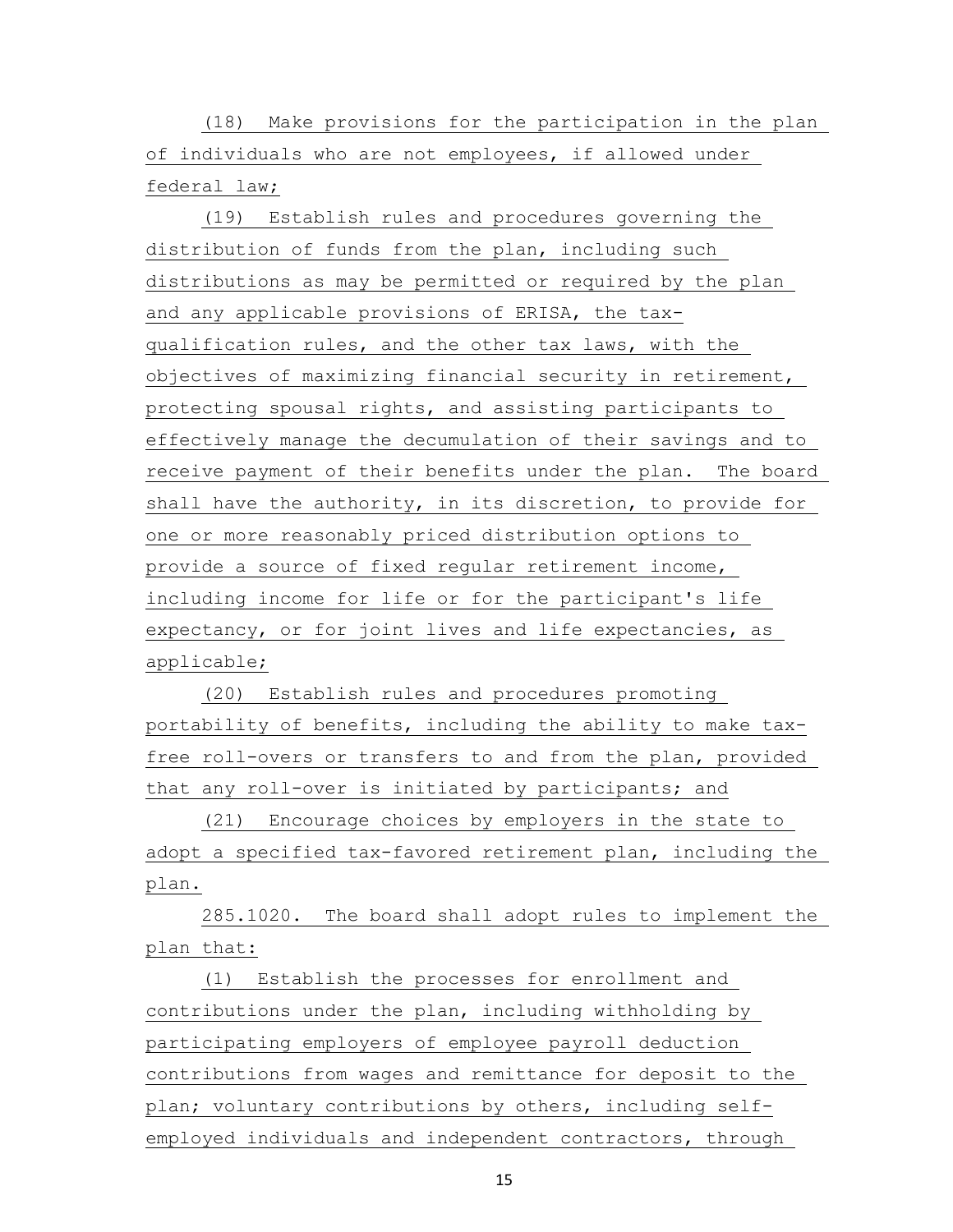payroll deduction or otherwise; the making of default contributions using default investments; and participant selection of alternative contribution rates or amounts and alternative investments from among the options offered under the plan;

 (2) Conduct outreach to individuals, employers, other stakeholders, and the public regarding the plan. The rules shall specify the contents, frequency, timing, and means of required disclosures from the plan to eligible employees, participants, and self-employed individuals, eligible employers, participating employers, and other interested parties. These disclosures shall include, but not be limited to:

 (a) The benefits associated with tax-favored retirement saving;

 (b) The potential advantages and disadvantages associated with participating in the plan;

 (c) Instructions for enrolling, making contributions, and opting out of participation;

 (d) The potential availability of a saver's tax credit, including the eligibility conditions for the credit and instructions on how to claim it;

 (e) A disclaimer that employees seeking tax, investment, or other financial advice should contact appropriate professional advisors, and that participating employers are not in a position to provide such advice and are not liable for decisions individuals make in relation to the plan;

 (f) The potential implications of account balances under the plan for the application of asset limits under certain public assistance programs;

 (g) A disclaimer that the account owner is solely responsible for investment performance, including market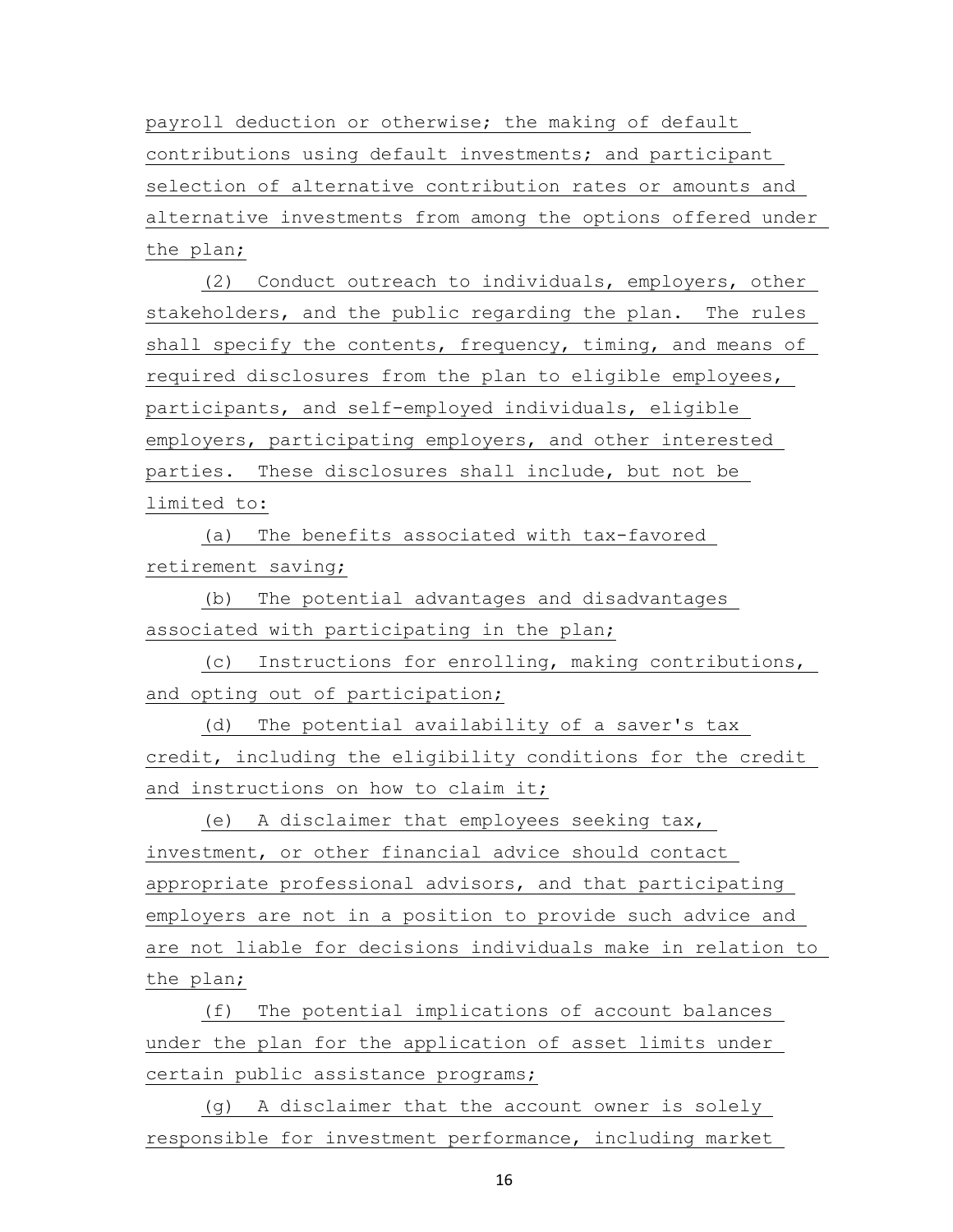gains and losses, and that plan accounts and rates of return are not guaranteed by any employer, the state, the board, any board member or state official, or the plan;

 (h) Any additional information about retirement and saving and other information designed to promote financial literacy and capability, which may take the form of links to, or explanations of how to obtain, such information; and

 (i) Instructions on how to obtain additional information about the plan; and

 (3) Ensure that the assets of the trust and plan shall at all times be preserved, invested, and expended only for the purposes set forth in sections 285.1000 to 285.1055, and that no property rights therein shall exist in favor of the state, except as provided under section 285.1045.

 285.1025. An eligible employer, a participating employer, or other employer is not and shall not be liable for or bear responsibility for:

 (1) An employee's decision to participate in or opt out of the plan;

 (2) An employee's decision as to which investments to choose;

(3) Participants' or the board's investment decisions;

 (4) The administration, investment, investment returns, or investment performance of the plan, including without limitation any interest rate or other rate of return on any contribution or account balance, provided that the eligible employer, participating employer, or other employer is not involved in the administration or investment of the plan;

 (5) The plan design or the benefits paid to participants; or

 (6) Any loss, failure to realize any gain, or any other adverse consequences, including without limitation any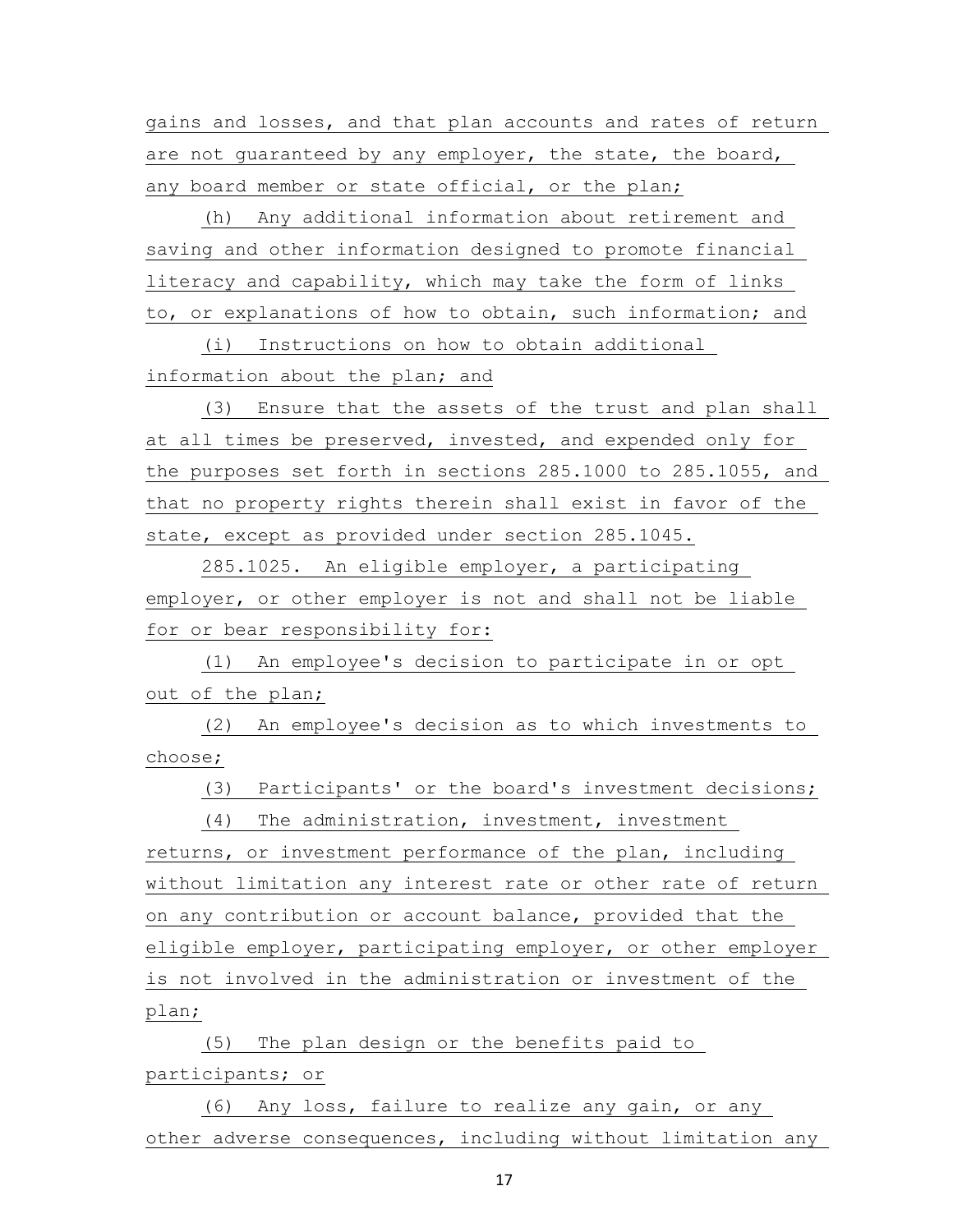adverse tax consequences or loss of favorable tax treatment, public assistance, or other benefits, incurred by any person as a result of participating in the plan.

 285.1030. 1. The state of Missouri; the board; each member of the board; any other state official, state board, commission, and agency; any member, officer, and employee thereof; and the plan:

 (1) Shall not guarantee any interest rate or other rate of return on or investment performance of any contribution or account balance; and

 (2) Shall not be liable or responsible for any loss, deficiency, failure to realize any gain, or any other adverse consequences, including without limitation any adverse tax consequences or loss of favorable tax treatment, public assistance, or other benefits, incurred by any person as a result of participating in the plan.

 2. The debts, contracts, and obligations of the plan or the board are not the debts, contracts, and obligations of the state, and neither the faith and credit nor the taxing power of the state is pledged directly or indirectly to the payment of the debts, contracts, and obligations of the plan or the board.

 3. Nothing in sections 285.1000 to 285.1055 shall be construed to guarantee any interest rate or other rate of return on or investment performance of any contribution or account balance.

 285.1035. 1. Individual account information relating to accounts under the plan and relating to individual participants including, but not limited to, names, addresses, telephone numbers, email addresses, personal identification information, investments, contributions, and earnings shall be confidential and shall be maintained as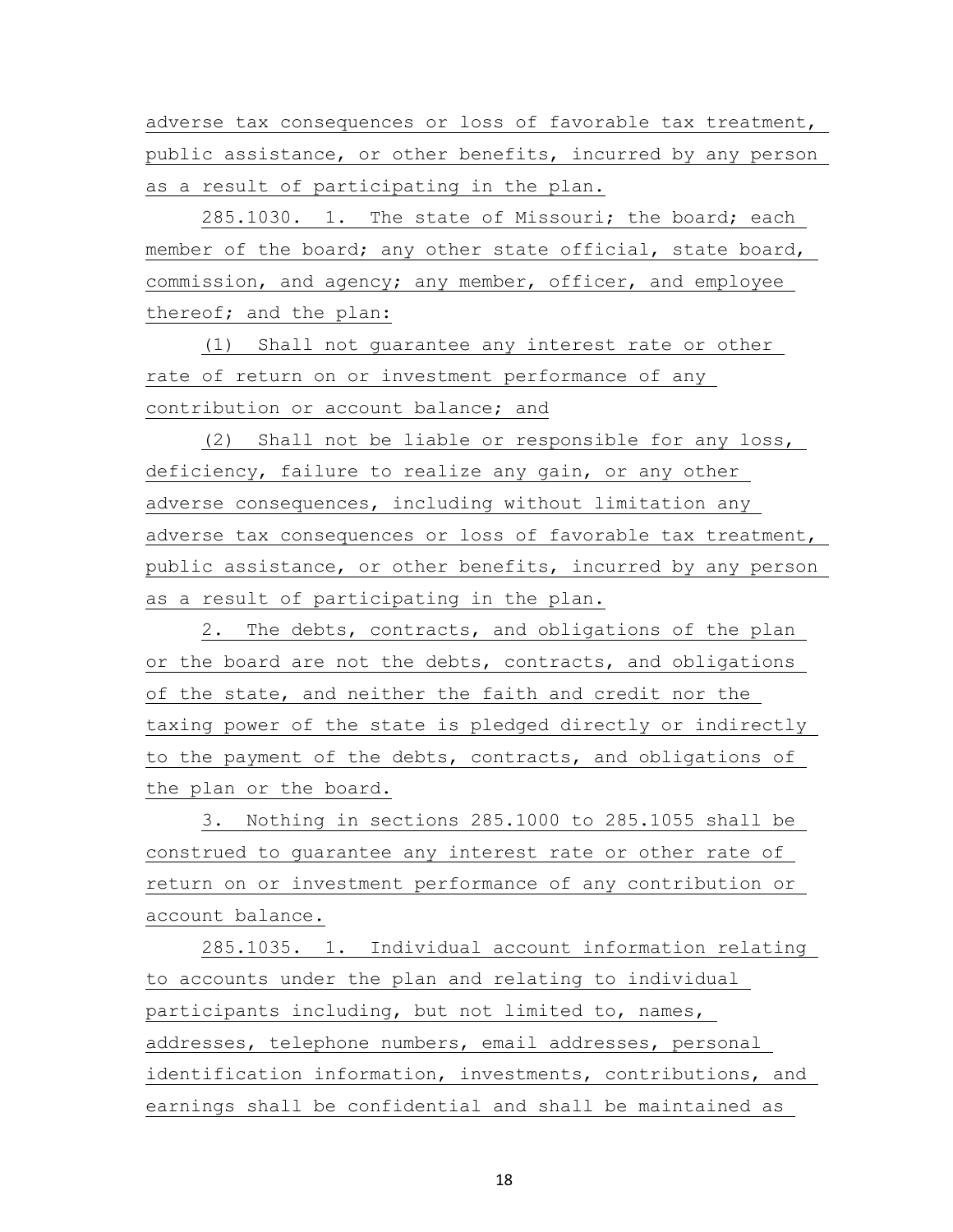confidential, provided that such information may be disclosed:

 (1) To the extent necessary to administer the plan in a manner consistent with sections 285.1000 to 285.1055, ERISA, the Internal Revenue Code, or any other federal or Missouri law; or

 (2) If the individual who provides the information or who is the subject of the information expressly agrees in writing to the disclosure of the information.

 2. Information required to be confidential under subsection 1 of this section shall be considered a "closed record" as that term is defined in section 610.010.

 285.1040. The board may enter into an intergovernmental agreement or memorandum of understanding with the state of Missouri and any agency thereof to receive outreach, technical assistance, enforcement and compliance services, collection or dissemination of information pertinent to the plan, subject to such obligations of confidentiality as may be agreed or required by law, or other services or assistance. The state of Missouri and any agency thereof that enters into such agreements or memoranda of understanding shall collaborate to provide the outreach, assistance, information, and compliance or other services or assistance to the board. The memoranda of understanding may cover the sharing of costs incurred in gathering and disseminating information and the reimbursement of costs for any enforcement activities or assistance.

 285.1045. 1. There is hereby created in the state treasury the "Missouri Workplace Retirement Savings Administrative Fund", which shall consist of moneys collected under this section. The state treasurer shall be custodian of the fund. In accordance with sections 30.170 and 30.180, the state treasurer may approve disbursements.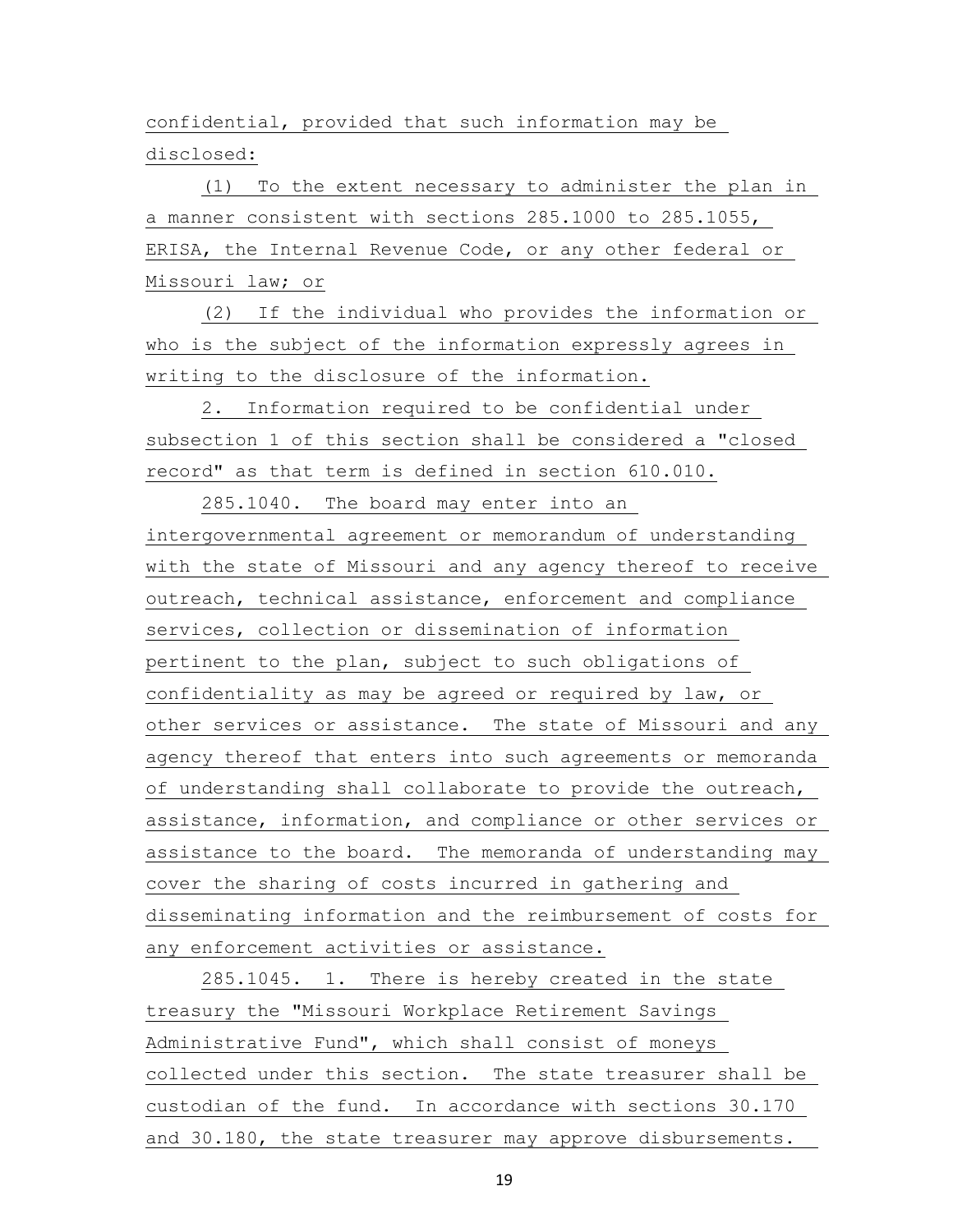Subject to appropriation, moneys in the fund shall be distributed by the state treasurer solely for the administration of sections 285.1000 to 285.1055.

 2. Notwithstanding the provisions of section 33.080 to the contrary, any moneys remaining in the fund at the end of the biennium shall not revert to the credit of the general revenue fund.

 3. The state treasurer shall invest moneys in the fund in the same manner as other funds are invested. Any interest and moneys earned on such investments shall be credited to the fund.

 4. The Missouri workplace retirement savings administrative fund shall consist of:

 (1) Moneys appropriated to the administrative fund by the general assembly;

 (2) Moneys transferred to the administrative fund from the federal government, other state agencies, or local governments;

 (3) Moneys from the payment of application, account, administrative, or other fees and the payment of other moneys due to the board;

 (4) Any gifts, donations, or grants made to the state of Missouri for deposit in the administrative fund;

 (5) Moneys collected for the administrative fund from contributions to, or investment returns or assets of, the plan or other moneys collected by or for the plan or pursuant to arrangements established under the plan to the extent permitted under federal and Missouri law; and

(6) Earnings on moneys in the administrative fund.

 5. To the extent consistent with ERISA, the tax qualification rules, and other federal law; the board shall accept any grants, gifts, appropriations, or other moneys from the state; any unit of federal, state, or local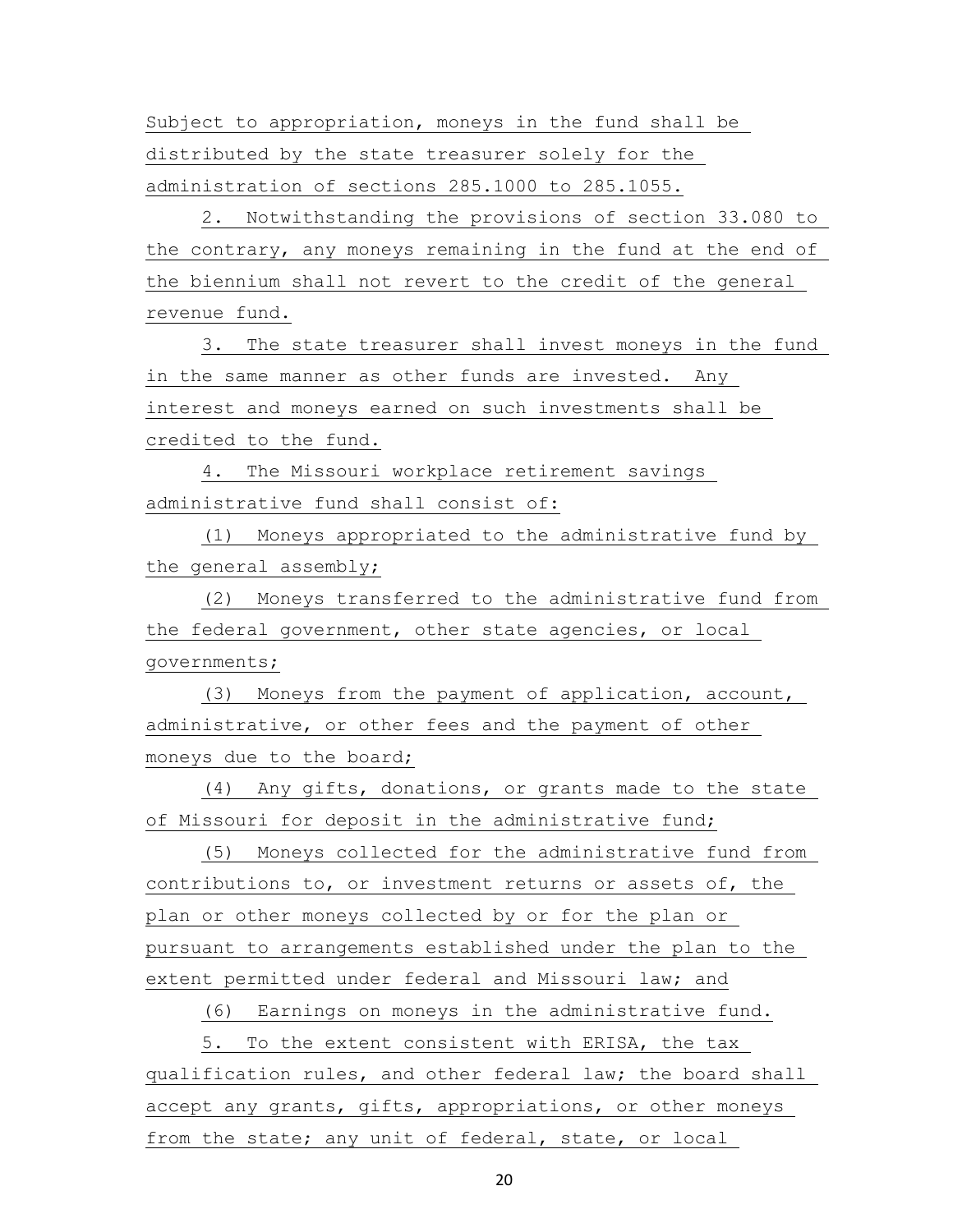government; or any other person, firm, partnership, corporation, or other entity solely for deposit into the administrative fund, whether for investment or administrative expenses.

 6. To enable or facilitate the start-up and continuing operation, maintenance, administration, and management of the program until the plan accumulates sufficient balances and can generate sufficient funding through fees assessed on program accounts for the plan to become financially selfsustaining:

 (1) The board may borrow from the state of Missouri; any unit of federal, state, or local government; or any other person, firm, partnership, corporation, or other entity working capital funds and other funds as may be necessary for this purpose, provided that such funds are borrowed in the name of the plan and board only and that any such borrowings shall be payable solely from the revenues of the plan; and

 (2) The board may enter into long-term procurement contracts with one or more financial providers that provide a fee structure that would assist the plan in avoiding or minimizing the need to borrow or to rely upon general assets of the state.

 7. Subject to appropriation, the state of Missouri may pay administrative costs associated with the creation, maintenance, operation, and management of the plan and trust until sufficient assets are available in the administrative fund for that purpose. Thereafter, all administrative costs of the administrative fund, including any repayment of startup funds provided by the state of Missouri, shall be repaid only out of moneys on deposit therein. However, private funds or federal funding received in order to implement the program until the administrative fund is self-sustaining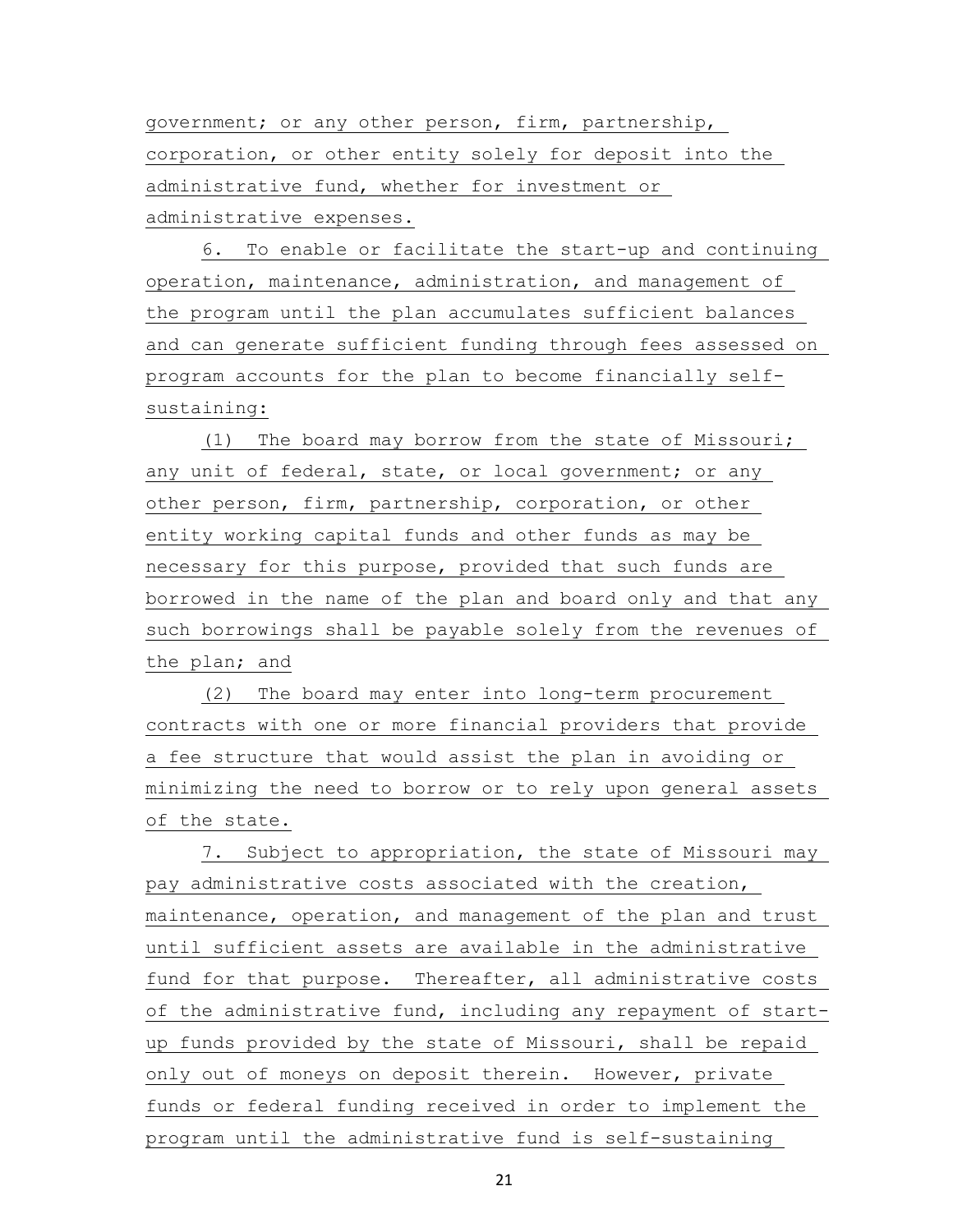shall not be repaid unless those funds were offered contingent upon the promise of such repayment.

 8. The board may use the moneys in the administrative fund solely to pay the administrative costs and expenses of the plan and the administrative costs and expenses the board incurs in the performance of its duties under sections 285.1000 to 285.1055.

 285.1050. 1. The board shall keep an accurate account of all the activities, operations, receipts, and expenditures of the plan, the trust, and the board. Each year, a full audit of the books and accounts of the board pertaining to those activities, operations, receipts and expenditures, personnel, services, or facilities shall be conducted by a certified public accountant and shall include, but not be limited to, direct and indirect costs attributable to the use of outside consultants, independent contractors, and any other persons who are not state employees for the administration of the plan. For the purposes of the audit, the auditors shall have access to the properties and records of the plan and board and may prescribe methods of accounting and the rendering of periodic reports in relation to projects undertaken by the plan.

 2. By August first of each year, the board shall submit to the governor, the state treasurer, the president pro tempore of the senate, and the speaker of the house of representatives a public report on the operation of the plan and trust and activities of the board, including an audited financial report, prepared in accordance with generally accepted accounting principles, detailing the activities, operations, receipts, and expenditures of the plan and board during the preceding calendar year. The report shall also include a summary of the benefits provided by the plan, the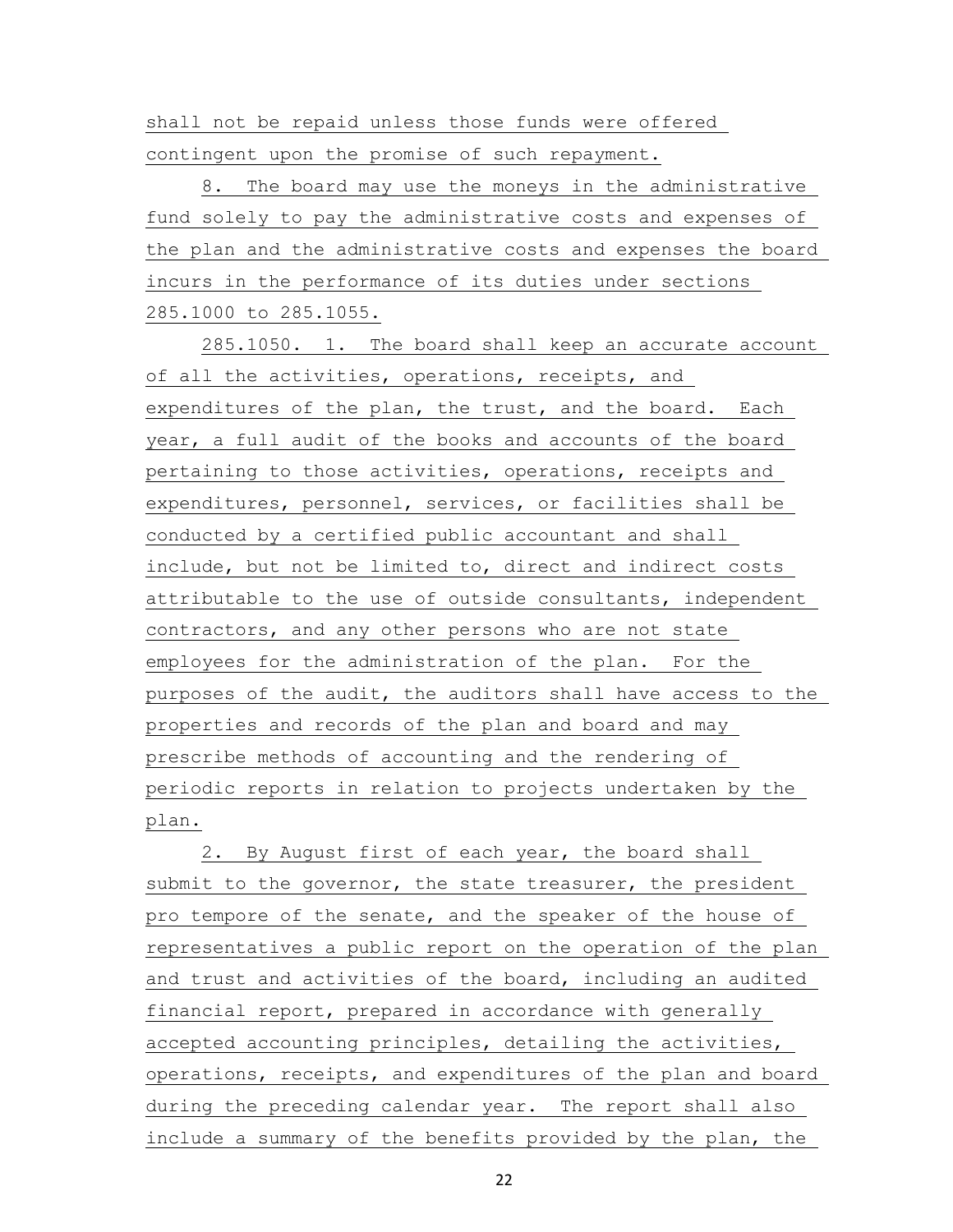number of participants, the names of the participating employers, the contribution formulas and amounts of contributions made by participants and by each participating employer, the withdrawals, the account balances, investments, investment returns, and fees and expenses associated with the investments and with the administration of the plan, projected activities of the plan for the current calendar year, and any other information regarding the plan and its operations that the board may determine to provide.

 285.1055. 1. The board shall establish the plan so that individuals are able to begin contributing under the plan no later than September 1, 2024.

 2. The board may, in its discretion, phase in the plan so that the ability to contribute first applies on different dates for different classes of individuals, including employees of employers of different sizes or types and individuals who are not employees; provided that, any such staged or phased-in implementation schedule shall be substantially completed no later than September 1, 2024.

 361.020. 1. The division of finance shall have charge of the execution of:

 (1) The laws relating to banks, trust companies, and the banking business of this state; **[**credit unions; and of**]**

 (2) The laws relating to persons**[**, copartnerships and corporations**]** or entities engaged in the small loan or consumer credit business in this state;

 (3) The laws relating to persons and entities engaged in the mortgage loan business in this state; and

 (4) The laws relating to persons and entities engaged in any other financial-services-related business over which the division of finance is granted express authority.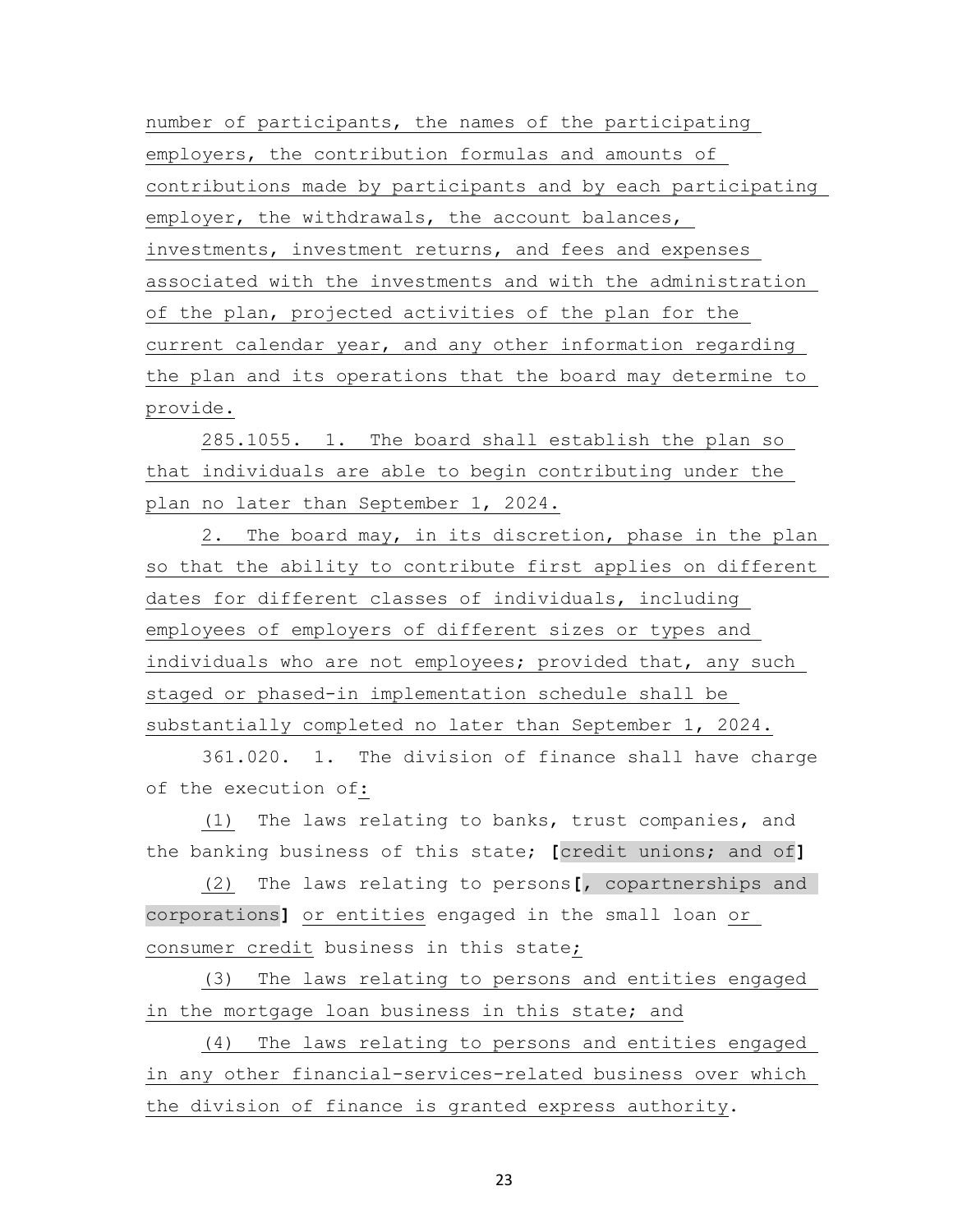2. The director of finance may institute, in the name of the state of Missouri, and defend suits in the courts of this state and the United States.

 361.098. 1. The members of the state banking and savings and loan board shall receive as compensation for their services the sum of one hundred dollars per day while discharging their duties**[**,**]** and shall be entitled to receive their necessary traveling and other expenses incurred while actually engaged in the performance of their duties as such members, which shall be paid out of the division of finance fund.

 2. **[**A majority of the**]** Three members of the board shall constitute a quorum for the transaction of any business, for the performance of any duty, or for the exercise of any power of the board.

 3. The board may meet and exercise its powers in any place in this state and shall meet at any time upon the call of its chairman or of the director of the division of finance or of any two members of the board.

 4. The board shall have an official seal bearing the inscription, "State Banking and Savings and Loan Board of the State of Missouri", which shall be judicially noticed.

 5. The division of finance may provide administrative services to the board to assist the board with fulfilling its statutory responsibilities.

 361.106. 1. As used in this section, the following terms mean:

 (1) "Bulletin", an informal written communication to inform or educate individuals or entities licensed, chartered, or regulated by the division of finance and the general public about a regulatory topic or issue. A "bulletin" is informational in nature and is not an evaluation of specific facts and circumstances;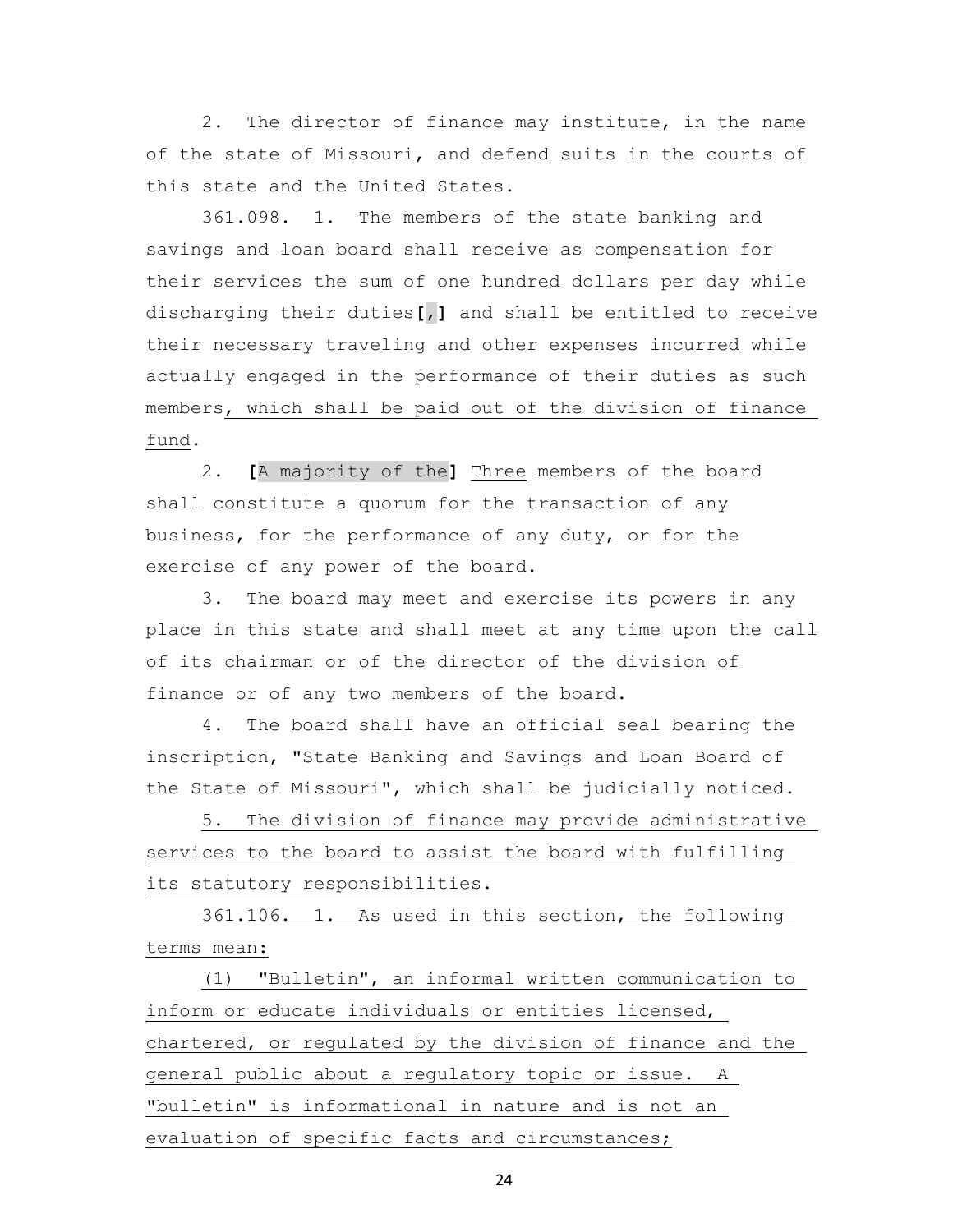(2) "Industry letter", a written communication from the director of finance in response to a specific individual or entity chartered, licensed, or regulated by the division of finance that provides the position of the division of finance on a particular regulatory topic or issue with respect to a specific set of facts and circumstances.

 2. Notwithstanding any law to the contrary, the director of finance may at his or her discretion issue bulletins addressing the business of the individuals and entities licensed, chartered, or regulated by the division in this state. Bulletins shall not have the force or effect of law and shall not be considered statements of general applicability that would require promulgation by rule.

 3. Notwithstanding any law to the contrary, the director of finance may at his or her discretion issue industry letters in response to a written request from an individual or entity licensed, chartered, or regulated by the division that seeks the position of the division of finance on the application of law. In addition to any materials or information requested by the division, the written request for an industry letter shall include:

 (1) A brief summary of the applicable laws and rules that pertain to the request;

 (2) A detailed statement of facts regarding every relevant aspect of the proposed business activity, transaction, event, or circumstance;

 (3) A discussion of current statutes, rules, and legal principles relevant to the factual representation;

 (4) A statement of the requesting person's or entity's opinion and the basis for such opinion; and

 (5) A statement that the proposed business activity, transaction, event, or circumstance has not commenced or, if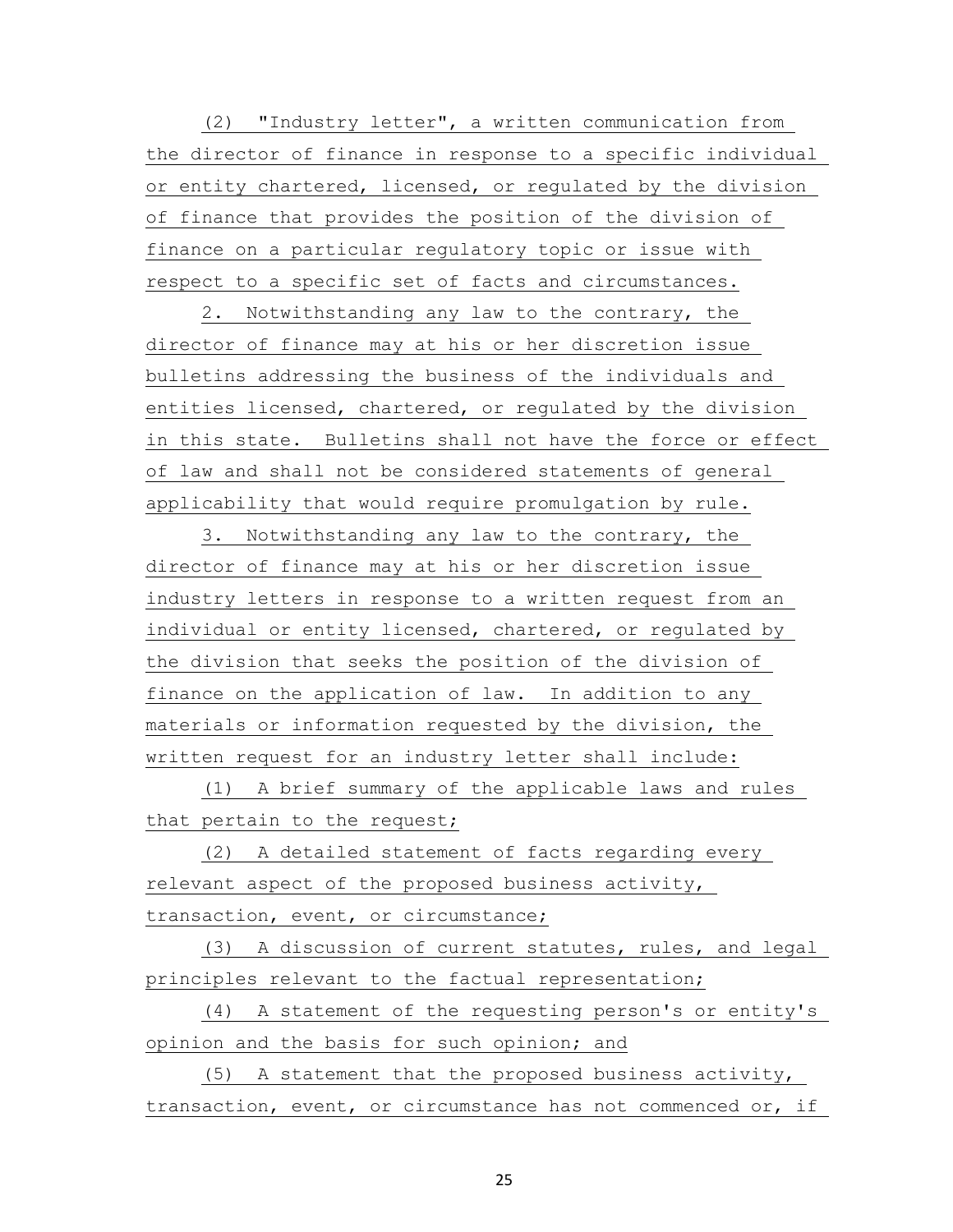it has commenced, the present status of the proposed business activity, transaction, event, or circumstance.

 4. With respect to the requesting person or entity, an industry letter is binding on the division. The requesting person or entity shall not be subject to any administrative proceeding or penalty for any acts or omissions done in reliance on an industry letter, so long as no change in any material fact or law has occurred and so long as the requesting person or entity did not misrepresent or omit a material fact.

 5. An industry letter request and response shall be confidential, but the director may publish an industry letter with nonidentifying facts and information from the request.

 6. After redacting all identifying information, the director may publish industry letters for informational purposes. Because the division may have a different position in response to similar but nonidentical facts and circumstances, published industry letters shall not have the force or effect of law, shall not be binding on the division, and shall not be considered statements of general applicability that would require promulgation by rule.

 7. Industry letters issued under this section are distinct from letters issued by the director under subsection 5 of section 362.106, and this section shall not apply to section 362.106.

 361.160. 1. The director of finance at least once each year, either personally or by a deputy or examiner appointed by the director, shall visit and examine every bank and trust company organized and doing business under the laws of this state, and every other corporation which is by law required to report to the director; except, for banks or trust companies receiving a Camel/MOECA 1 or Camel/MOECA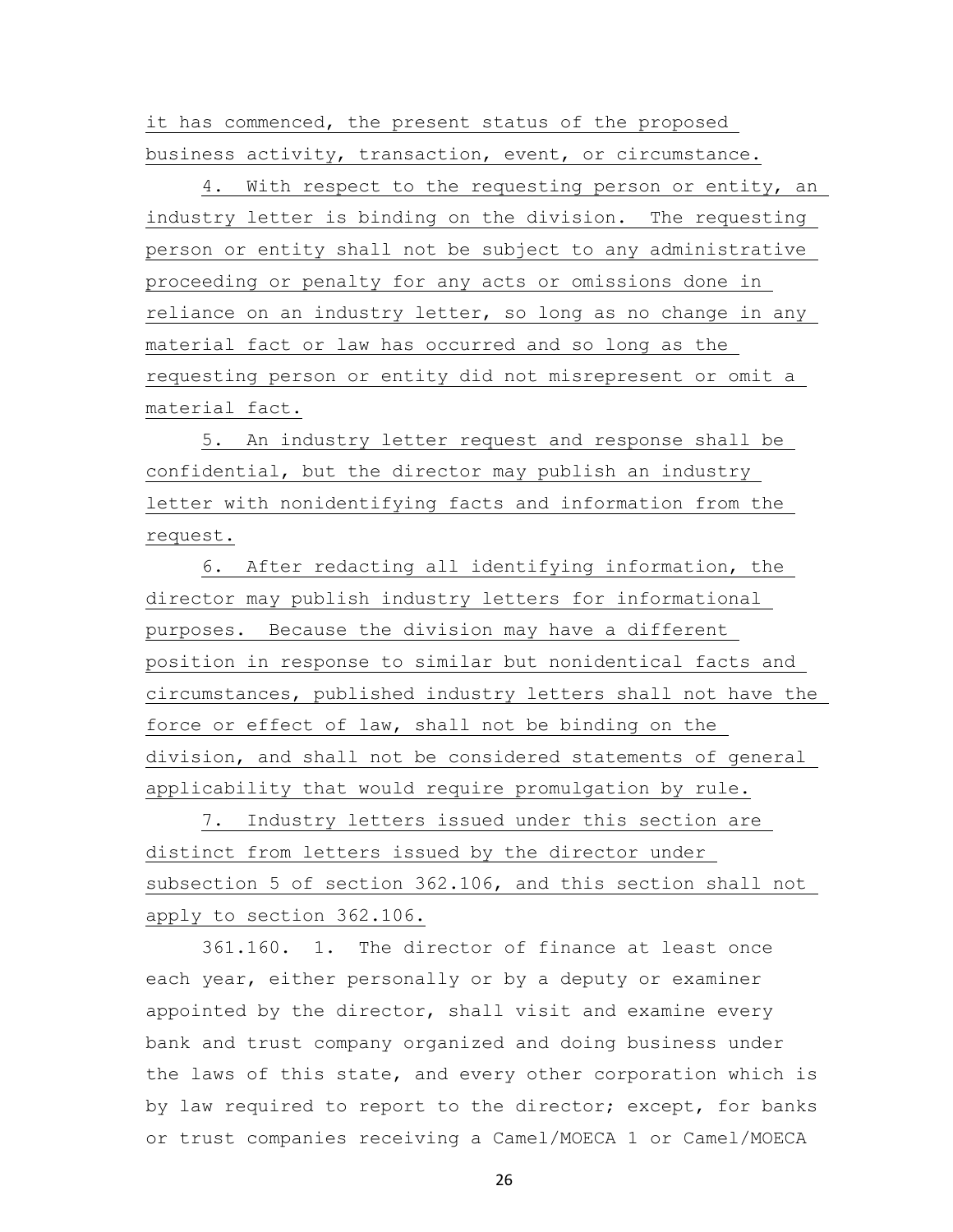2 rating from the division of finance, the director of finance at least once each eighteen calendar months, or for a private trust company at least once each thirty-six months, either personally or by a deputy or examiner appointed by the director, shall visit and examine such bank or trust company, and the director of finance, at the director's discretion, may conduct the director's examination, or any part thereof, on the basis of information contained in examination reports of other states, the Federal Deposit Insurance Corporation or the Federal Reserve Board or in audits performed by certified public accountants. For purposes of this subsection, a private trust company is one that does not engage in trust company business with the general public or otherwise hold itself out as a trustee or fiduciary for hire by advertising, solicitation, or other means and instead operates for the primary benefit of a family, relative of same family, or single family lineage, regardless of whether compensation is received or anticipated. The director shall be afforded prompt and free access to any workpapers upon which a certified public accountant bases an audit. A certified public accountant shall retain workpapers for a minimum of three years after the date of issuance of the certified public accountant's report to the bank or trust company. The director or the director's agent may concentrate the examinations on institutions which the director believes have safety or soundness concerns.

 2. The director, or the deputy or examiners designated by the director for that purpose, shall have power to examine any such corporation whenever, in the director's judgment, it may be deemed necessary or expedient, and shall have power to examine every agency located in this state of any foreign banking corporation and every branch in this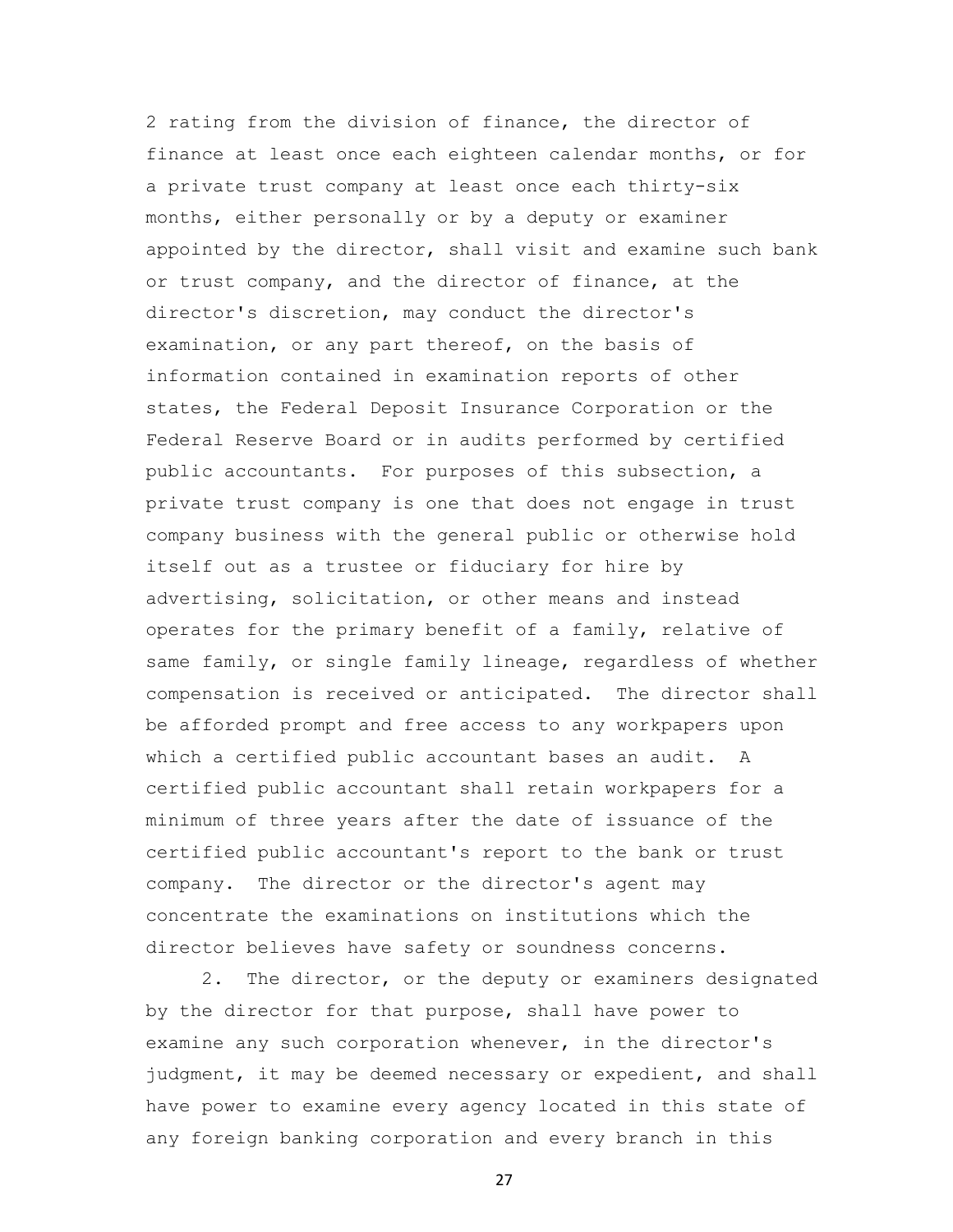state of any out-of-state bank, for the purpose of ascertaining whether it has violated any law of this state, and for such other purposes and as to such other matters as the director may prescribe.

 3. The director and the director's deputy and examiners shall have power to administer oaths to any person whose testimony may be required in such examination or investigation of any such corporation or agency, and to compel the appearance and attendance of any person for the purpose of any such examination or investigation.

 4. On every such examination inquiry shall be made as to the condition and resources of such corporation, the mode of conducting and managing its affairs, the actions of its directors or trustees, the investment of its funds, the safety and prudence of its management, the security afforded to its creditors, and whether the requirements of its charter and of law have been complied with in the administration of its affairs, and as to such other matters as the director may prescribe.

 5. The director may also make such special investigations as the director deems necessary to determine whether any individual or corporation has violated any of the provisions of this law.

 6. Such examination may be made and such inquiry instituted or continued in the discretion of the director after the director has taken possession of the property and business of any such corporation, until it shall resume business or its affairs shall be finally liquidated in accordance with the provisions of this chapter.

 7. The result of each examination shall be certified by the director or the examiner upon the records of the corporation examined **[**and the result of all examinations during the biennial period shall be embodied in the report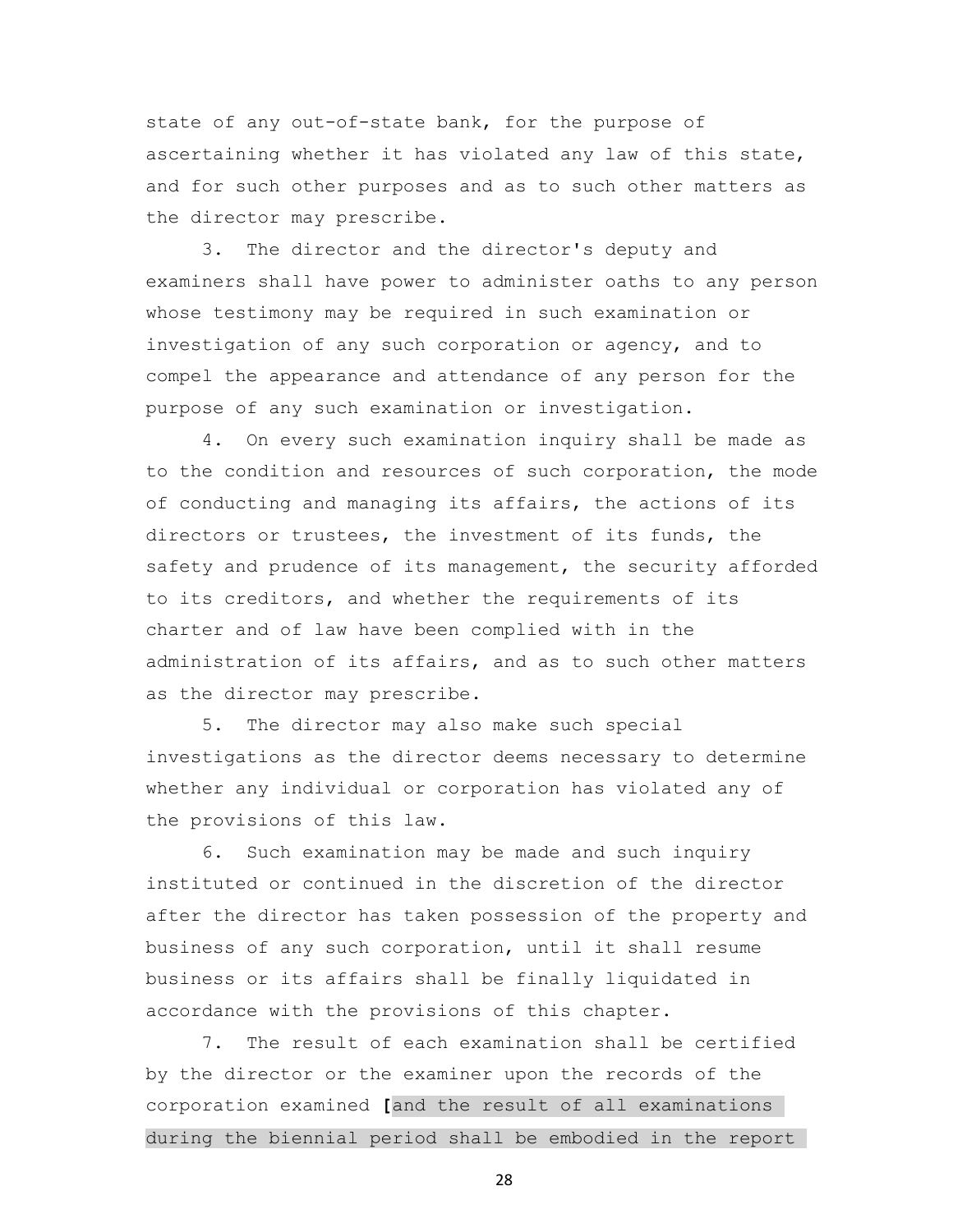to be made by the director of the department of commerce and insurance to the legislature**]**.

 8. The director may contract with regulators in other states to provide for the examination of Missouri branches of out-of-state banks and branches of banks whose home state is Missouri. The agreements may provide for the payment by the home state of the cost of examinations conducted by the host state at the request of the home state regulators.

 361.260. 1. Whenever the director shall have reason to believe that the capital stock of any corporation subject to the provisions of this chapter is reduced by impairment or otherwise, below the amount required by law, or by its certificates or articles of agreement, he shall issue a notice of charges in respect thereof.

 2. Whenever **[**it shall appear to**]** the director has reason to believe, from any examination or investigation made by **[**him**]** the director or his or her examiners, that any corporation subject to the provisions of this chapter, or any director, officer, employee, agent, or other person participating in the conduct of the affairs of such corporation, or any foreign corporation licensed by the director to do business under this chapter or chapter 362 is engaging in**[** or**]**, has engaged in, or **[**there is reasonable cause to believe that the corporation or any director, officer, employee, agent, or other person participating in the conduct of the affairs of such corporation**]** is about to engage in**[**,**]**:

 (1) An unsafe or unsound practice in conducting the business of such corporation **[**or is violating or has violated, or there is reasonable cause to believe that the corporation or any director, officer, employee, agent, or other person participating in the conduct of the affairs of such corporation is about to violate**]**;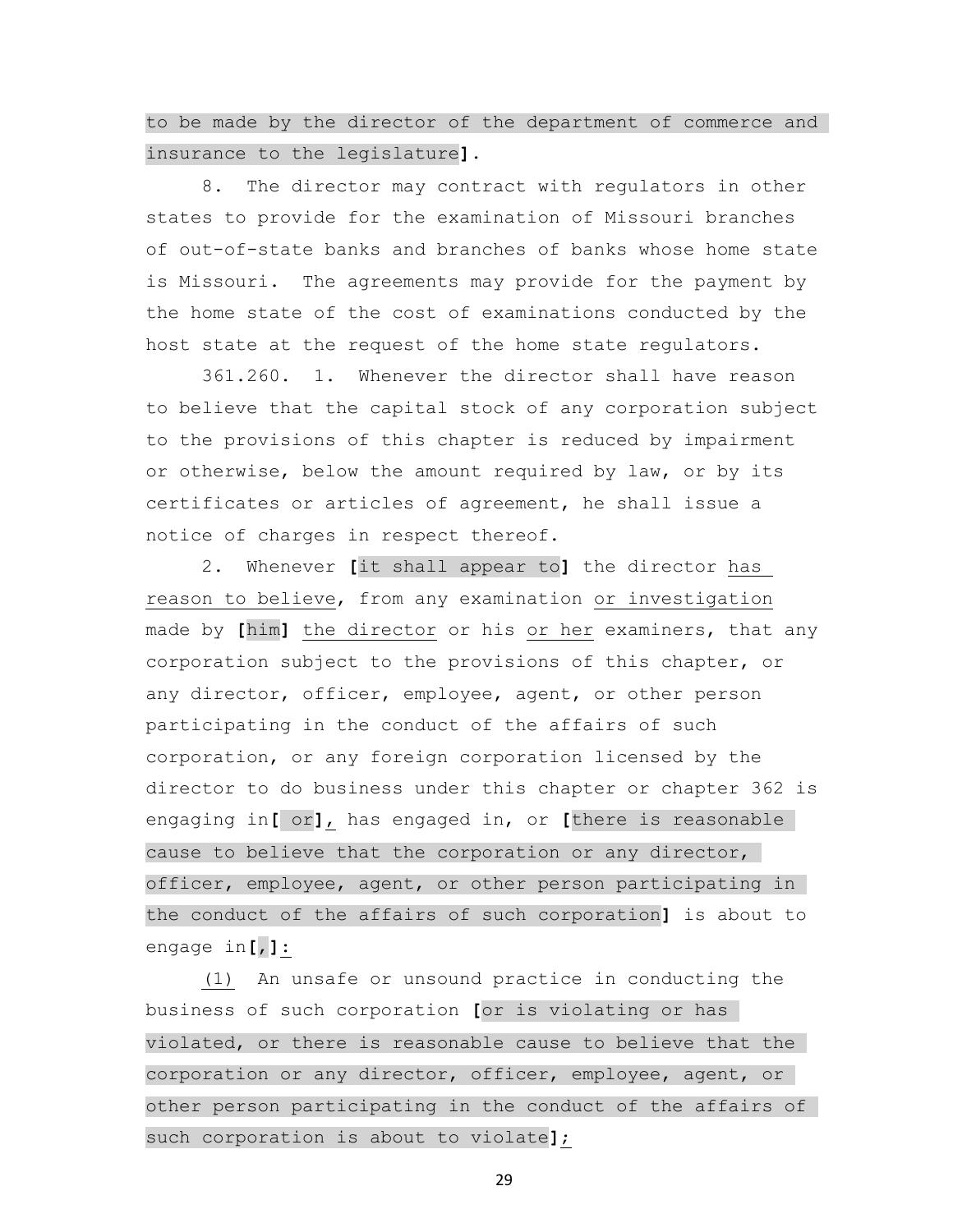(2) A violation of law, rule, or director-imposed written condition **[**imposed, in writing, by the director in connection with the granting of any application or other request by the corporation or**]**;

 (3) A violation of any written agreement entered into with the director**[**,**]**; or

(4) A violation of the corporation's charter,

 the director may issue and serve upon the corporation or such director, officer, employee, agent, or other person a notice of charges in respect thereof.

 3. Whenever it shall appear to the director that any corporation subject to the provisions of this chapter does not keep its books and accounts in such manner as to enable him or her readily to ascertain its true condition or that wrong entries or unlawful uses of the funds of the corporation have been made, the director may issue and serve upon the corporation or any appropriate director, officer, employee, agent, or other person a notice of charges in respect thereof.

 4. The notice of charges shall contain a statement of the facts constituting the deficiencies, **[**the**]** alleged violation or violations, improper use of funds, or **[**the**]** unsafe or unsound practice or practices**[**,**]** and shall fix a time and place at which a contested hearing will be held to determine whether an order to cease and desist therefrom should issue against the corporation or the director, officer, employee, agent, or other person participating in the conduct of the affairs of such corporation.

 5. In the event the party or parties so served shall fail to appear at the hearing, or shall consent to the cease and desist order, or in the event the director shall find that the fact of any deficiency, violation, unsafe or unsound practice, inadequate recordkeeping, or improper use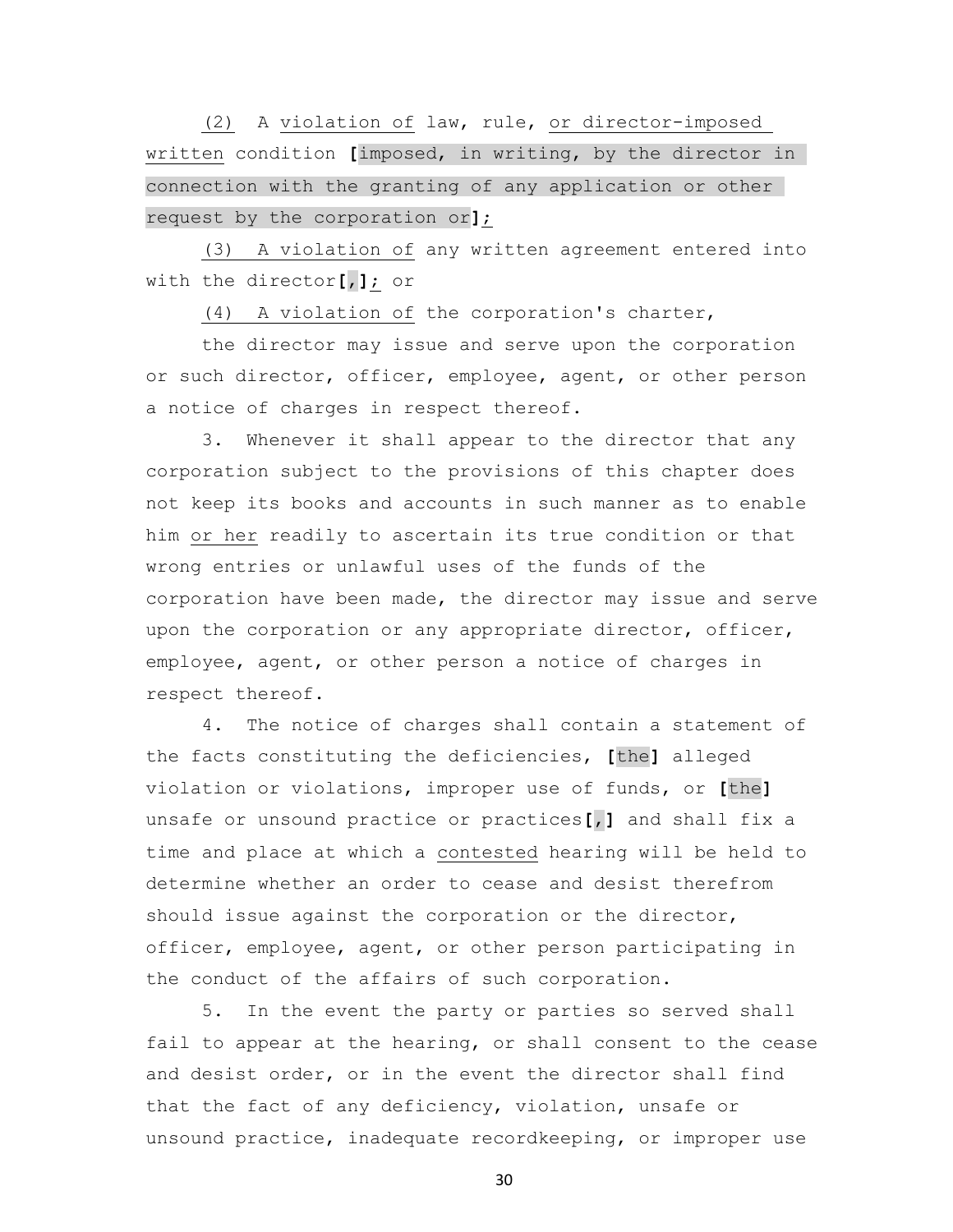of funds specified has been established, the director may issue and serve upon the corporation or the director, officer, employee, agent, or other person participating in the conduct of the affairs of the corporation an order to cease and desist from the actions, violations, or practices charged.

6. The cease and desist order:

 (1) May require the corporation or its directors, officers, employees, agents, and other persons participating in the conduct of the affairs of such corporation to cease and desist from **[**same and, further,**]** such actions, violations, or practices;

 (2) May require the corporation or its directors, officers, employees, agents, and other persons participating in the conduct of the affairs of such corporation to take affirmative action to correct the conditions resulting from any such actions, violations, or practices**[**. If the director determines that the capital of the corporation is impaired, the order**]**;

 (3) Shall require that, if the director determines that the capital of the corporation is impaired, the corporation make good the deficiency forthwith or within a time specified in the order**[**. If the director determines that the corporation does not keep adequate records, the order**]**;

 (4) May, if the director determines that the corporation does not keep adequate records, determine and prescribe such books of account as the director, in his or her discretion, shall require of the corporation for the purpose of keeping accurate and convenient records of the transactions and accounts**[**. If the director shall determine that wrong entries or unlawful uses of the funds of the corporation have been made, he**]**; and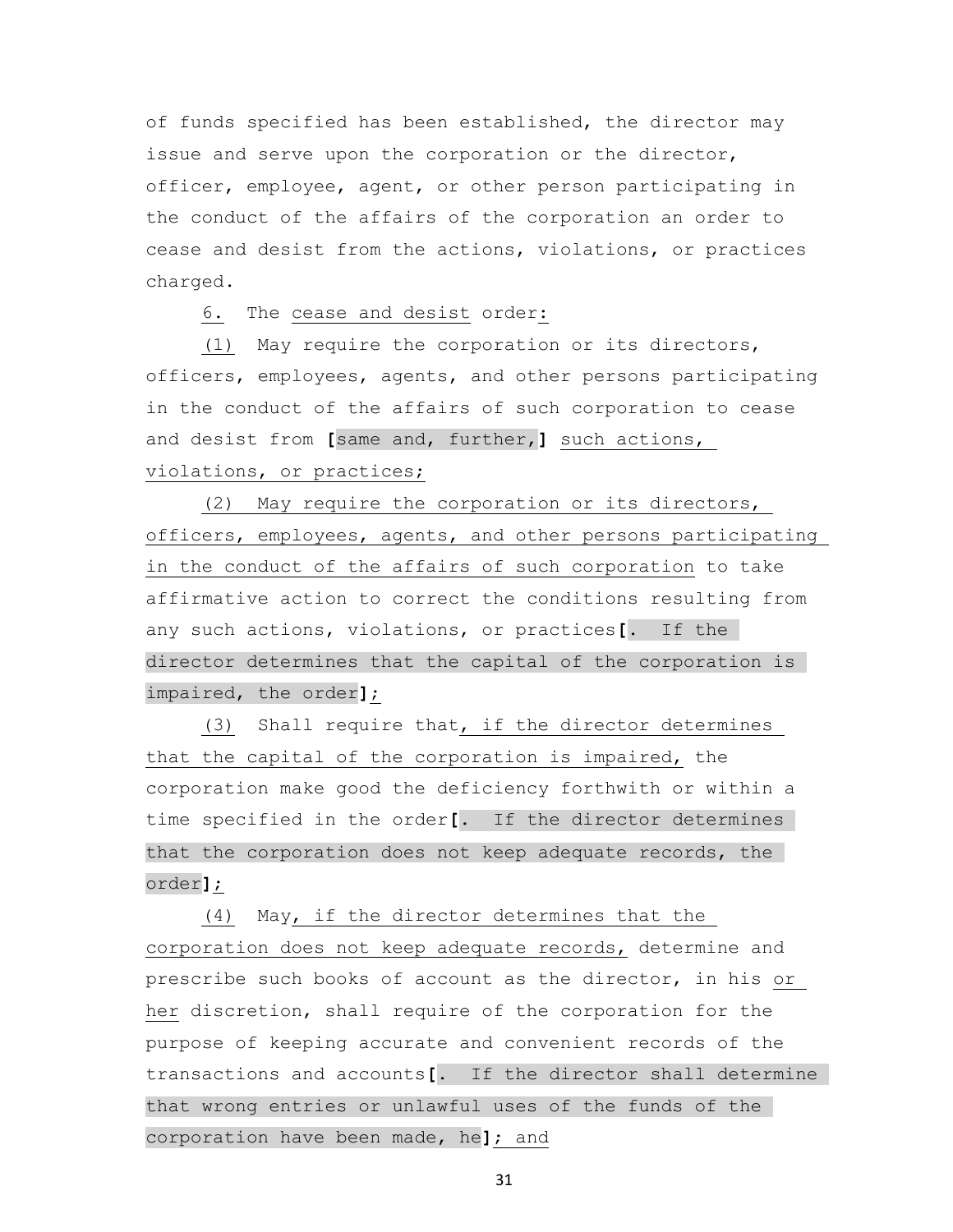(5) Shall, if the director determines that wrong entries or unlawful uses of the funds of the corporation have been made, order that the entries shall be corrected, and the sums unlawfully paid out restored by the person or persons responsible for the wrongful or illegal payment thereof.

 **[**6.**]** 7. If a notice of charges served under this section specifies, on the basis of particular facts and circumstances, that a corporation's books and records are so incomplete or inaccurate that the director is unable, through the normal supervisory process, to determine the financial condition of that corporation or the details or purpose of any transaction or transactions that may have a material effect on the financial condition of that corporation, the director may issue a temporary order requiring the cessation of any activity or practice which gave rise, whether in whole or in part, to the incomplete or inaccurate state of the books or records, or affirmative action to restore such books or records to a complete and accurate state, until the completion of the proceedings under this section. Any temporary order issued under this subsection shall become effective upon service and, unless set aside, limited or suspended by a court, shall remain in effect and enforceable until the earlier of the completion of the proceedings initiated under this section or the date on which the director determines by examination or otherwise that the corporation's books and records are accurate and reflect the financial condition of the corporation.

 **[**7.**]** 8. Whenever it shall appear to the director that the violation or threatened violation or the unsafe or unsound practice or practices specified in the notice of charges served upon the corporation or any director, officer, employee, agent, or other person participating in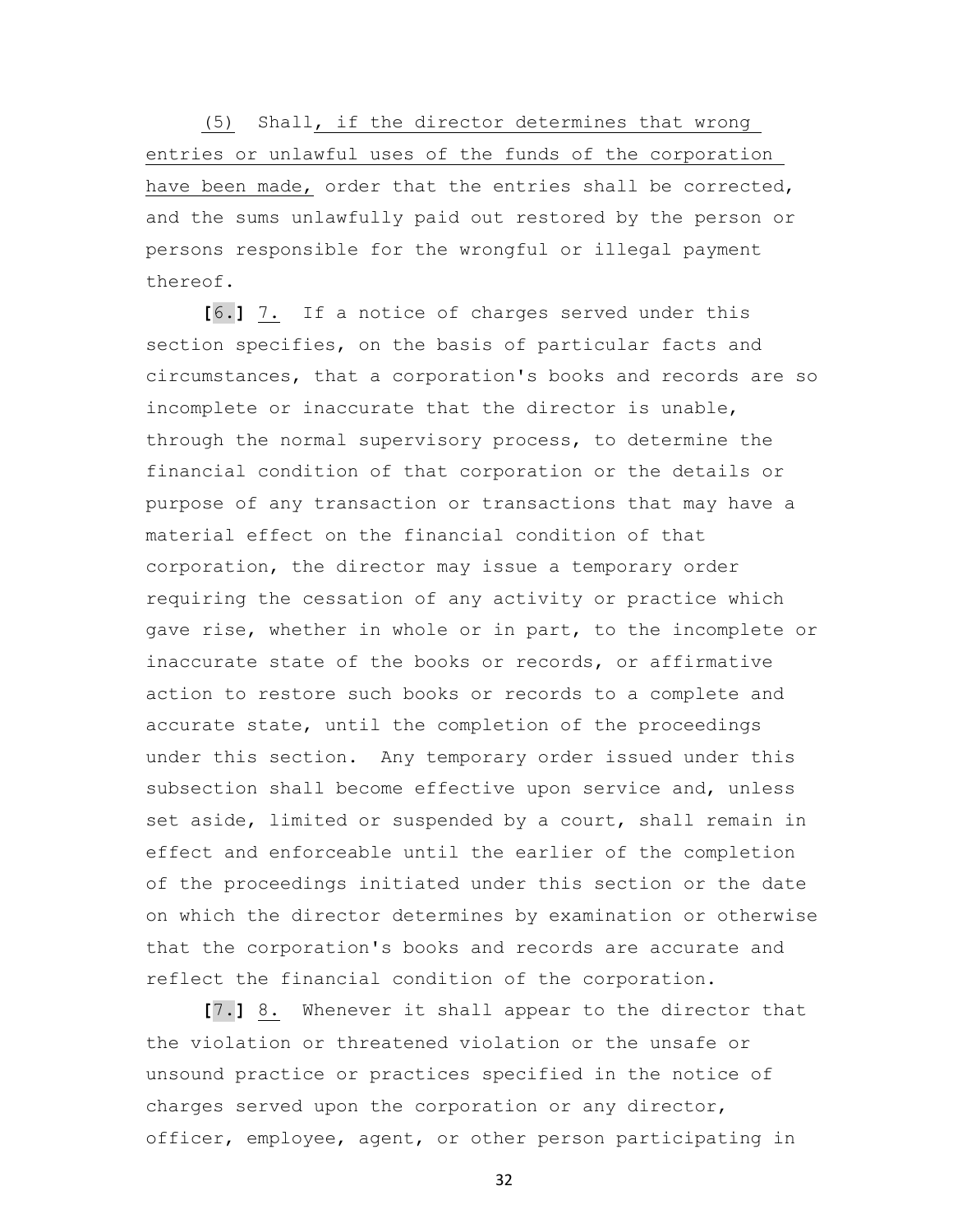the conduct of the affairs of such corporation pursuant to subsection 4 of this section, or the continuation thereof, is likely to cause insolvency or significant dissipation of assets or earnings of the corporation, or is likely to weaken the condition of the corporation or otherwise prejudice the interests of its depositors prior to the completion of the proceedings conducted pursuant to said subsection, the director may issue a temporary order, effective immediately, requiring the corporation or such director, officer, employee, agent, or other person to cease and desist from any such violation or practice and to take affirmative action to prevent such insolvency, dissipation, condition, or prejudice pending completion of such proceedings. Such order shall remain effective and enforceable pending the completion of the administrative proceedings pursuant to such notice and until such time as the director shall dismiss the charges specified in such notice or if a cease and desist order is issued against the corporation or such director, officer, employee, agent, or other person, until the effective date of such order. The corporation, director, officer, employee, agent, or other person may, within ten days after having been served with a temporary cease and desist order, apply to the circuit court of Cole County for an order setting aside, limiting, or suspending the enforcement, operation, or effectiveness of such order.

 **[**8.**]** 9. If any corporation, or any director, officer, employee, agent, or other person participating in the conduct of the affairs of such corporation shall fail or refuse to comply with any duly issued order provided for in this chapter and chapter 362, the corporation or such director, officer, employee, agent, or other person shall pay a civil penalty of not more than one thousand dollars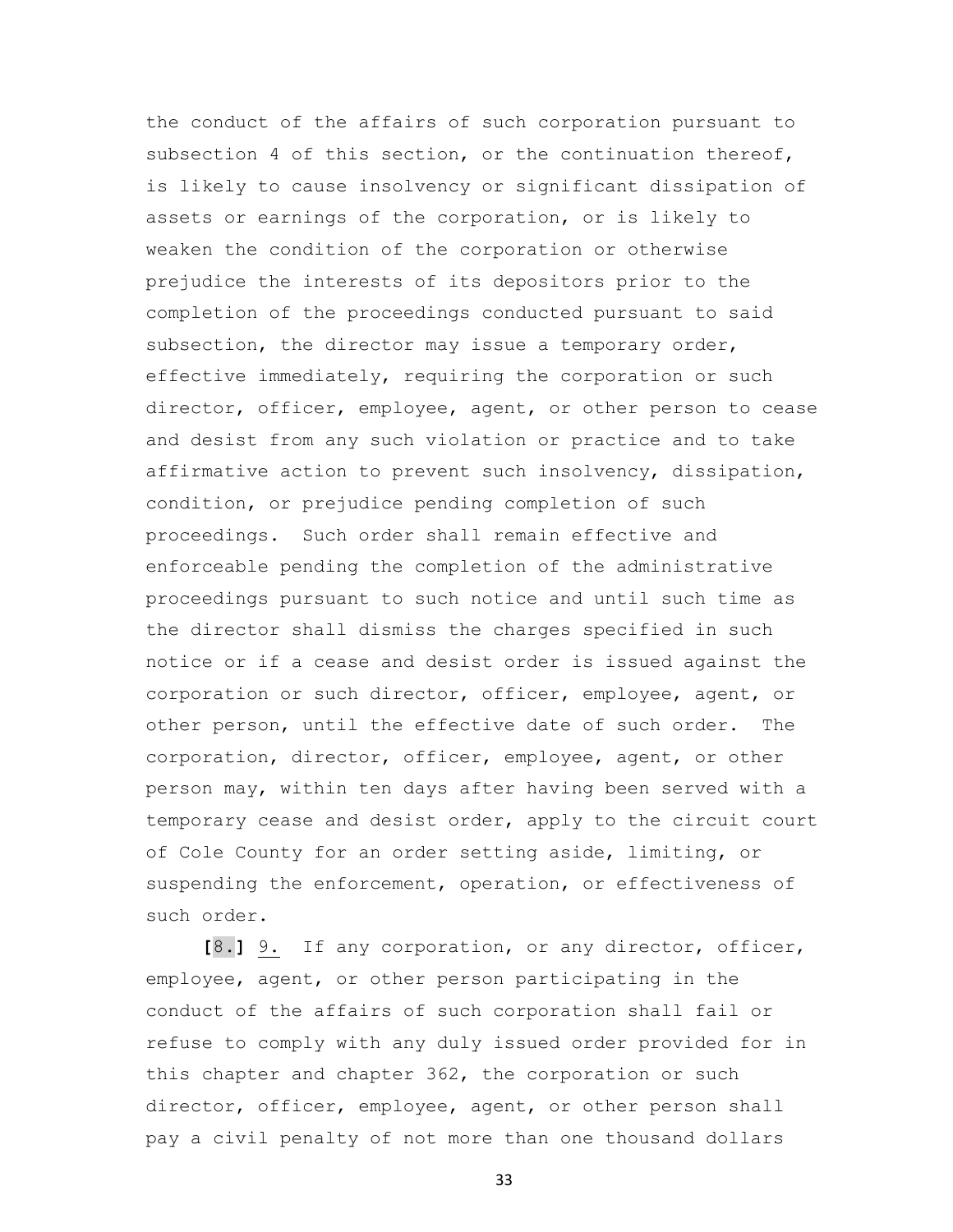per day for each day the failure or refusal shall continue. The penalty shall be assessed and collected by the director of the division. In determining the amount of the penalty, the director shall take into account the appropriateness of the penalty with respect to the size of the financial resources and good faith of the corporation or person charged, the gravity of the violation, the history of previous violations, and such other matters as justice may require. In addition to the penalty, the director may, in his or her discretion, report the delinquency to the attorney general, with a request that **[**he**]** the attorney general proceed as provided in section 361.270, and in the event of such request, the attorney general shall proceed.

 361.262. 1. Whenever it shall appear to the director, from any examination or investigation made by **[**him**]** the director or **[**his**]** the director's examiners, that:

 (1) Any director, officer, or any other person participating in the conduct of the affairs of a corporation subject to this chapter has **[**committed any violation of**]**:

(a) Violated a law or regulation **[**or of**]**;

 (b) Violated a cease and desist order**[**, or has violated**]**;

 (c) Violated any director-imposed written condition **[**imposed in writing by the director**]** in connection with the grant of any application or other request by such corporation**[** or**]**;

 (d) Violated any written agreement between such corporation and the director**[**, or has**]**;

 (e) Engaged or participated in any unsafe or unsound practice in connection with the corporation**[**, or has**]**; or

 (f) Committed or engaged in any act, omission, or practice **[**which**]** that constitutes a breach of his or her fiduciary duty to the corporation**[**,**]**; and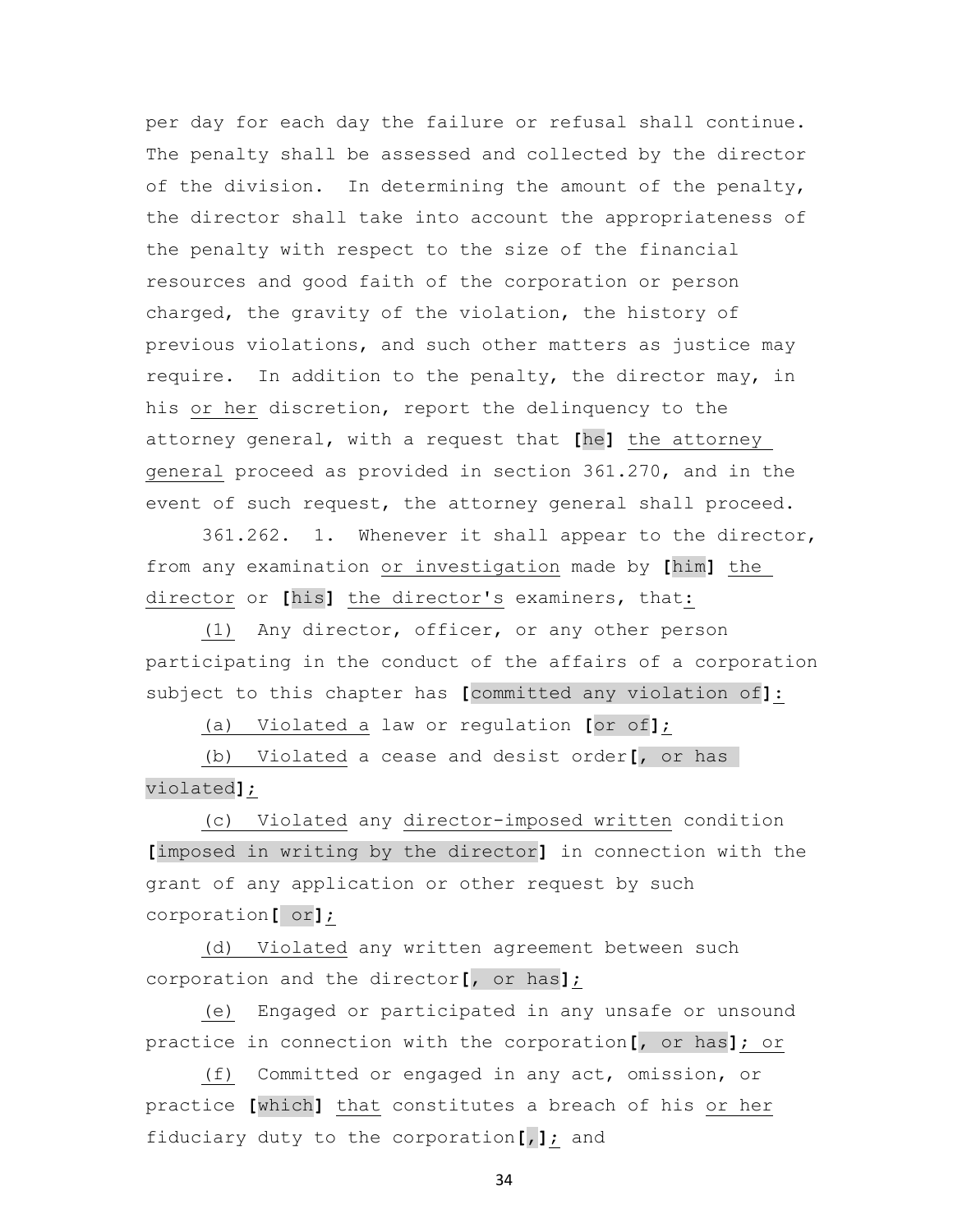(2) The director determines that:

 (a) The corporation has suffered or will probably suffer financial loss or other damage **[**or that**]**;

 (b) The interests of its depositors, beneficiaries, or other customers could be prejudiced by reason of such violation or practice or breach of fiduciary duty**[**, or that**]**; or

 (c) The director**[** or**]**, officer, or other person has received financial gain by reason of **[**such**]** his or her violation or practice or breach of fiduciary duty**[**,**]**; and

 (3) The director determines that such violation or practice or breach of fiduciary duty is:

 (a) One involving personal dishonesty on the part of such director, officer, or other person**[**,**]**; or

 (b) One **[**which**]** that demonstrates a willful or continuing disregard for the safety or soundness of the corporation,

 the director may serve upon such director, officer, or other person a written notice of **[**his**]** the director's intention to remove him or her from office.

 2. **[**When**]** If it **[**shall appear**]** appears from any examination or investigation to the director, **[**from any examination made by him or his examiners**]** that any director or officer of a corporation subject to this chapter, by conduct or practice with respect to another such corporation or any business **[**institution which**]** that:

(1) Resulted in financial loss or other damage**[**, has**]**;

(2) Evidenced either:

(a) His or her personal dishonesty; or

 (b) A willful or continuing disregard for **[**its**]** the corporation's safety and soundness; and**[**, in addition, has**]**

 (3) Evidenced his or her unfitness to continue as a director or officer**[** and whenever it shall appear to the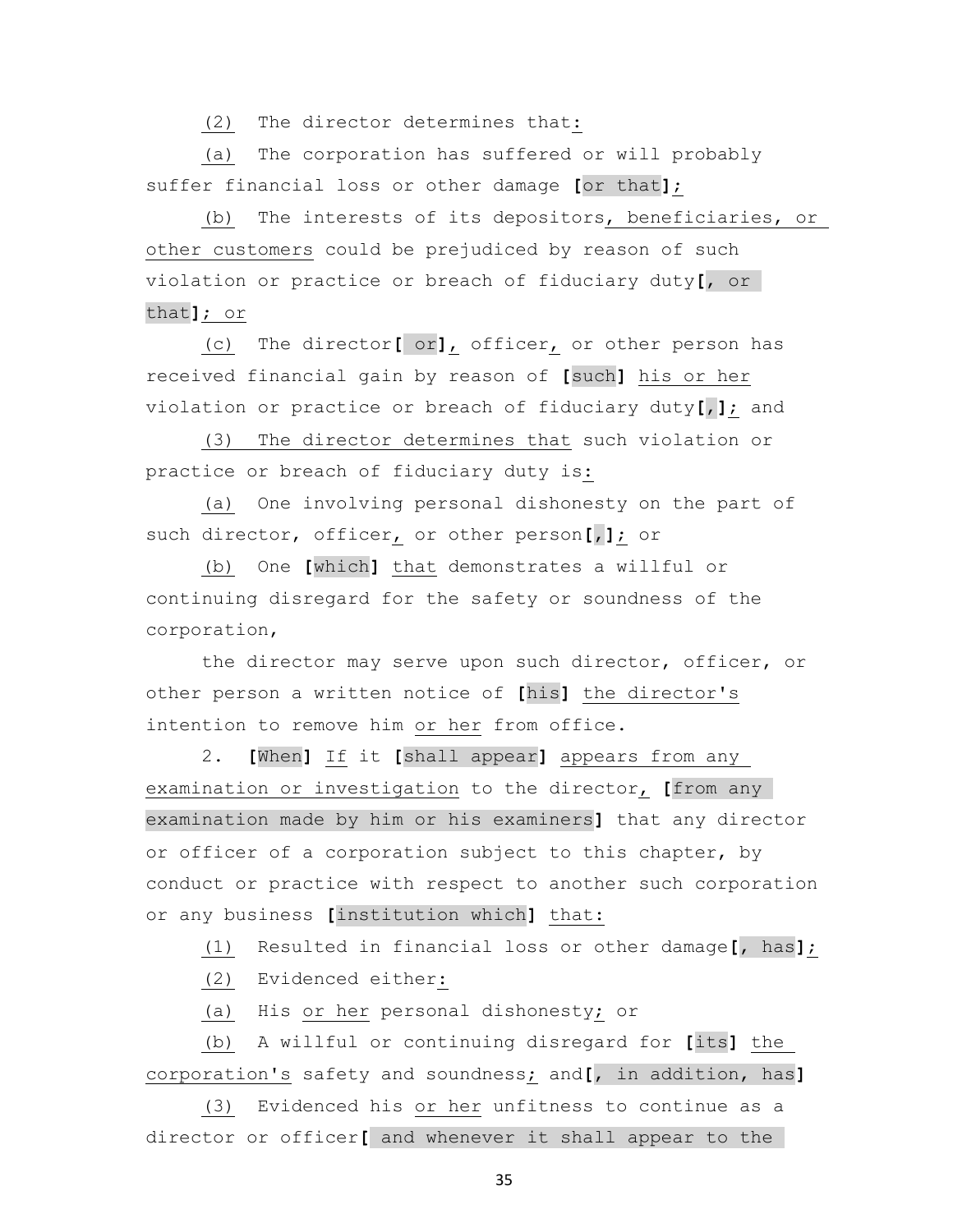director that any other person participating in the conduct of the affairs of a corporation subject to this chapter, by conduct or practice with respect to such corporation or other corporation or other business institution which resulted in financial loss or other damage, has evidenced either his personal dishonesty or willful or continuing disregard for its safety and soundness and, in addition, has evidenced his unfitness to participate in the conduct of the affairs of such corporation**]**,

 the director may serve upon such director**[**,**]** or officer**[**, or other person**]** a written notice of intention to remove him or her from office or to prohibit his or her further participation in any manner in the conduct of the affairs of the corporation or from any other banking, savings, or trust institution supervised by the director.

 3. If, in the director's discretion, the results of an examination or investigation indicate:

(1) A financial loss or other damage;

 (2) A director, officer, or other person participating in the affairs of a corporation subject to this chapter, through his or her conduct or practice with respect to such corporation, other corporation, or other business institution, caused the loss or damage as a result of either:

(a) Personal dishonesty; or

 (b) A willful or continuing disregard for safety and sound practices; and

 (3) The person is unfit to participate in the affairs of the corporation,

the director may serve upon such person a written notice of intention to remove him or her from office or to prohibit him or her from any further participation in the affairs of the corporation or any other banking, savings, or trust institution supervised by the director.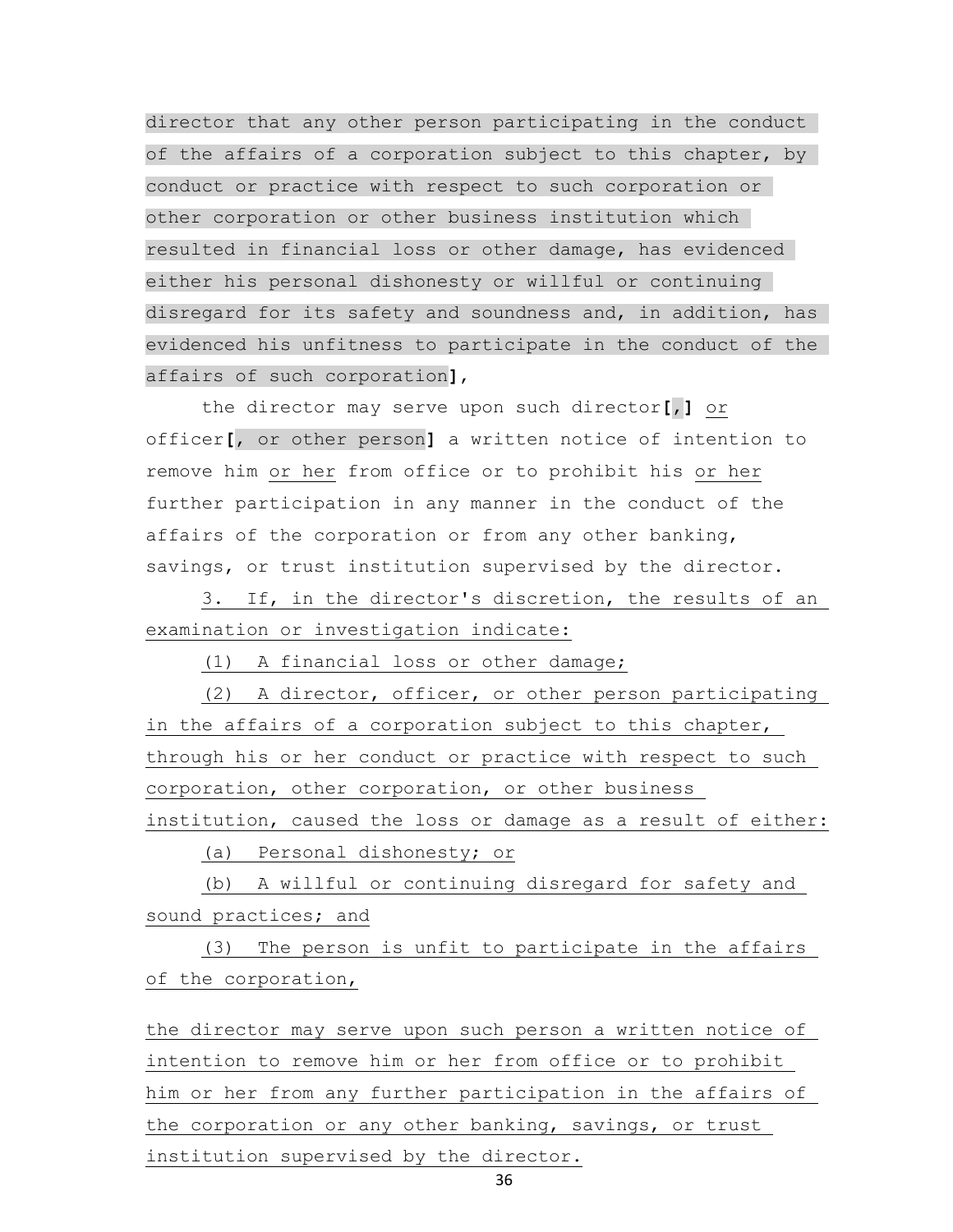**[**3.**]** 4. Whenever it shall appear to the director to be necessary for the protection of any corporation or its depositors, **[**he**]** beneficiaries, or other customers, the director may, by written notice to such effect served upon any director, officer, or other person referred to in subsection 1, 2, or **[**2**]** 3 of this section, suspend him or her from office or prohibit him or her from further participation in any manner in the conduct of the affairs of the corporation. Such suspension or prohibition shall become effective upon service of such notice and shall remain in effect pending the completion of the administrative proceedings pursuant to the notice served under subsection 1, 2, or **[**2**]** 3 of this section and until such time as the director shall dismiss the charges specified in such notice or, if an order of removal or prohibition is issued against the director or officer or other person, until the effective date of any such order. Copies of any such notice shall also be served upon the corporation of which he or she is a director or officer or in the conduct of whose affairs he or she has participated.

 **[**4.**]** 5. Except as provided in subsection **[**5**]** 6 of this section, any person who, pursuant to an order issued under this section, has been removed or suspended from office in a corporation or prohibited from participating in the conduct of the affairs of a corporation may not, while such order is in effect, continue or commence to hold any office in, or participate in any manner in, the conduct of the affairs of any other corporation subject to the provisions of this chapter.

 **[**5.**]** 6. If, on or after the date an order is issued under this section **[**which**]** that removes or suspends from office any person or prohibits such person from participating in the conduct of the affairs of a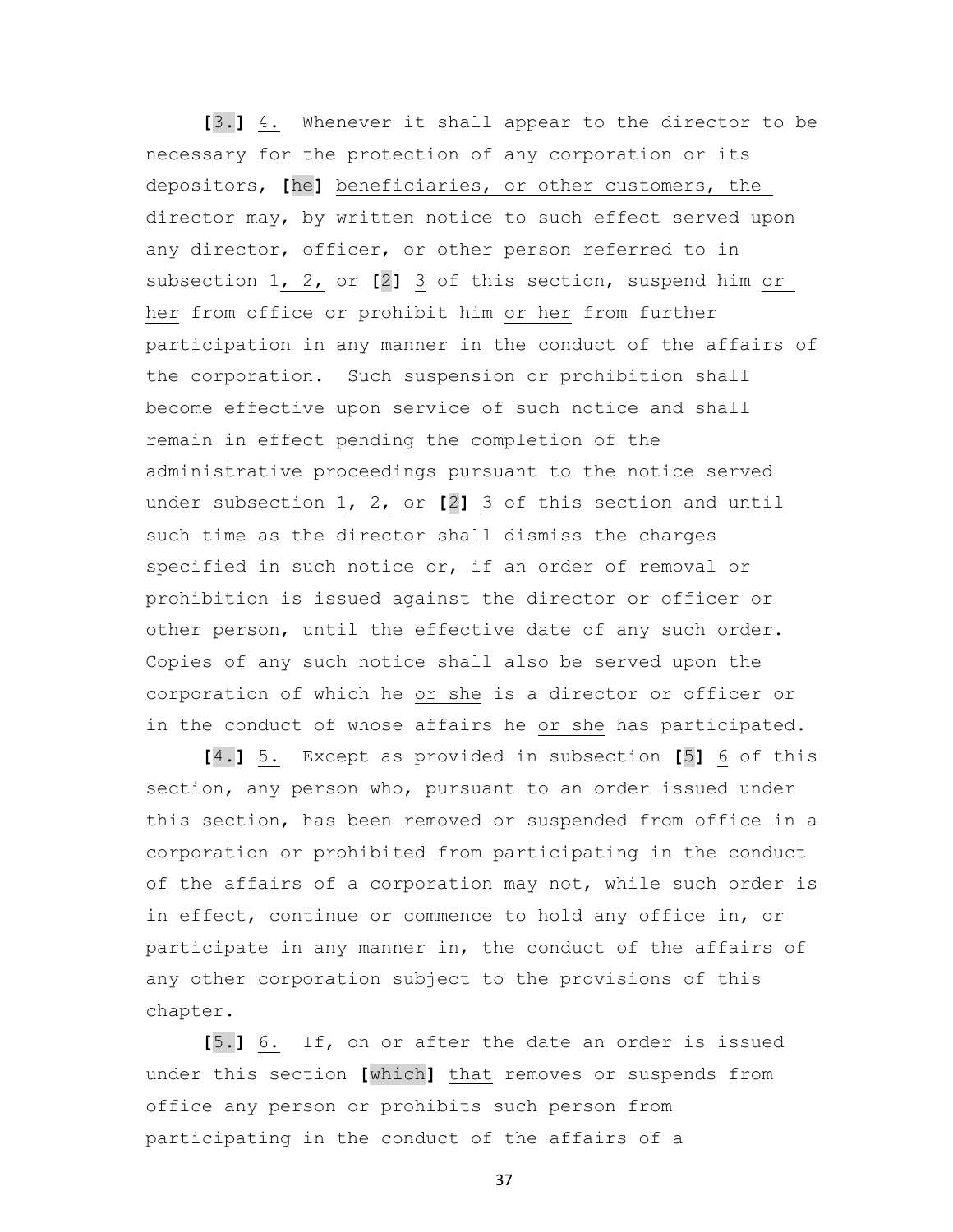corporation, such party receives the written consent of the director, subsection **[**4**]** 5 of this section shall, to the extent of such consent, cease to apply to such person with respect to the **[**corporation**]** terms and conditions described in the written consent and the director shall publicly disclose such consent. Any violation of subsection **[**4**]** 5 of this section by any person who is subject to an order described in such subsection shall be treated as a violation of the order.

 361.715. 1. Upon the filing of the application, the filing of a certified audit, the payment of the investigation fee and the approval by the director of the necessary bond, the director shall cause, investigate, and determine whether the character, responsibility, and general fitness of the principals of the applicant or any affiliates are such as to command confidence and warrant belief that the business of the applicant will be conducted honestly and efficiently and that the applicant is in compliance with all other applicable state and federal laws. If satisfied, the director shall issue to the applicant a license pursuant to the provisions of sections 361.700 to 361.727. In processing a renewal license, the director shall require the same information and follow the same procedures described in this subsection.

 2. Each licensee shall pay to the director before the issuance of the license, and annually thereafter on or before April fifteenth of each year, a license fee of three hundred fifty dollars.

 3. The director may assess a reasonable charge, not to exceed three hundred fifty dollars, for any application to amend and reissue an existing license.

 364.030. 1. No person shall engage in the business of a financing institution in this state without a license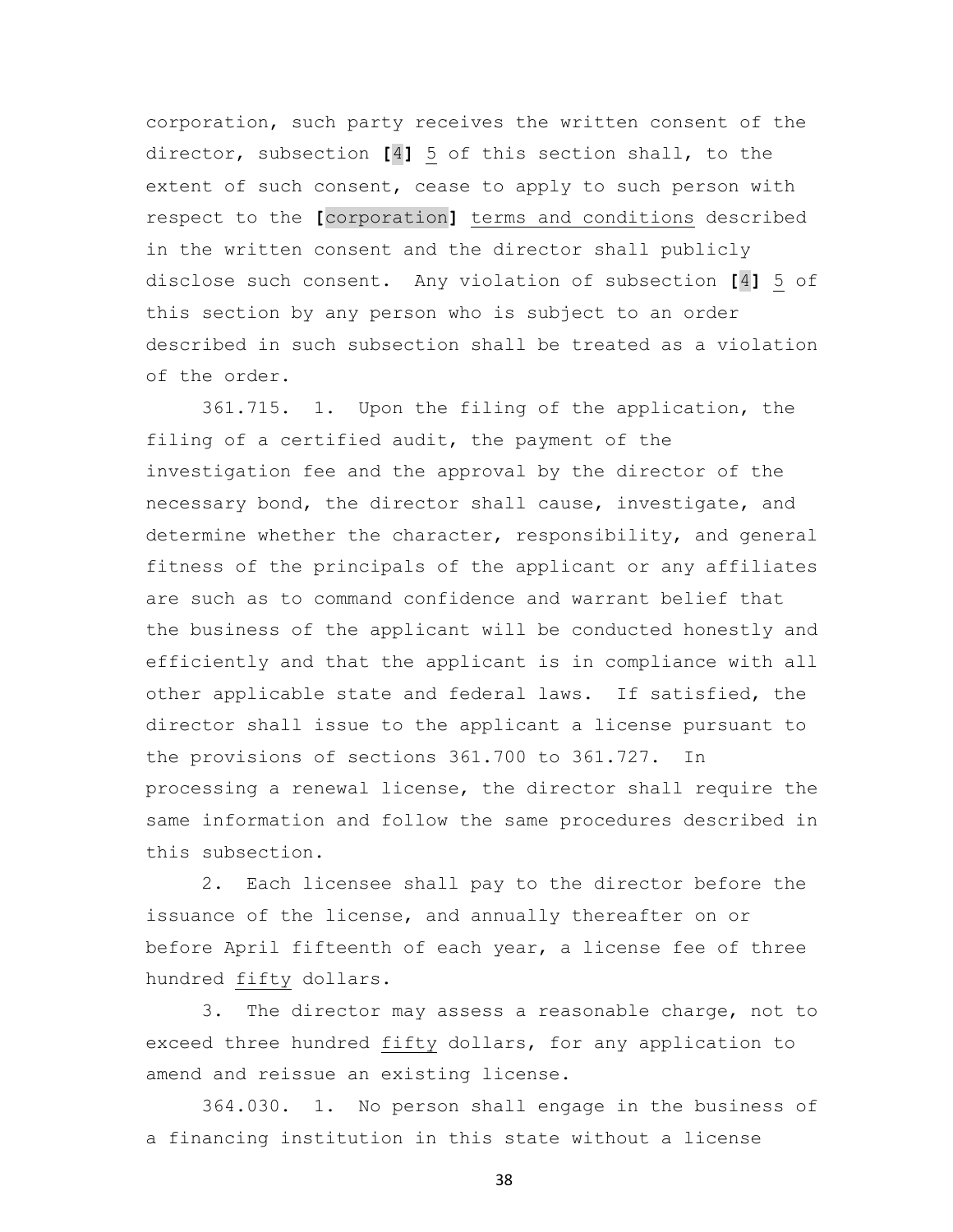therefor as provided in this chapter; except, however, that no bank, trust company, loan and investment company, licensed sales finance company, registrant under the provisions of sections 367.100 to 367.200, or person who makes only occasional purchases of retail time contracts or accounts under retail charge agreements and which purchases are not being made in the course of repeated or successive purchase of retail installment contracts from the same seller, shall be required to obtain a license under this chapter but shall comply with all the laws of this state applicable to the conduct and operation of a financing institution.

 2. The application for the license shall be in writing, under oath and in the form prescribed by the director. The application shall contain the name of the applicant; date of incorporation, if incorporated; the address where the business is or is to be conducted and similar information as to any branch office of the applicant; the name and resident address of the owner or partners or, if a corporation or association, of the directors, trustees and principal officers, and other pertinent information as the director may require.

 3. The license fee for each calendar year or part thereof shall be the sum of five hundred fifty dollars for each place of business of the licensee in this state which shall be paid into the general revenue fund. The director may establish a biennial licensing arrangement but in no case shall the fees be payable for more than one year at a time.

 4. Each license shall specify the location of the office or branch and must be conspicuously displayed therein. In case the location is changed, the director shall either endorse the change of location of the license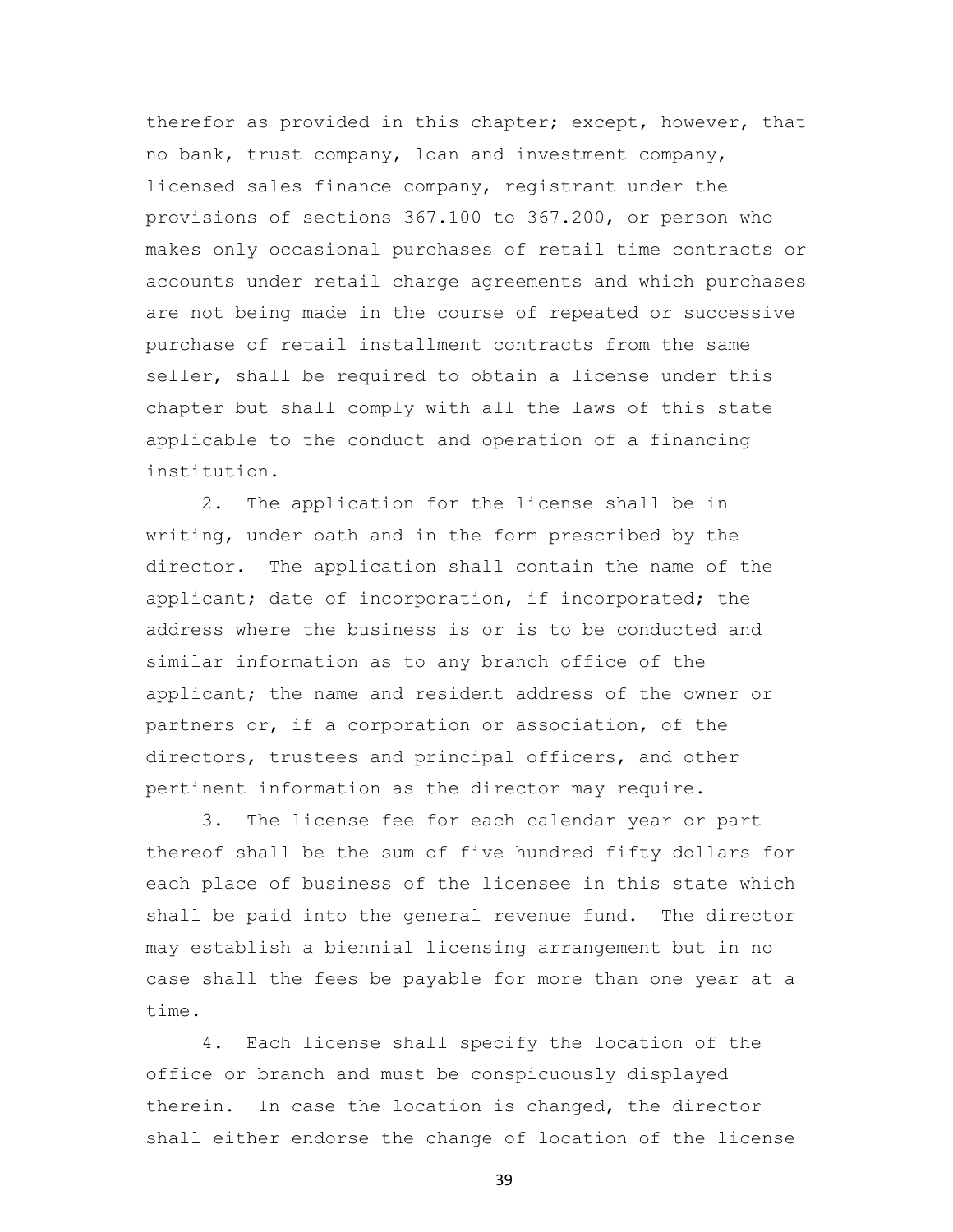or mail the licensee a certificate to that effect, without charge.

 5. Upon the filing of an application, and the payment of the fee, the director shall issue a license to the applicant to engage in the business of a financing institution under and in accordance with the provisions of this chapter for a period which shall expire the last day of December next following the date of its issuance. The license shall not be transferable or assignable. No licensee shall transact any business provided for by this chapter under any other name.

 364.105. 1. No person shall engage in the business of a premium finance company in this state without first registering as a premium finance company with the director.

 2. The annual registration fee shall be five hundred fifty dollars payable to the director as of the first day of July of each year. The director may establish a biennial licensing arrangement but in no case shall the fees be payable for more than one year at a time.

 3. Registration shall be made on forms prepared by the director and shall contain the following information:

 (1) Name, business address and telephone number of the premium finance company;

 (2) Name and business address of corporate officers and directors or principals or partners;

 (3) A sworn statement by an appropriate officer, principal or partner of the premium finance company that:

 (a) The premium finance company is financially capable to engage in the business of insurance premium financing; and

 (b) If a corporation, that the corporation is authorized to transact business in this state;

 (4) If any material change occurs in the information contained in the registration form, a revised statement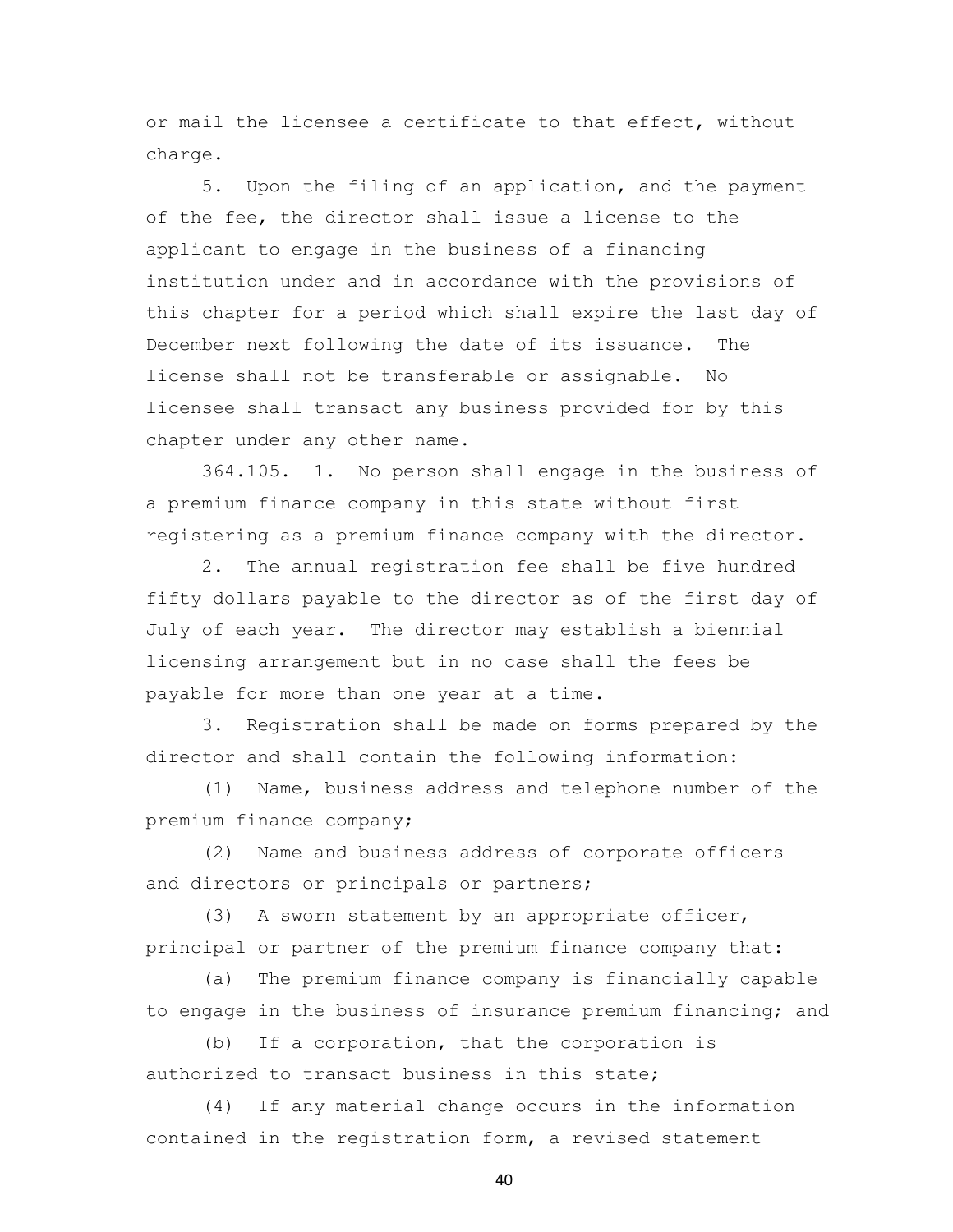shall be submitted to the director accompanied by an additional fee of three hundred dollars.

 365.030. 1. No person shall engage in the business of a sales finance company in this state without a license as provided in this chapter; except, that no bank, trust company, savings and loan association, loan and investment company or registrant under the provisions of sections 367.100 to 367.200 authorized to do business in this state is required to obtain a license under this chapter but shall comply with all of the other provisions of this chapter.

 2. The application for the license shall be in writing, under oath and in the form prescribed by the director. The application shall contain the name of the applicant; date of incorporation, if incorporated; the address where the business is or is to be conducted and similar information as to any branch office of the applicant; the name and resident address of the owner or partners or, if a corporation or association, of the directors, trustees and principal officers, and such other pertinent information as the director may require.

 3. The license fee for each calendar year or part thereof shall be the sum of five hundred fifty dollars for each place of business of the licensee in this state. The director may establish a biennial licensing arrangement but in no case shall the fees be payable for more than one year at a time.

 4. Each license shall specify the location of the office or branch and must be conspicuously displayed there. In case the location is changed, the director shall either endorse the change of location on the license or mail the licensee a certificate to that effect, without charge.

 5. Upon the filing of the application, and the payment of the fee, the director shall issue a license to the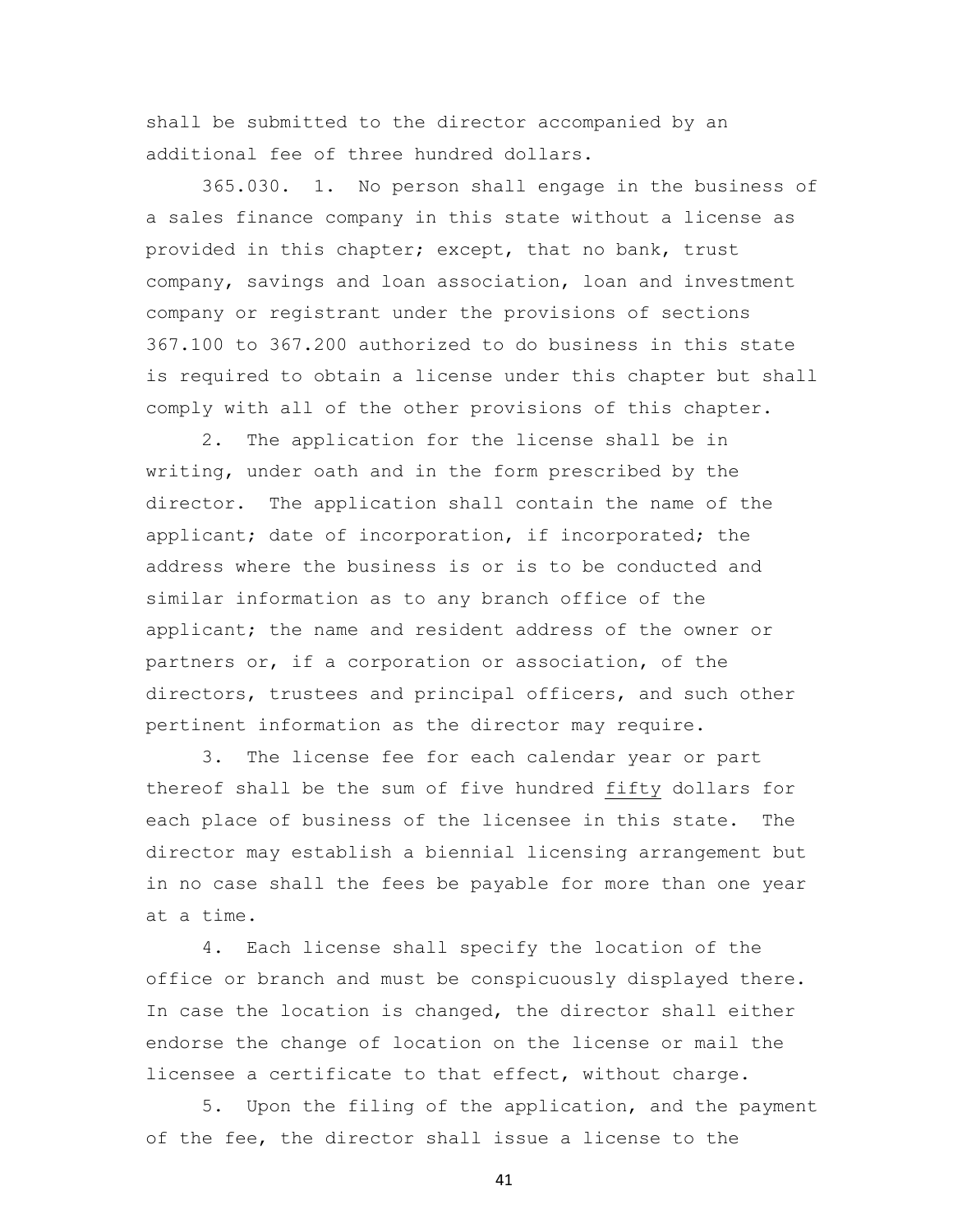applicant to engage in the business of a sales finance company under and in accordance with the provisions of this chapter for a period which shall expire the last day of December next following the date of its issuance. The license shall not be transferable or assignable. No licensee shall transact any business provided for by this chapter under any other name.

 367.140. 1. Every lender shall, at the time of filing application for certificate of registration as provided in section 367.120 hereof, pay the sum of five hundred fifty dollars as an annual registration fee for the period ending the thirtieth day of June next following the date of payment and in full payment of all expenses for investigations, examinations and for the administration of sections 367.100 to 367.200, except as provided in section 367.160, and thereafter a like fee shall be paid on or before June thirtieth of each year; provided, that if a lender is supervised by the commissioner of finance under any other law, the charges for examination and supervision required to be paid under said law shall be in lieu of the annual fee for registration and examination required under this section. The fee shall be made payable to the director of revenue. If the initial registration fee for any certificate of registration is for a period of less than twelve months, the registration fee shall be prorated according to the number of months that said period shall run. The director may establish a biennial licensing arrangement but in no case shall the fees be payable for more than one year at a time.

 2. Upon receipt of such fee and application for registration, and provided the bond, if required by the director, has been filed, the director shall issue to the lender a certificate containing the lender's name and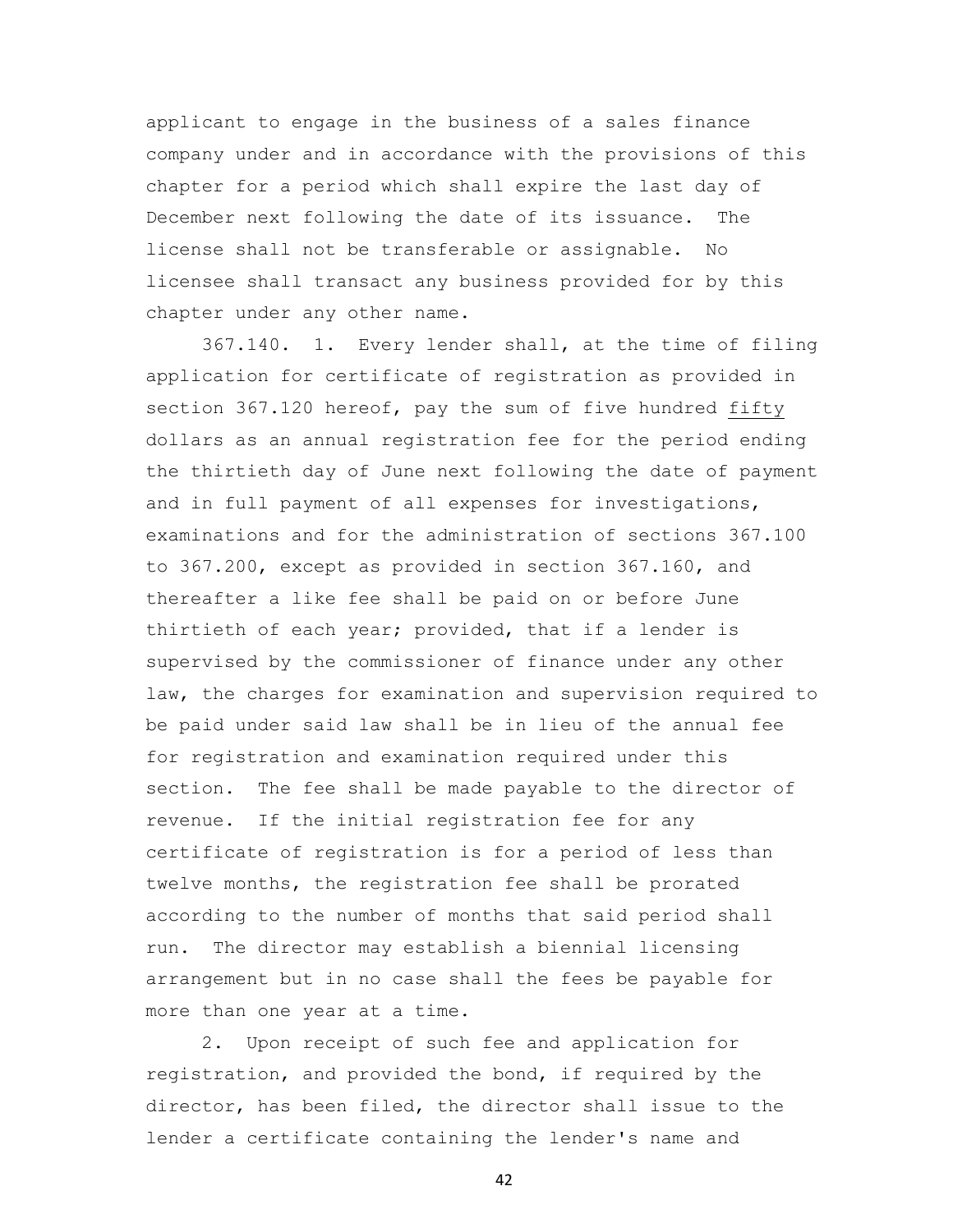address and reciting that such lender is duly and properly registered to conduct the supervised business. The lender shall keep this certificate of registration posted in a conspicuous place at the place of business recited in the registration certificate. Where the lender engages in the supervised business at or from more than one office or place of business, such lender shall obtain a separate certificate of registration for each such office or place of business.

 3. Certificates of registration shall not be assignable or transferable except that the lender named in any such certificate may obtain a change of address of the place of business therein set forth. Each certificate of registration shall remain in full force and effect until surrendered, revoked, or suspended as herein provided.

 407.640. 1. A credit services organization shall file a registration statement with the director of finance before conducting business in this state. The registration statement must contain:

 (1) The name and address of the credit services organization; and

 (2) The name and address of any person who directly or indirectly owns or controls ten percent or more of the outstanding shares of stock in the credit services organization.

2. The registration statement must also contain either:

 (1) A full and complete disclosure of any litigation or unresolved complaint filed by or with a governmental authority of this state relating to the operation of the credit services organization; or

 (2) A notarized statement that states that there has been no litigation or unresolved complaint filed by or with a governmental authority of this state relating to the operation of the credit services organization.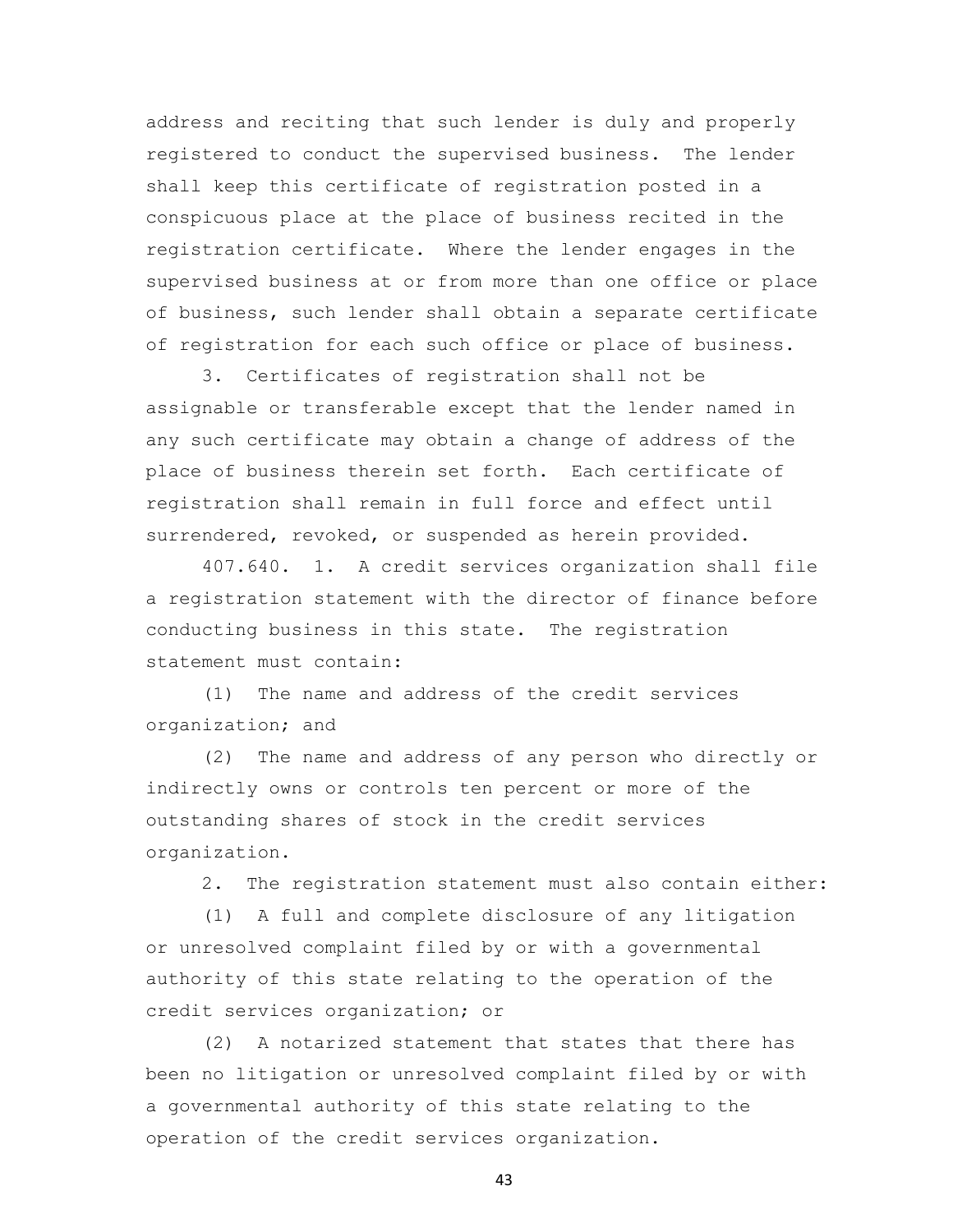3. The credit services organization shall update the statement not later than the ninetieth day after the date on which a change in the information required in the statement occurs.

 4. Each credit services organization registering under this section shall maintain a copy of the registration statement in the office of the credit services organization. The credit services organization shall allow a buyer to inspect the registration statement on request.

 5. The director of finance may charge each credit services organization that files a registration statement with the director of finance a reasonable fee not to exceed three hundred fifty dollars to cover the cost of filing. The director of finance may not require a credit services organization to provide information other than that provided in the registration statement as part of the registration process.

 408.500. 1. Lenders, other than banks, trust companies, credit unions, savings banks and savings and loan companies, in the business of making unsecured loans of five hundred dollars or less shall obtain a license from the director of the division of finance. An annual license fee of five hundred fifty dollars per location shall be required. The license year shall commence on January first each year and the license fee may be prorated for expired months. The director may establish a biennial licensing arrangement but in no case shall the fees be payable for more than one year at a time. The provisions of this section shall not apply to pawnbroker loans, consumer credit loans as authorized under chapter 367, nor to a check accepted and deposited or cashed by the payee business on the same or the following business day. The disclosures required by the federal Truth in Lending Act and regulation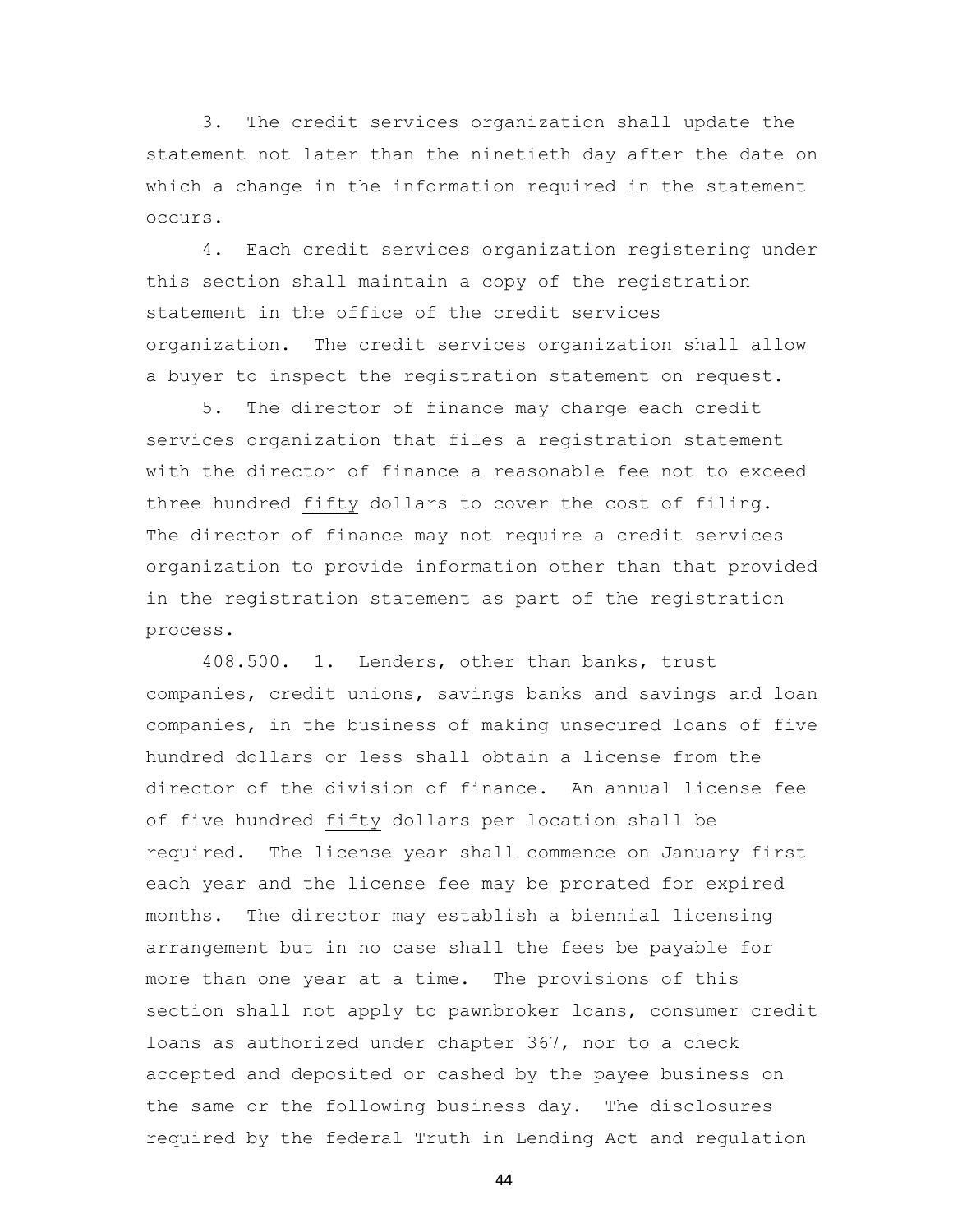Z shall be provided on any loan, renewal or extension made pursuant to this section and the loan, renewal or extension documents shall be signed by the borrower.

 2. Entities making loans pursuant to this section shall contract for and receive simple interest and fees in accordance with sections 408.100 and 408.140. Any contract evidencing any fee or charge of any kind whatsoever, except for bona fide clerical errors, in violation of this section shall be void. Any person, firm or corporation who receives or imposes a fee or charge in violation of this section shall be guilty of a class A misdemeanor.

 3. Notwithstanding any other law to the contrary, cost of collection expenses, which include court costs and reasonable attorneys fees, awarded by the court in suit to recover on a bad check or breach of contract shall not be considered as a fee or charge for purposes of this section.

 4. Lenders licensed pursuant to this section shall conspicuously post in the lobby of the office, in at least fourteen-point bold type, the maximum annual percentage rates such licensee is currently charging and the statement:

NOTICE:

 This lender offers short-term loans. Please read and understand the terms of the loan agreement before signing.

 5. The lender shall provide the borrower with a notice in substantially the following form set forth in at least ten-point bold type, and receipt thereof shall be acknowledged by signature of the borrower:

 (1) This lender offers short-term loans. Please read and understand the terms of the loan agreement before signing.

 (2) You may cancel this loan without costs by returning the full principal balance to the lender by the close of the lender's next full business day.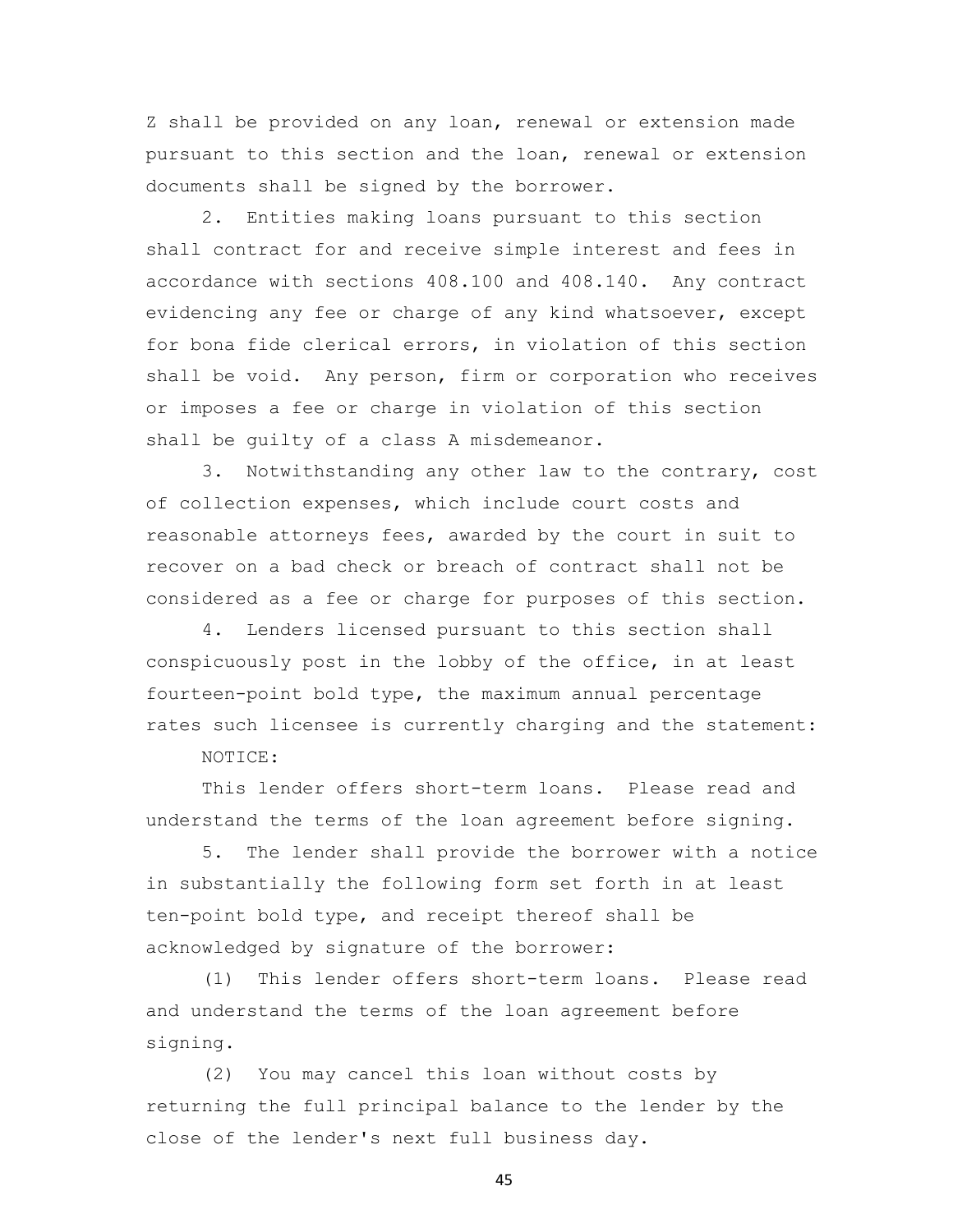6. The lender shall renew the loan upon the borrower's written request and the payment of any interest and fees due at the time of such renewal; however, upon the first renewal of the loan agreement, and each subsequent renewal thereafter, the borrower shall reduce the principal amount of the loan by not less than five percent of the original amount of the loan until such loan is paid in full. However, no loan may be renewed more than six times.

 7. When making or negotiating loans, a licensee shall consider the financial ability of the borrower to reasonably repay the loan in the time and manner specified in the loan contract. All records shall be retained at least two years.

 8. A licensee who ceases business pursuant to this section must notify the director to request an examination of all records within ten business days prior to cessation. All records must be retained at least two years.

 9. Any lender licensed pursuant to this section who fails, refuses or neglects to comply with the provisions of this section, or any laws relating to consumer loans or commits any criminal act may have its license suspended or revoked by the director of finance after a hearing before the director on an order of the director to show cause why such order of suspension or revocation should not be entered specifying the grounds therefor which shall be served on the licensee at least ten days prior to the hearing.

 10. Whenever it shall appear to the director that any lender licensed pursuant to this section is failing, refusing or neglecting to make a good faith effort to comply with the provisions of this section, or any laws relating to consumer loans, the director may issue an order to cease and desist which order may be enforceable by a civil penalty of not more than one thousand dollars per day for each day that the neglect, failure or refusal shall continue. The penalty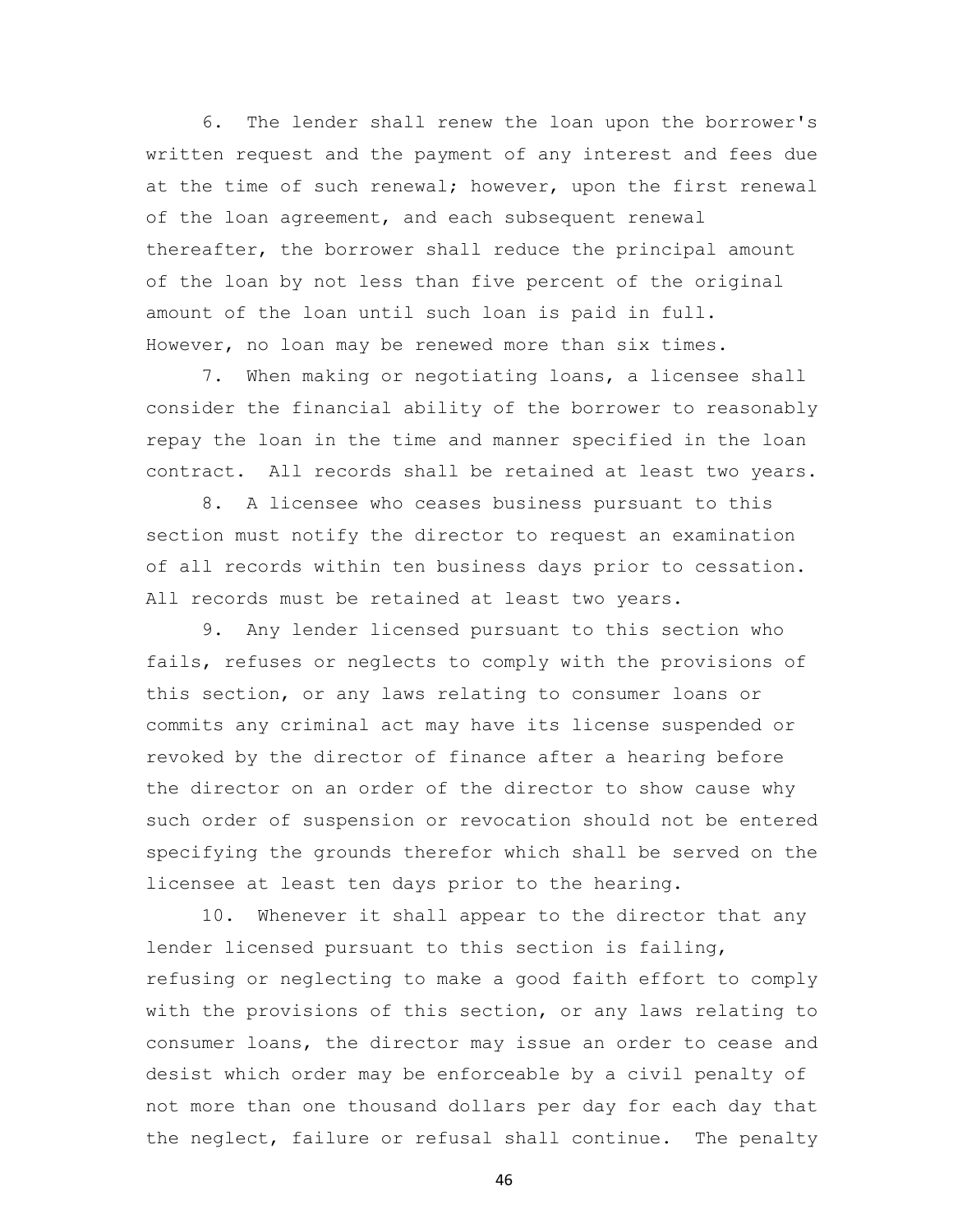shall be assessed and collected by the director. In determining the amount of the penalty, the director shall take into account the appropriateness of the penalty with respect to the gravity of the violation, the history of previous violations, and such other matters as justice may require.

 427.300. 1. This section shall be known, and may be cited, as the "Commercial Financing Disclosure Law".

 2. For purposes of this section, the following terms mean:

 (1) "Accounts receivable purchase transaction", any transaction in which the business forwards or otherwise sells to the provider all or a portion of the business's accounts or payment intangibles at a discount to their expected value;

 (2) "Broker", any person or entity that, for compensation or the expectation of compensation, obtains a commercial financing product or an offer for a commercial financing product from a third party for a business located in this state;

 (3) "Business", an individual or group of individuals, sole proprietorship, corporation, limited liability company, trust, estate, cooperative, association, or limited or general partnership engaged in a business activity;

 (4) "Business purpose transaction", any transaction where the proceeds are provided to a business or are intended to be used to carry on a business and not for personal, family, or household purposes. For purposes of determining whether a transaction is a business purpose transaction, the provider may rely on any written statement of intended purpose signed by the business. The statement may be a separate statement or may be contained in an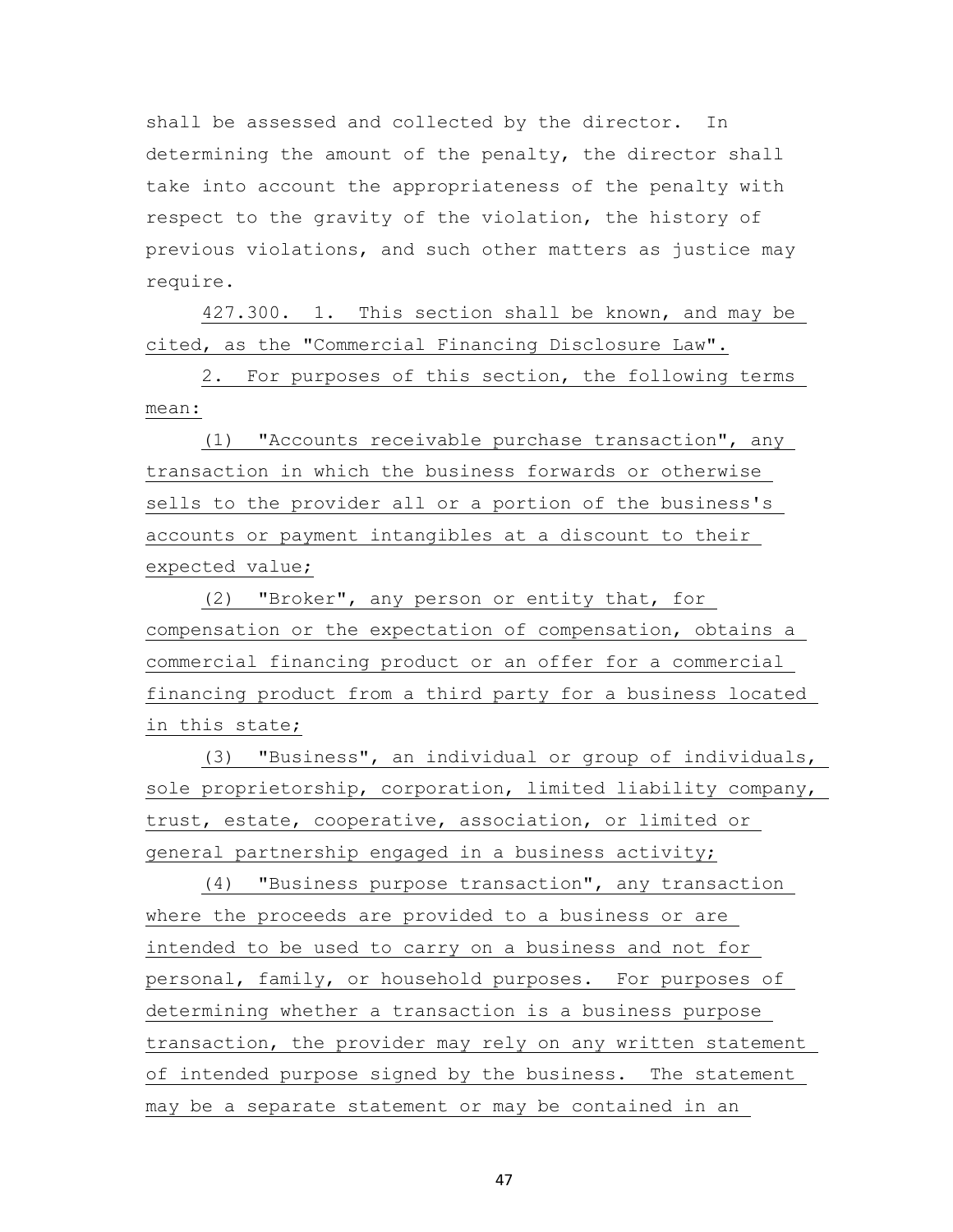application, agreement, or other document signed by the business or the business owner or owners;

 (5) "Commercial financing product", any commercial loan, accounts receivable purchase transaction, commercial open-end credit plan or each to the extent the transaction is a business purpose transaction;

 (6) "Commercial loan", a loan to a business, whether secured or unsecured;

 (7) "Commercial open-end credit plan", commercial financing extended by any provider under a plan in which:

 (a) The provider reasonably contemplates repeat transactions; and

 (b) The amount of financing that may be extended to the business during the term of the plan, up to any limit set by the provider, is generally made available to the extent that any outstanding balance is repaid;

(8) "Depository institution", any of the following:

 (a) A bank, trust company, or industrial loan company doing business under the authority of, or in accordance with, a license, certificate, or charter issued by the United States, this state, or any other state, district, territory, or commonwealth of the United States that is authorized to transact business in this state;

 (b) A federally chartered savings and loan association, federal savings bank, or federal credit union that is authorized to transact business in this state; or

 (c) A savings and loan association, savings bank, or credit union organized under the laws of this or any other state that is authorized to transact business in this state;

 (9) "Provider", a person or entity that consummates more than five commercial financing products to a business located in this state in any calendar year. "Provider" also includes a person or entity that enters into a written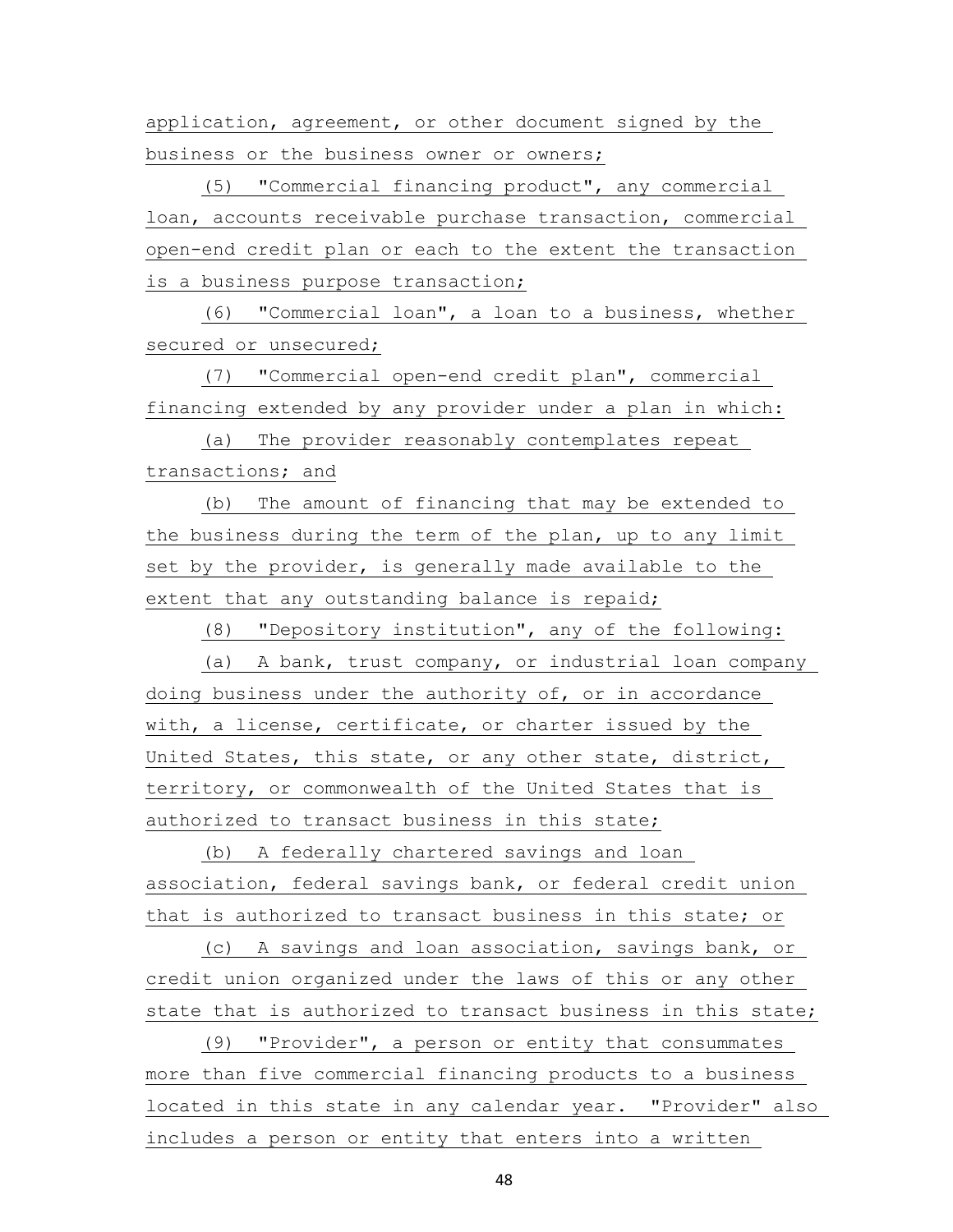agreement with a depository institution to arrange for the extension of a commercial financing product by the depository institution to a business via an online lending platform administered by the person or entity. The fact that a provider extends a specific offer for a commercial financing product on behalf of a depository institution shall not be construed to mean that the provider engaged in lending or financing or originated that loan or financing.

 3. (1) A provider that consummates a commercial financing product shall disclose the terms of the commercial financing product as required by this section. The disclosures shall be provided at or before consummation of the transaction and, in the case of a commercial open-end credit plan, the disclosures shall also be provided for any disbursement of funds after consummation within fifteen days following the last day of the month in which the disbursement of funds occurred under the commercial open-end credit plan.

 (2) A provider shall disclose the following in connection with each commercial financing product:

 (a) The total amount of funds provided to the business under the terms of the commercial financing product. This disclosure shall be labeled "Total Amount of Funds Provided";

 (b) The total amount of funds disbursed to the business under the terms of the commercial financing product, if less than the total amount of funds provided, as a result of any fees deducted or withheld at disbursement and any amount paid to a third party on behalf of the business. This disclosure shall be labeled "Total Amount of Funds Disbursed";

 (c) The total amount to be paid to the provider pursuant to the commercial financing product agreement. This disclosure shall be labeled "Total of Payments";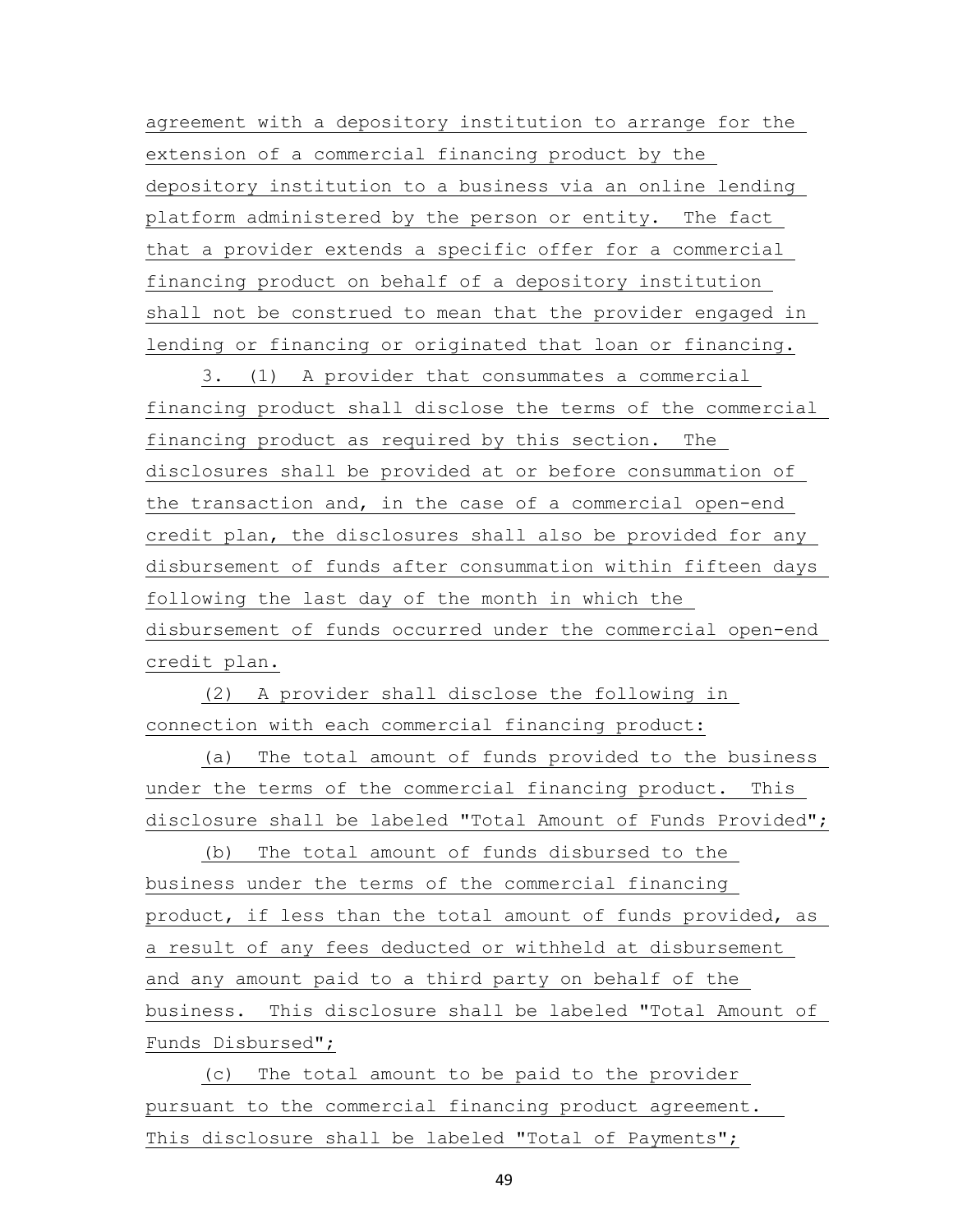(d) The total dollar cost of the commercial financing product under the terms of the agreement, derived by subtracting the total amount of funds provided from the total of payments. This calculation shall include any fees or charges deducted by the provider from the total amount of funds provided disclosure. This disclosure shall be labeled "Total Dollar Cost of Financing";

 (e) The manner, frequency, and amount of each payment. This disclosure shall be labeled "Payments". If the payments may vary, the provider shall instead disclose the manner, frequency, and the estimated amount of the initial payment labeled "Estimated Payments" and the commercial financing product agreement shall include a description of the methodology for calculating any variable payment and the circumstances when payments may vary;

 (f) A statement of whether there are any costs or discounts associated with prepayment of the commercial financing product including a reference to the paragraph in the agreement that creates the contractual rights of the parties related to prepayment. This disclosure shall be labeled "Prepayment"; and

 (g) A statement of whether any amount of the total amount of funds provided described under paragraph (a) of this subdivision are paid to a broker in connection with the commercial financing product and the amount of compensation.

4. This section shall not apply to the following:

 (1) A provider that is a depository institution, or a subsidiary or service corporation of a depository institution, that is:

 (a) Owned and controlled by a depository institution; and

(b) Regulated by a federal banking agency;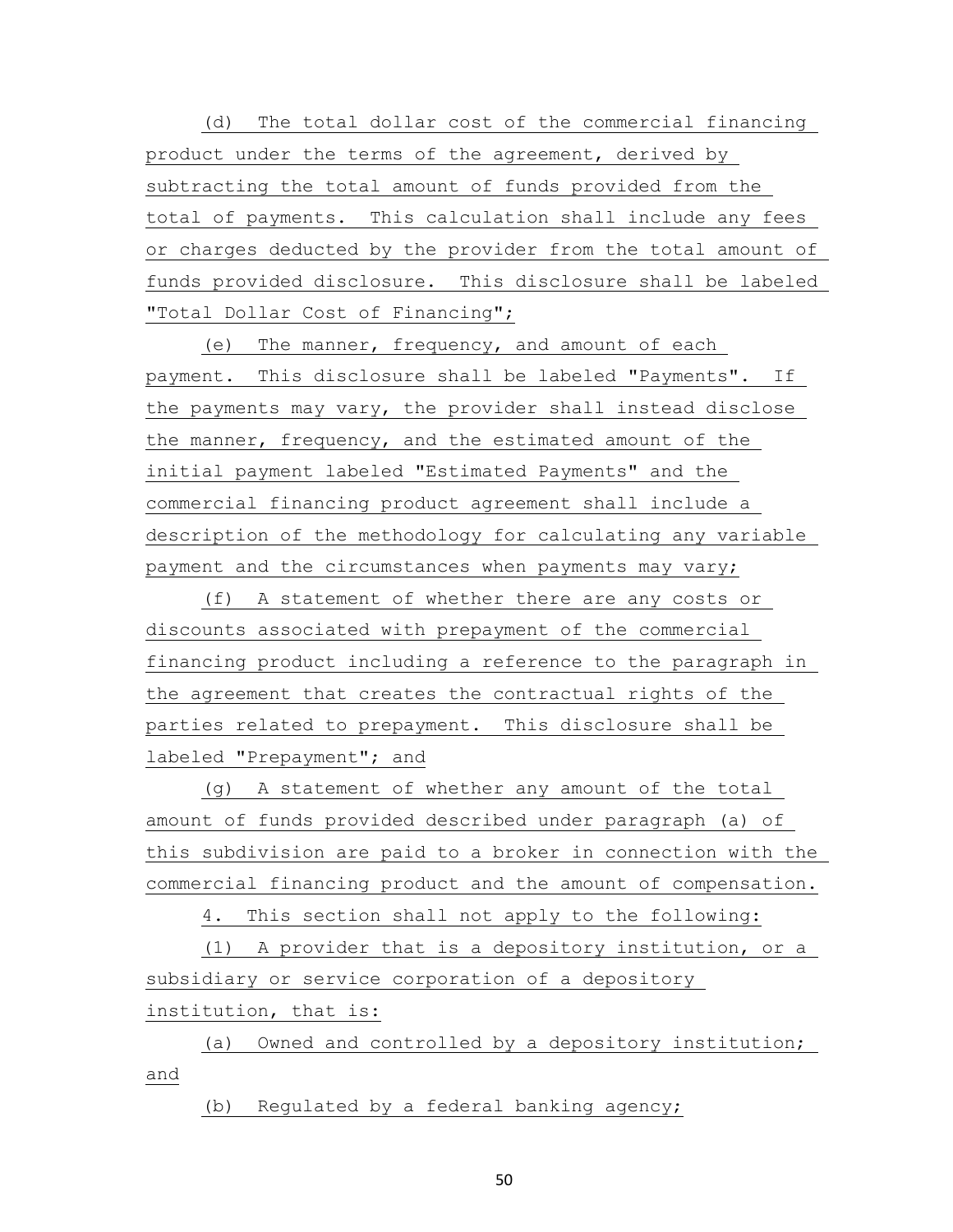(2) A provider that is a lender regulated under the Farm Credit Act, 12 U.S.C. Section 2001 et seq.;

(3) A commercial financing product:

(a) That is secured by real property;

 (b) That is a lease, as defined under section 400.2A-103; or

 (c) That is a purchase-money obligation, as defined under section 400.9-103;

 (d) In which the recipient is a motor vehicle dealer or an affiliate of such a dealer or a vehicle rental company or an affiliate of such a company, pursuant to a commercial loan or commercial open-end credit plan of at least fifty thousand dollars;

 (e) Offered by a person in connection with the sale of products or services that such person manufactures, licenses, or distributes or whose parent company or any owned and controlled subsidiary thereof manufactures, licenses, or distributes; or

 (f) That is a factoring transaction, purchase, sale, advance, or similar transaction of accounts receivables owed to a health care provider because the health care provider treated a patient's personal injury;

 (4) A provider that is licensed as a money transmitter in accordance with a license, certificate, or charter issued by this state or any other state, district, territory, or commonwealth of the United States; or

 (5) A provider that consummates not more than five commercial financing products in this state in a twelvemonth period.

 5. (1) Any person or entity that violates any provision of this section shall be punished by a fine of five hundred dollars per incident, not to exceed twenty thousand dollars for all aggregated violations arising from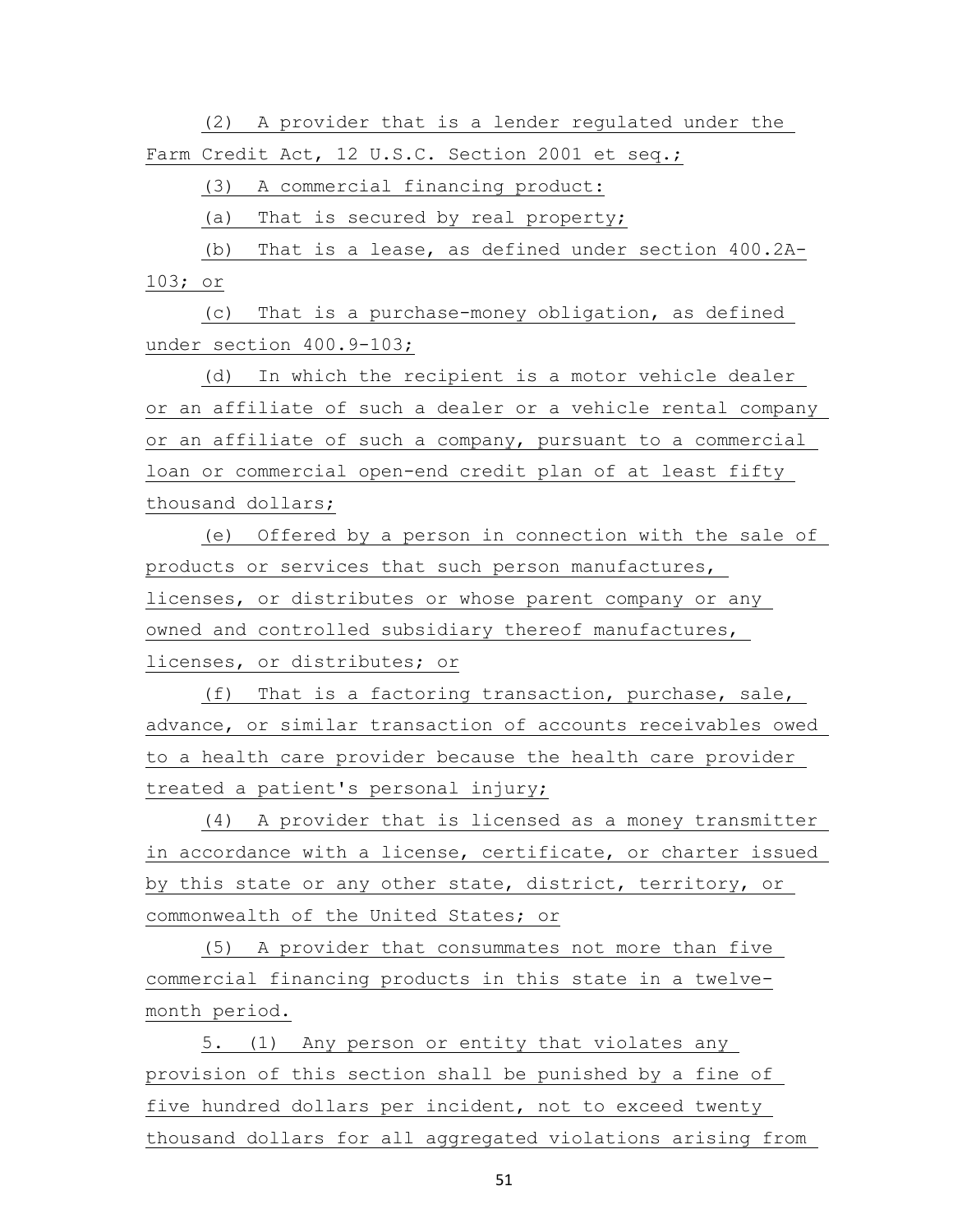the use of the transaction documentation or materials found to be in violation of this section. Any person or entity that violates any provision of this section after receiving written notice of a prior violation from the attorney general shall be punished by a fine of one thousand dollars per incident, not to exceed fifty thousand dollars for all aggregated violations arising from the use of the transaction documentation or materials found to be in violation of this section.

 (2) Violation of any provision of this section shall not affect the enforceability or validity of the underlying agreement.

 (3) This section shall not create a private right of action against any person or other entity based upon compliance or noncompliance with its provisions.

 (4) Authority to enforce compliance with this section is vested exclusively in the attorney general of this state.

 513.430. 1. The following property shall be exempt from attachment and execution to the extent of any person's interest therein:

 (1) Household furnishings, household goods, wearing apparel, appliances, books, animals, crops or musical instruments that are held primarily for personal, family or household use of such person or a dependent of such person, not to exceed three thousand dollars in value in the aggregate;

 (2) A wedding ring not to exceed one thousand five hundred dollars in value and other jewelry held primarily for the personal, family or household use of such person or a dependent of such person, not to exceed five hundred dollars in value in the aggregate;

 (3) Any other property of any kind, not to exceed in value six hundred dollars in the aggregate;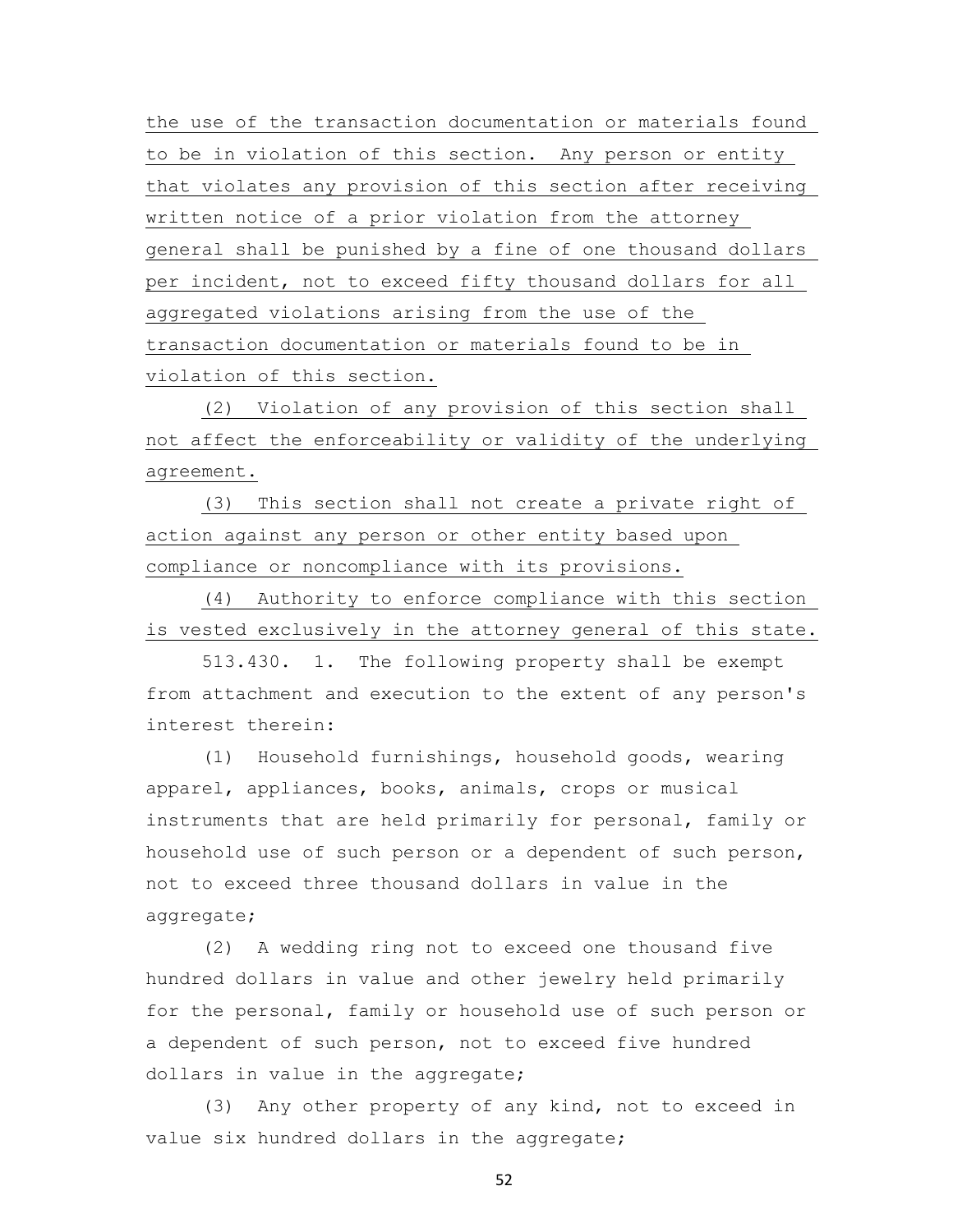(4) Any implements or professional books or tools of the trade of such person or the trade of a dependent of such person not to exceed three thousand dollars in value in the aggregate;

 (5) Any motor vehicles, not to exceed three thousand dollars in value in the aggregate;

 (6) Any mobile home used as the principal residence but not attached to real property in which the debtor has a fee interest, not to exceed five thousand dollars in value;

 (7) Any one or more unmatured life insurance contracts owned by such person, other than a credit life insurance contract, and up to fifteen thousand dollars of any matured life insurance proceeds for actual funeral, cremation, or burial expenses where the deceased is the spouse, child, or parent of the beneficiary;

 (8) The amount of any accrued dividend or interest under, or loan value of, any one or more unmatured life insurance contracts owned by such person under which the insured is such person or an individual of whom such person is a dependent; provided, however, that if proceedings under Title 11 of the United States Code are commenced by or against such person, the amount exempt in such proceedings shall not exceed in value one hundred fifty thousand dollars in the aggregate less any amount of property of such person transferred by the life insurance company or fraternal benefit society to itself in good faith if such transfer is to pay a premium or to carry out a nonforfeiture insurance option and is required to be so transferred automatically under a life insurance contract with such company or society that was entered into before commencement of such proceedings. No amount of any accrued dividend or interest under, or loan value of, any such life insurance contracts shall be exempt from any claim for child support.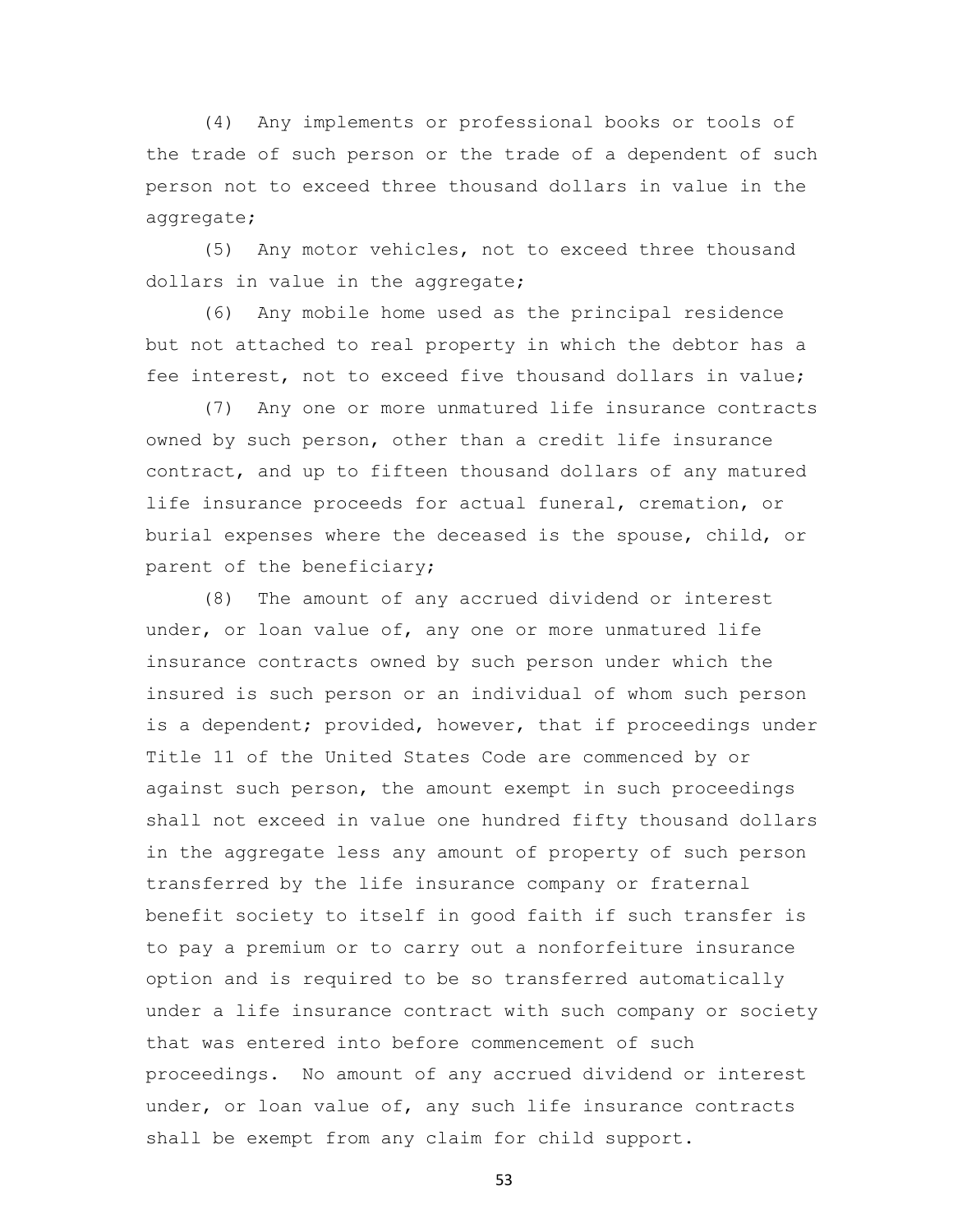Notwithstanding anything to the contrary, no such amount shall be exempt in such proceedings under any such insurance contract which was purchased by such person within one year prior to the commencement of such proceedings;

 (9) Professionally prescribed health aids for such person or a dependent of such person;

(10) Such person's right to receive:

 (a) A Social Security benefit, unemployment compensation or a public assistance benefit;

(b) A veteran's benefit;

(c) A disability, illness or unemployment benefit;

 (d) Alimony, support or separate maintenance, not to exceed seven hundred fifty dollars a month;

 (e) a. Any payment under a stock bonus plan, pension plan, disability or death benefit plan, profit-sharing plan, nonpublic retirement plan or any plan described, defined, or established pursuant to section 456.014, the person's right to a participant account in any deferred compensation program offered by the state of Missouri or any of its political subdivisions, or annuity or similar plan or contract on account of illness, disability, death, age or length of service, to the extent reasonably necessary for the support of such person and any dependent of such person unless:

 **[**a.**]** (i) Such plan or contract was established by or under the auspices of an insider that employed such person at the time such person's rights under such plan or contract arose;

 **[**b.**]** (ii) Such payment is on account of age or length of service; and

 **[**c.**]** (iii) Such plan or contract does not qualify under Section 401(a), 403(a), 403(b), 408, 408A or 409 of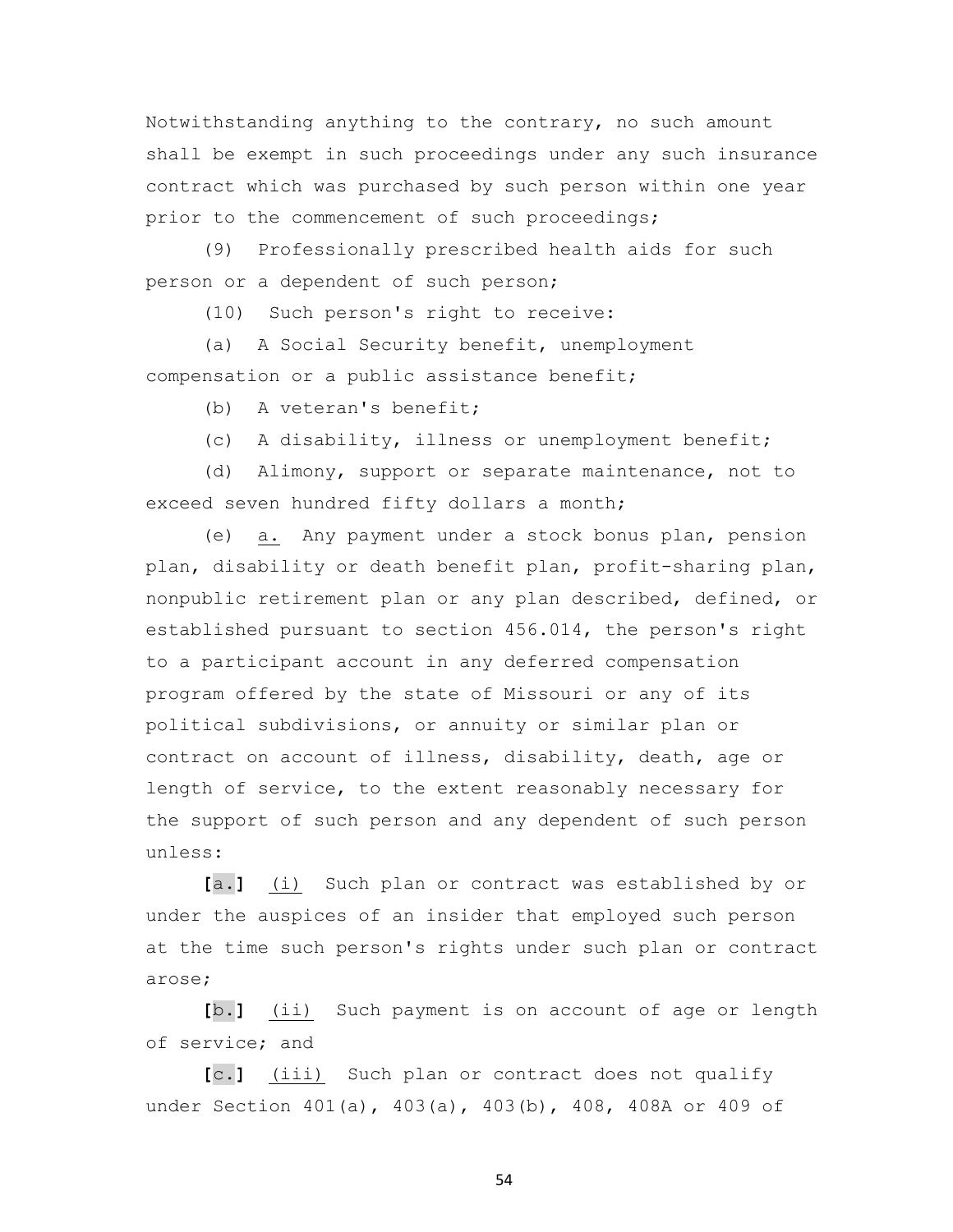the Internal Revenue Code of 1986, as amended, (26 U.S.C. Section 401(a), 403(a), 403(b), 408, 408A or 409)**[**;**]**.

 **[**except that**]** b. Notwithstanding the exemption provided in subparagraph a. of this paragraph, any such payment to any person shall be subject to attachment or execution pursuant to a qualified domestic relations order, as defined by Section 414(p) of the Internal Revenue Code of 1986 (26 U.S.C. Section 414(p)), as amended, issued by a court in any proceeding for dissolution of marriage or legal separation or a proceeding for disposition of property following dissolution of marriage by a court which lacked personal jurisdiction over the absent spouse or lacked jurisdiction to dispose of marital property at the time of the original judgment of dissolution;

 (f) Any money or assets, payable to a participant or beneficiary from, or any interest of any participant or beneficiary in, a retirement plan, profit-sharing plan, health savings plan, or similar plan, including an inherited account or plan, that is qualified under Section 401(a), 403(a), 403(b), 408, 408A or 409 of the Internal Revenue Code of 1986 (26 U.S.C. 401(a), 403(a), 403(b), 408, 408A, or 409), as amended, whether such participant's or beneficiary's interest arises by inheritance, designation, appointment, or otherwise, except as provided in this paragraph. Any plan or arrangement described in this paragraph shall not be exempt from the claim of an alternate payee under a qualified domestic relations order; however, the interest of any and all alternate payees under a qualified domestic relations order shall be exempt from any and all claims of any creditor, other than the state of Missouri through its department of social services. As used in this paragraph, the terms "alternate payee" and "qualified domestic relations order" have the meaning given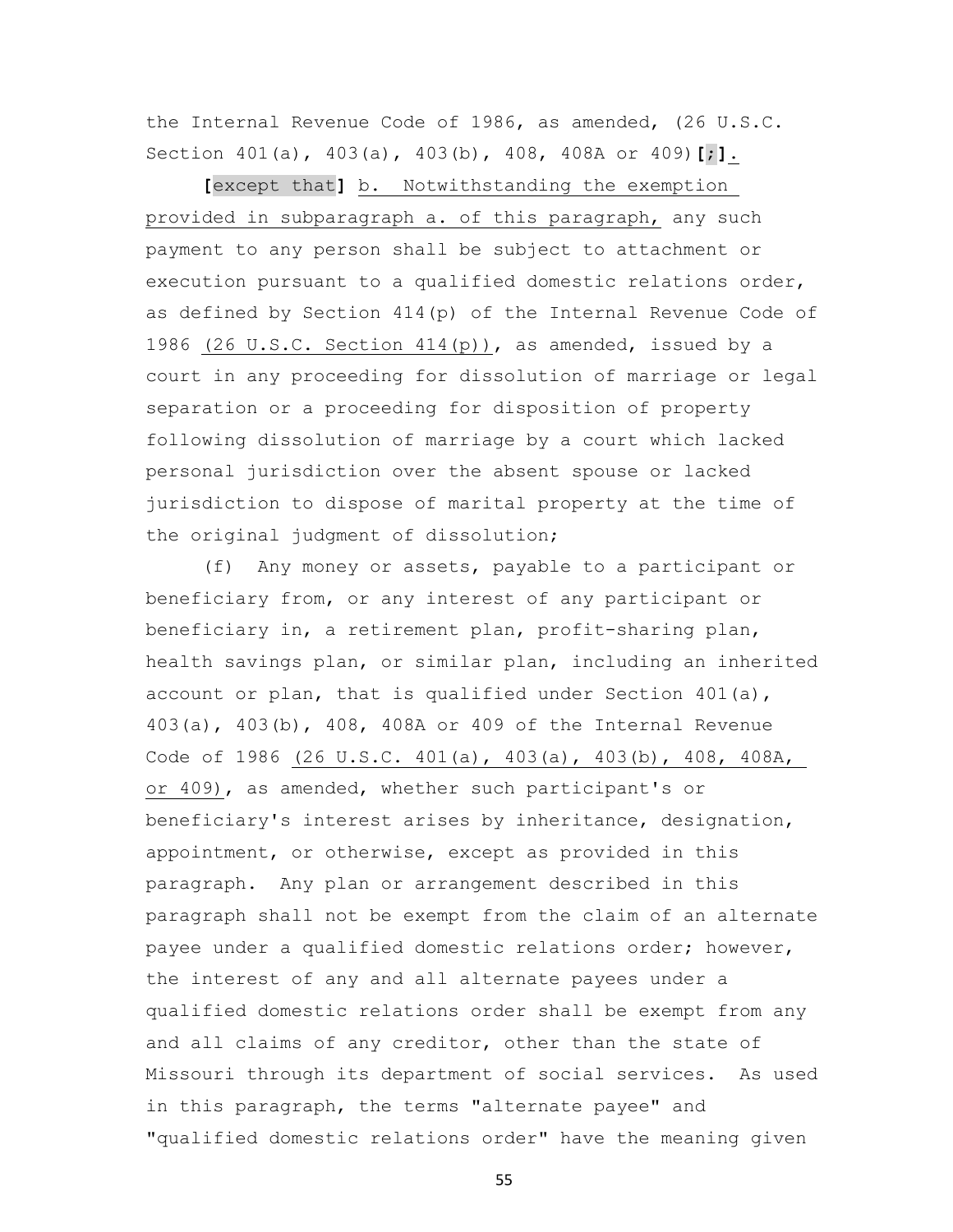to them in Section 414(p) of the Internal Revenue Code of 1986 (26 U.S.C. Section 414(p)), as amended. If proceedings under Title 11 of the United States Code are commenced by or against such person, no amount of funds shall be exempt in such proceedings under any such plan, contract, or trust which is fraudulent as defined in subsection 2 of section 428.024 and for the period such person participated within three years prior to the commencement of such proceedings. For the purposes of this section, when the fraudulently conveyed funds are recovered and after, such funds shall be deducted and then treated as though the funds had never been contributed to the plan, contract, or trust;

 (11) The debtor's right to receive, or property that is traceable to, a payment on account of the wrongful death of an individual of whom the debtor was a dependent, to the extent reasonably necessary for the support of the debtor and any dependent of the debtor;

 (12) Firearms, firearm accessories, and ammunition, not to exceed one thousand five hundred dollars in value in the aggregate;

 (13) Any moneys accruing to and deposited in individual savings accounts or individual deposit accounts under sections 166.400 to 166.456 or sections 166.500 to 166.529, subject to the following provisions:

 (a) This subdivision shall apply to any proceeding that:

a. Is filed on or before January 1, 2022; or

 b. Was filed before January 1, 2022, and is pending or on appeal after January 1, 2022;

 (b) Except as provided by paragraph (c) of this subdivision, if the designated beneficiary of an individual savings account or individual deposit account established under sections 166.400 to 166.456 or sections 166.500 to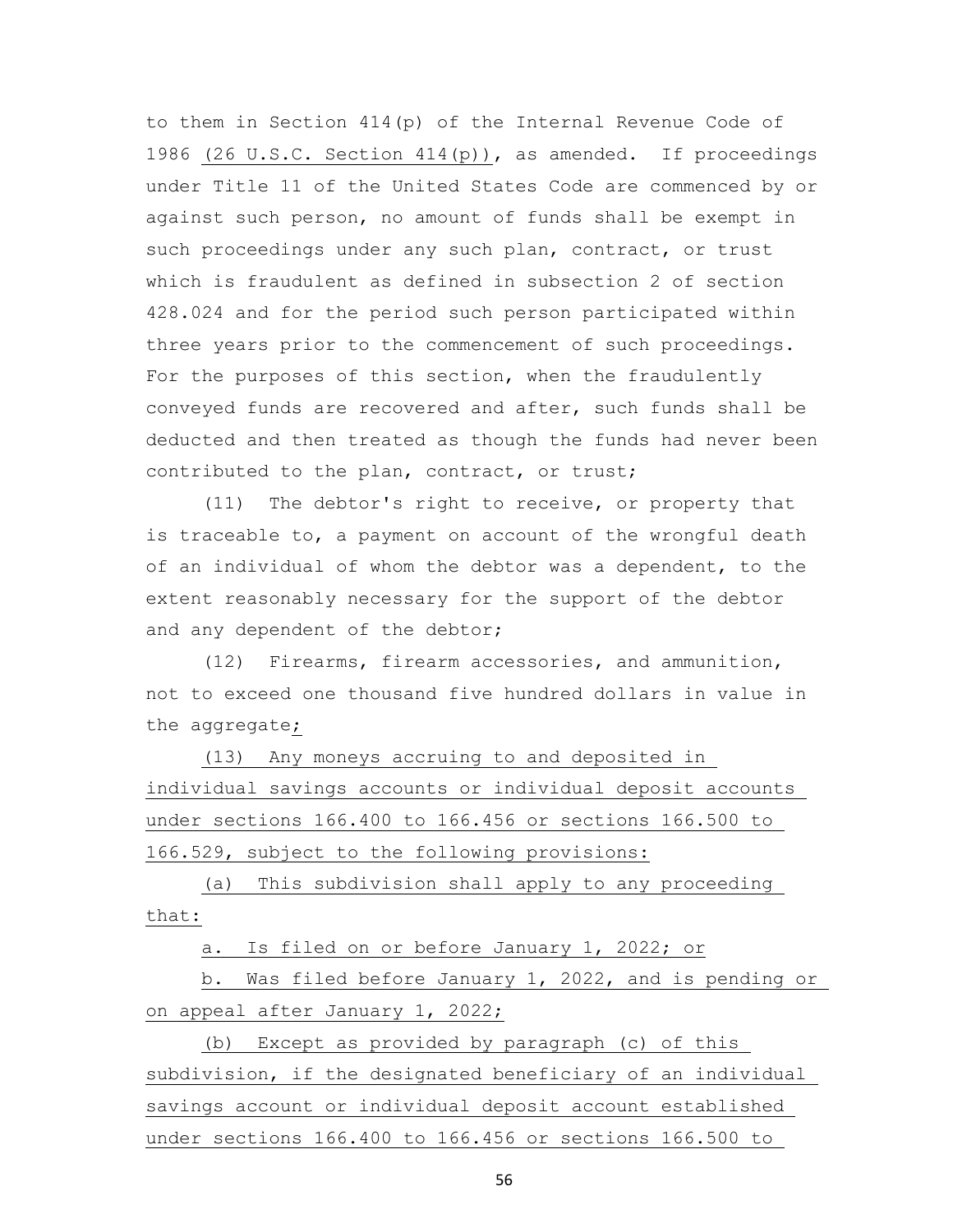166.529 is a lineal descendant of the account owner, all moneys in the account shall be exempt from any claims of creditors of the account owner or designated beneficiary;

 (c) The provisions of paragraph (b) of this subdivision shall not apply to:

 a. Claims of any creditor of an account owner as to amounts contributed within a two-year period preceding the date of the filing of a bankruptcy petition under 11 U.S.C. Section 101 et seq., as amended; or

 b. Claims of any creditor of an account owner as to amounts contributed within a one-year period preceding an execution on judgment for such claims against the account owner.

 2. Nothing in this section shall be interpreted to exempt from attachment or execution for a valid judicial or administrative order for the payment of child support or maintenance any money or assets, payable to a participant or beneficiary from, or any interest of any participant or beneficiary in, a retirement plan which is qualified pursuant to Sections 408 and 408A of the Internal Revenue Code of 1986 (26 U.S.C. Sections 408 and 408A), as amended.

 569.010. As used in this chapter the following terms mean:

 (1) "Cave or cavern", any naturally occurring subterranean cavity enterable by a person including, without limitation, a pit, pothole, natural well, grotto, and tunnel, whether or not the opening has a natural entrance;

 (2) "Enter unlawfully or remain unlawfully", a person enters or remains in or upon premises when he or she is not licensed or privileged to do so. A person who, regardless of his or her purpose, enters or remains in or upon premises which are at the time open to the public does so with license and privilege unless he or she defies a lawful order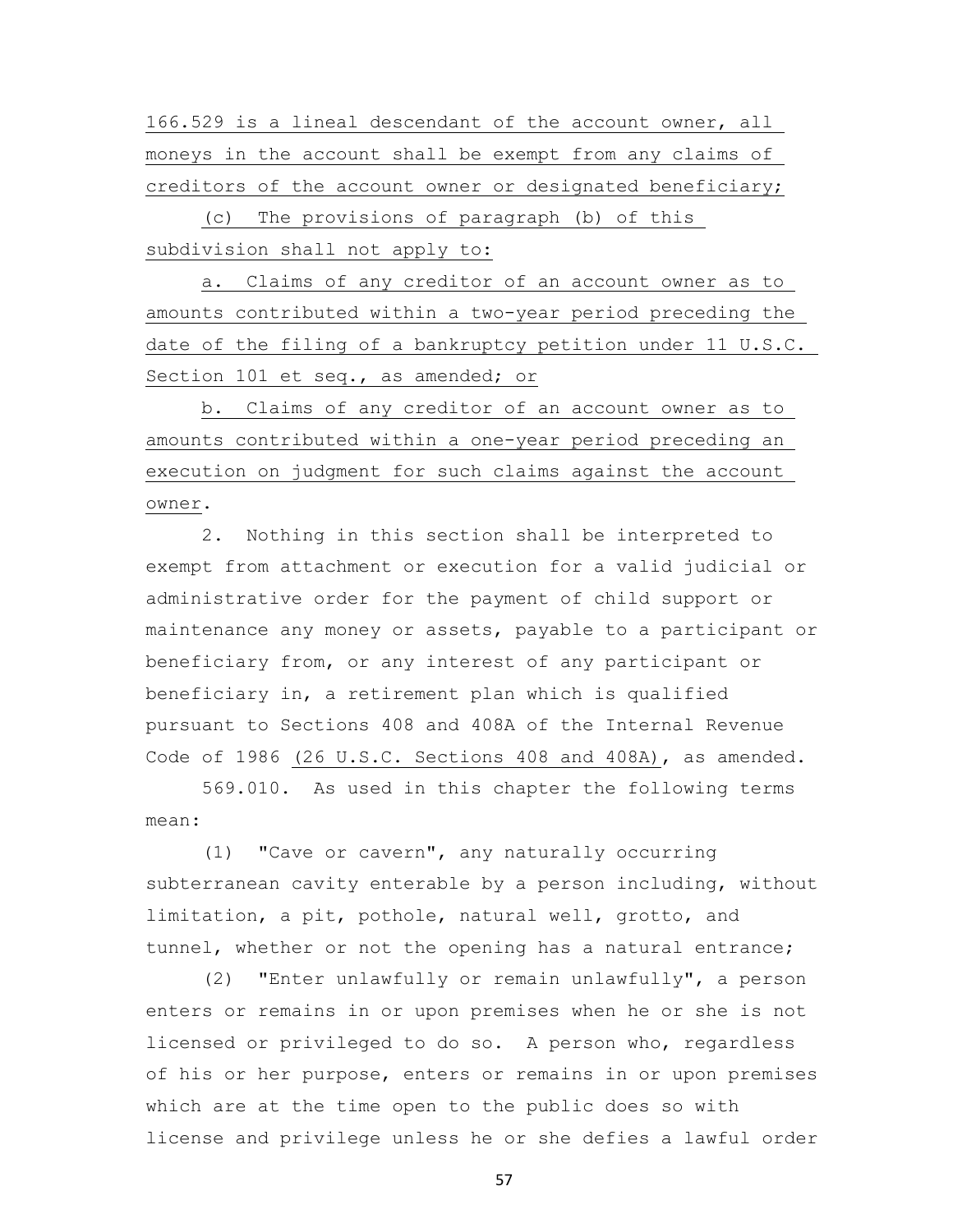not to enter or remain, personally communicated to him or her by the owner of such premises or by other authorized person. A license or privilege to enter or remain in a building which is only partly open to the public is not a license or privilege to enter or remain in that part of the building which is not open to the public;

 (3) "Nuclear power plant", a power generating facility that produces electricity by means of a nuclear reactor owned by a utility or a consortium utility. Nuclear power plant shall be limited to property within the structure or fenced yard, as defined in section 563.011;

 (4) "To tamper", to interfere with something improperly, to meddle with it, displace it, make unwarranted alterations in its existing condition, or to deprive, temporarily, the owner or possessor of that thing;

 (5) "Teller machine", an automated teller machine (ATM) or interactive teller machine (ITM) is a remote computer terminal owned or controlled by a financial institution or a private business that allows individuals to obtain financial services including obtaining cash, transferring or transmitting money or digital currencies, payment of bills, loading money or digital currency to a payment card or other device without physical in-person assistance from another person. "Teller machine" does not include personally owned electronic devices used to access financial services;

 **[**(5)**]** (6) "Utility", an enterprise which provides gas, electric, steam, water, sewage disposal, or communication, video, internet, or voice over internet protocol services, and any common carrier. It may be either publicly or privately owned or operated.

 569.100. 1. A person commits the offense of property damage in the first degree if such person: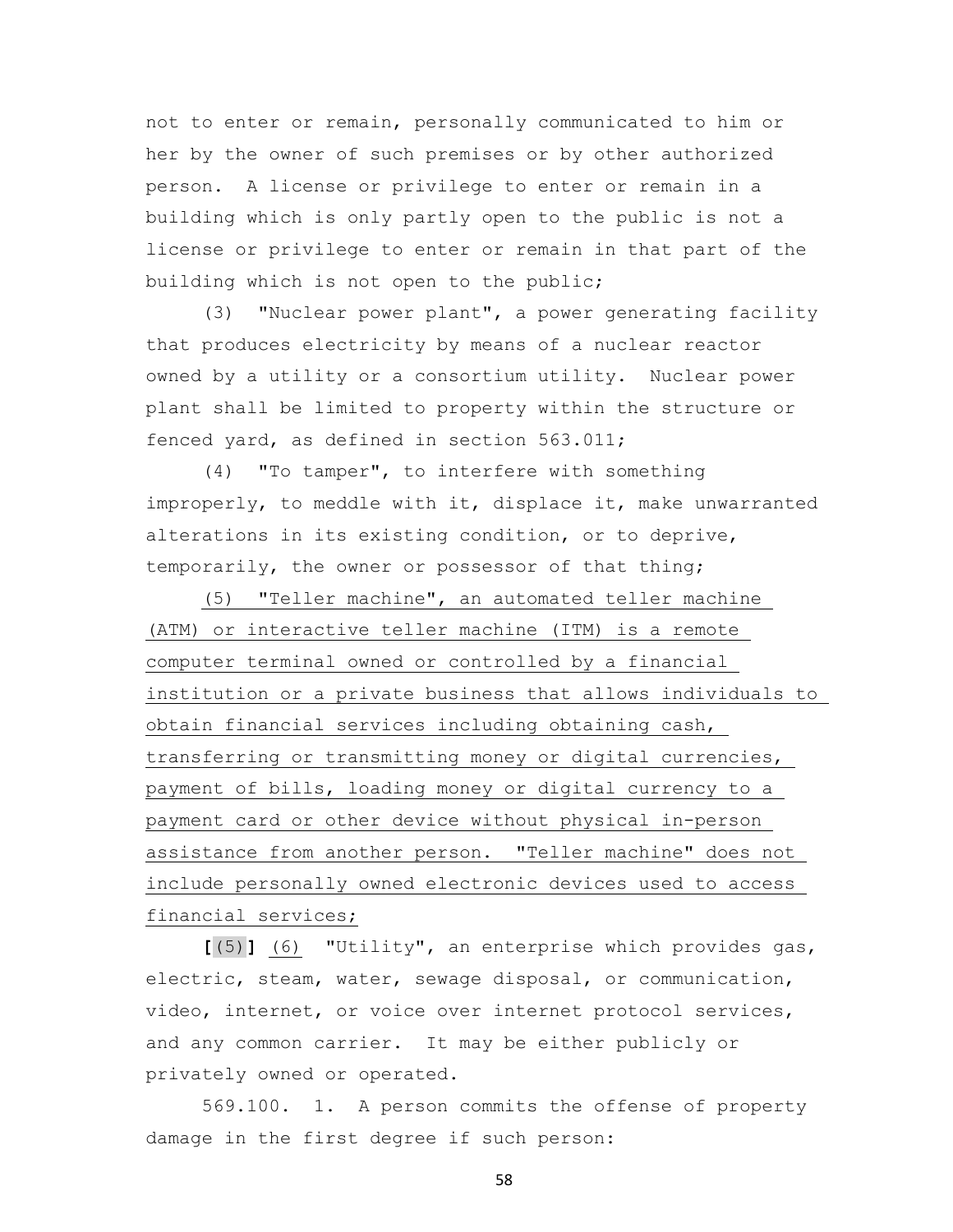(1) Knowingly damages property of another to an extent exceeding seven hundred fifty dollars; or

 (2) Damages property to an extent exceeding seven hundred fifty dollars for the purpose of defrauding an insurer; **[**or**]**

 (3) Knowingly damages a motor vehicle of another and the damage occurs while such person is making entry into the motor vehicle for the purpose of committing the crime of stealing therein or the damage occurs while such person is committing the crime of stealing within the motor vehicle; or

 (4) Knowingly damages, modifies, or destroys a teller machine or otherwise makes it inoperable.

 2. The offense of property damage in the first degree committed under subdivision (1) or (2) of subsection 1 of this section is a class E felony, unless the offense of property damage in the first degree was committed under subdivision (1) of subsection 1 of this section and the victim was intentionally targeted as a law enforcement officer, as defined in section 556.061, or the victim is targeted because he or she is a relative within the second degree of consanguinity or affinity to a law enforcement officer, in which case it is a class D felony. The offense of property damage in the first degree committed under subdivision (3) of subsection 1 of this section is a class D felony unless committed as a second or subsequent violation of subdivision (3) of subsection 1 of this section in which case it is a class B felony. The offense of property damage in the first degree committed under subdivision (4) of subsection 1 of this section is a class D felony unless committed for the purpose of executing any scheme or artifice to defraud or obtain any property, the value of which exceeds seven hundred fifty dollars or the damage to the teller machine exceeds seven hundred fifty dollars in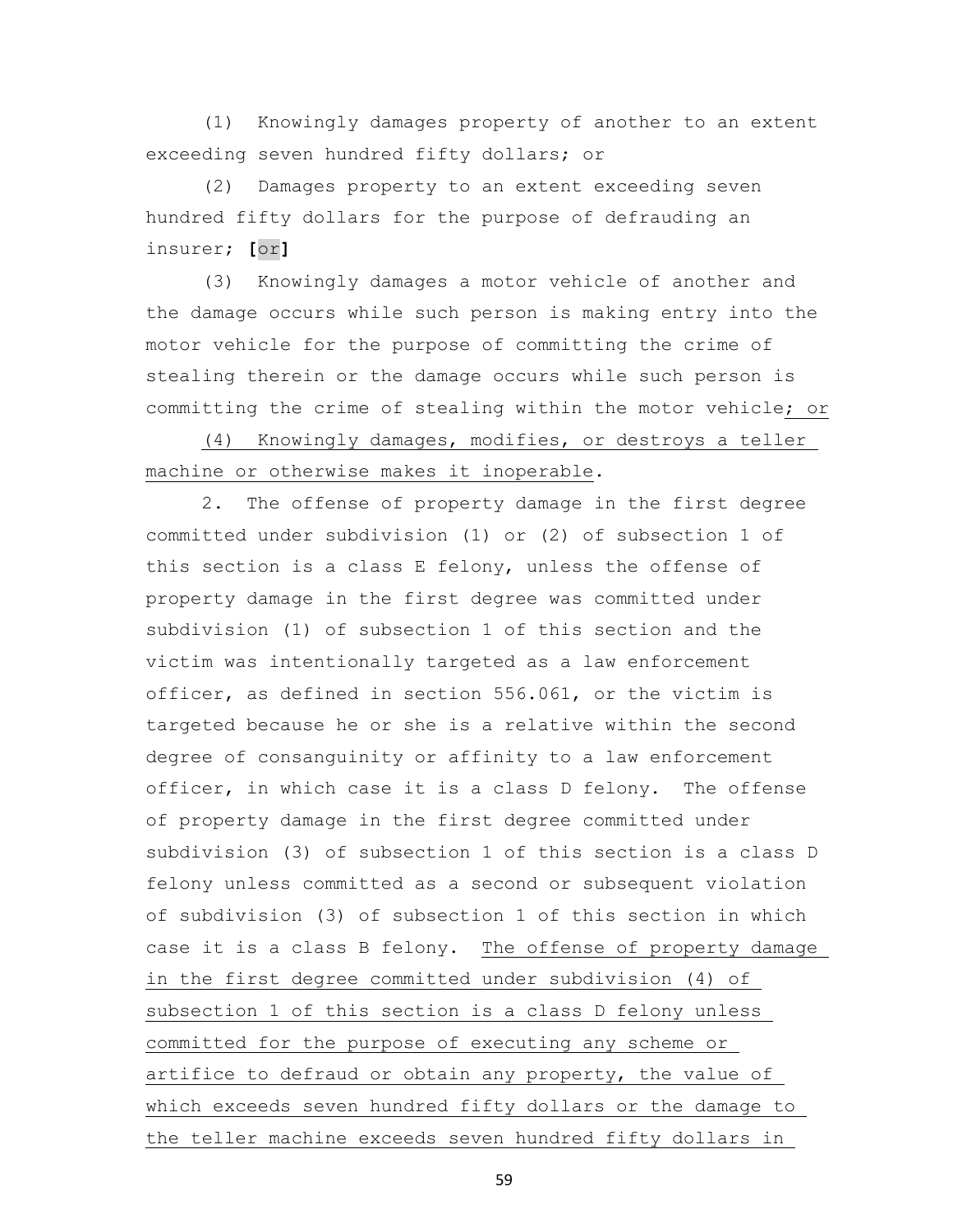which case it is a class C felony; or unless committed to obtain the personal financial credentials of another person or committed as a second or subsequent violation of subdivision (4) of subsection 1 of this section in which case it is a class B felony.

 570.010. As used in this chapter, the following terms mean:

 (1) "Adulterated", varying from the standard of composition or quality prescribed by statute or lawfully promulgated administrative regulations of this state lawfully filed, or if none, as set by commercial usage;

 (2) "Appropriate", to take, obtain, use, transfer, conceal, retain or dispose;

 (3) "Check", a check or other similar sight order or any other form of presentment involving the transmission of account information for the payment of money;

(4) "Coercion", a threat, however communicated:

(a) To commit any offense; or

 (b) To inflict physical injury in the future on the person threatened or another; or

(c) To accuse any person of any offense; or

 (d) To expose any person to hatred, contempt or ridicule; or

 (e) To harm the credit or business reputation of any person; or

 (f) To take or withhold action as a public servant, or to cause a public servant to take or withhold action; or

 (g) To inflict any other harm which would not benefit the actor. A threat of accusation, lawsuit or other invocation of official action is justified and not coercion if the property sought to be obtained by virtue of such threat was honestly claimed as restitution or indemnification for harm done in the circumstances to which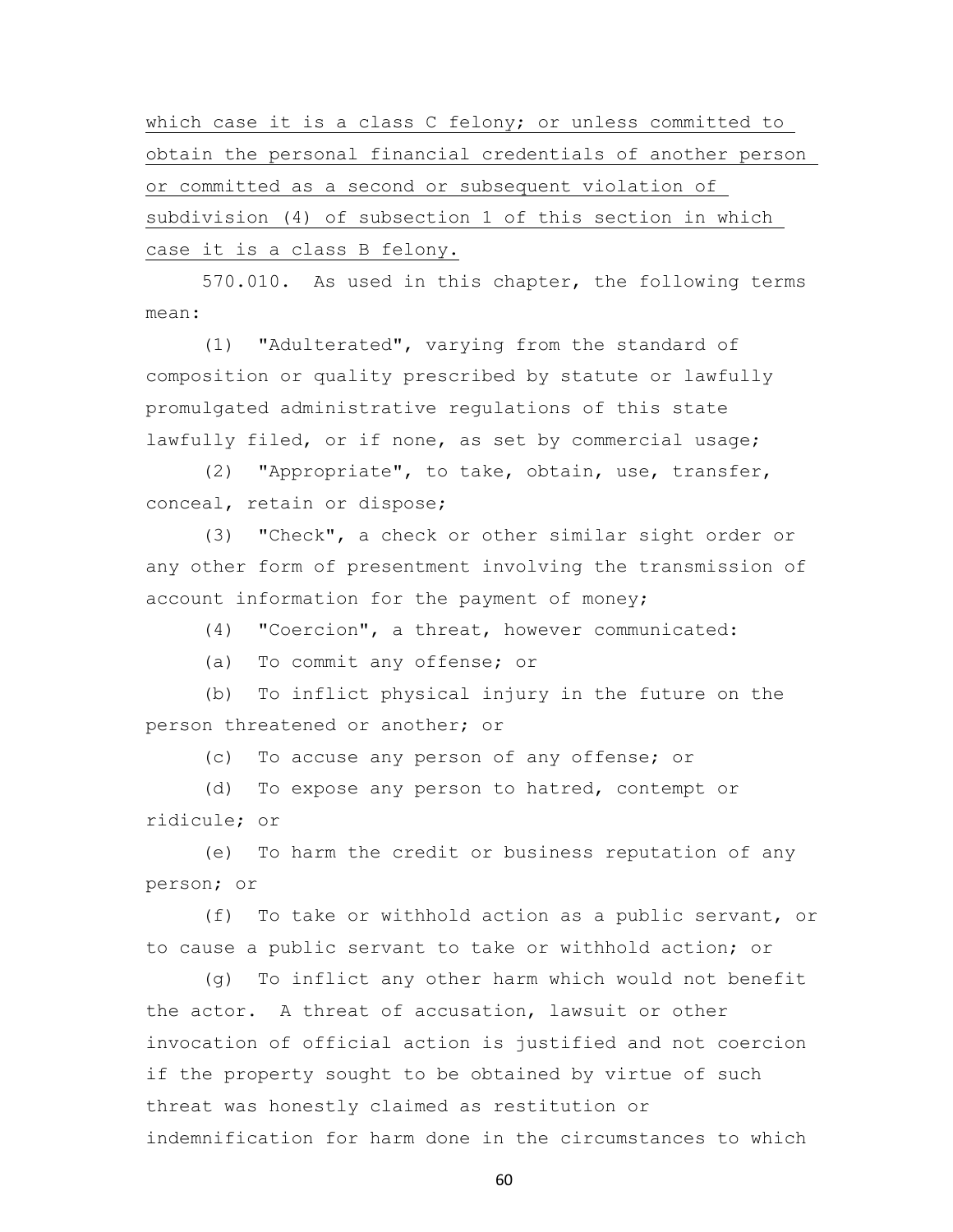the accusation, exposure, lawsuit or other official action relates, or as compensation for property or lawful service. The defendant shall have the burden of injecting the issue of justification as to any threat;

 (5) "Credit device", a writing, card, code, number or other device purporting to evidence an undertaking to pay for property or services delivered or rendered to or upon the order of a designated person or bearer;

 (6) "Dealer", a person in the business of buying and selling goods;

 (7) "Debit device", a writing, card, code, number or other device, other than a check, draft or similar paper instrument, by the use of which a person may initiate an electronic fund transfer, including but not limited to devices that enable electronic transfers of benefits to public assistance recipients;

 (8) "Deceit or deceive", making a representation which is false and which the actor does not believe to be true and upon which the victim relies, as to a matter of fact, law, value, intention or other state of mind, or concealing a material fact as to the terms of a contract or agreement. The term "deceit" does not, however, include falsity as to matters having no pecuniary significance, or puffing by statements unlikely to deceive ordinary persons in the group addressed. Deception as to the actor's intention to perform a promise shall not be inferred from the fact alone that he did not subsequently perform the promise;

(9) "Deprive":

(a) To withhold property from the owner permanently; or

 (b) To restore property only upon payment of reward or other compensation; or

 (c) To use or dispose of property in a manner that makes recovery of the property by the owner unlikely;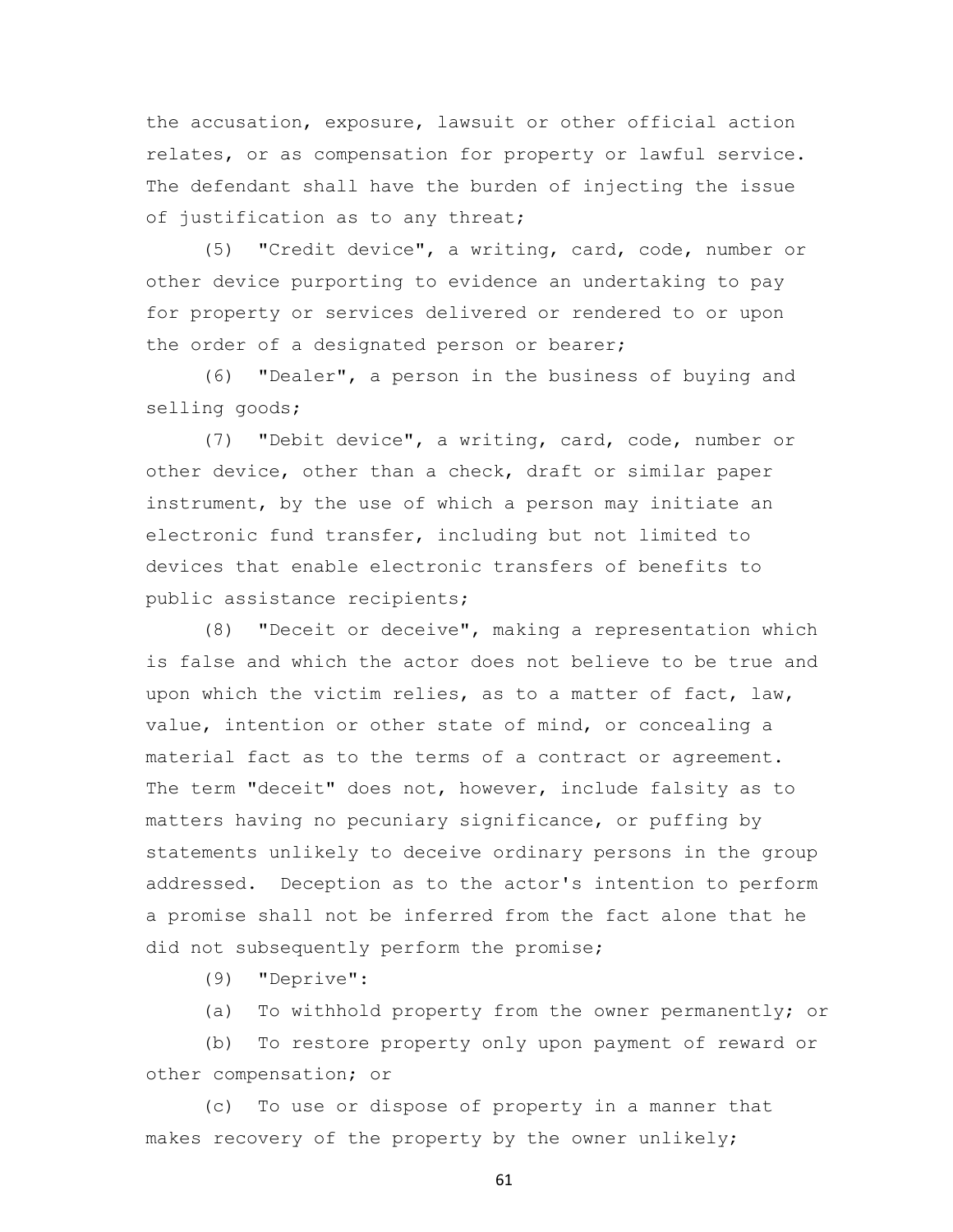(10) "Electronic benefits card" or "EBT card", a debit card used to access food stamps or cash benefits issued by the department of social services;

 (11) "Financial institution", a bank, trust company, savings and loan association, or credit union;

 (12) "Food stamps", the nutrition assistance program in Missouri that provides food and aid to low-income individuals who are in need of benefits to purchase food operated by the United States Department of Agriculture (USDA) in conjunction with the department of social services;

 (13) "Forcibly steals", a person, in the course of stealing, uses or threatens the immediate use of physical force upon another person for the purpose of:

 (a) Preventing or overcoming resistance to the taking of the property or to the retention thereof immediately after the taking; or

 (b) Compelling the owner of such property or another person to deliver up the property or to engage in other conduct which aids in the commission of the theft;

 (14) "Internet service", an interactive computer service or system or an information service, system, or access software provider that provides or enables computer access by multiple users to a computer server, and includes, but is not limited to, an information service, system, or access software provider that provides access to a network system commonly known as the internet, or any comparable system or service and also includes, but is not limited to, a world wide web page, newsgroup, message board, mailing list, or chat area on any interactive computer service or system or other online service;

 (15) "Means of identification", anything used by a person as a means to uniquely distinguish himself or herself;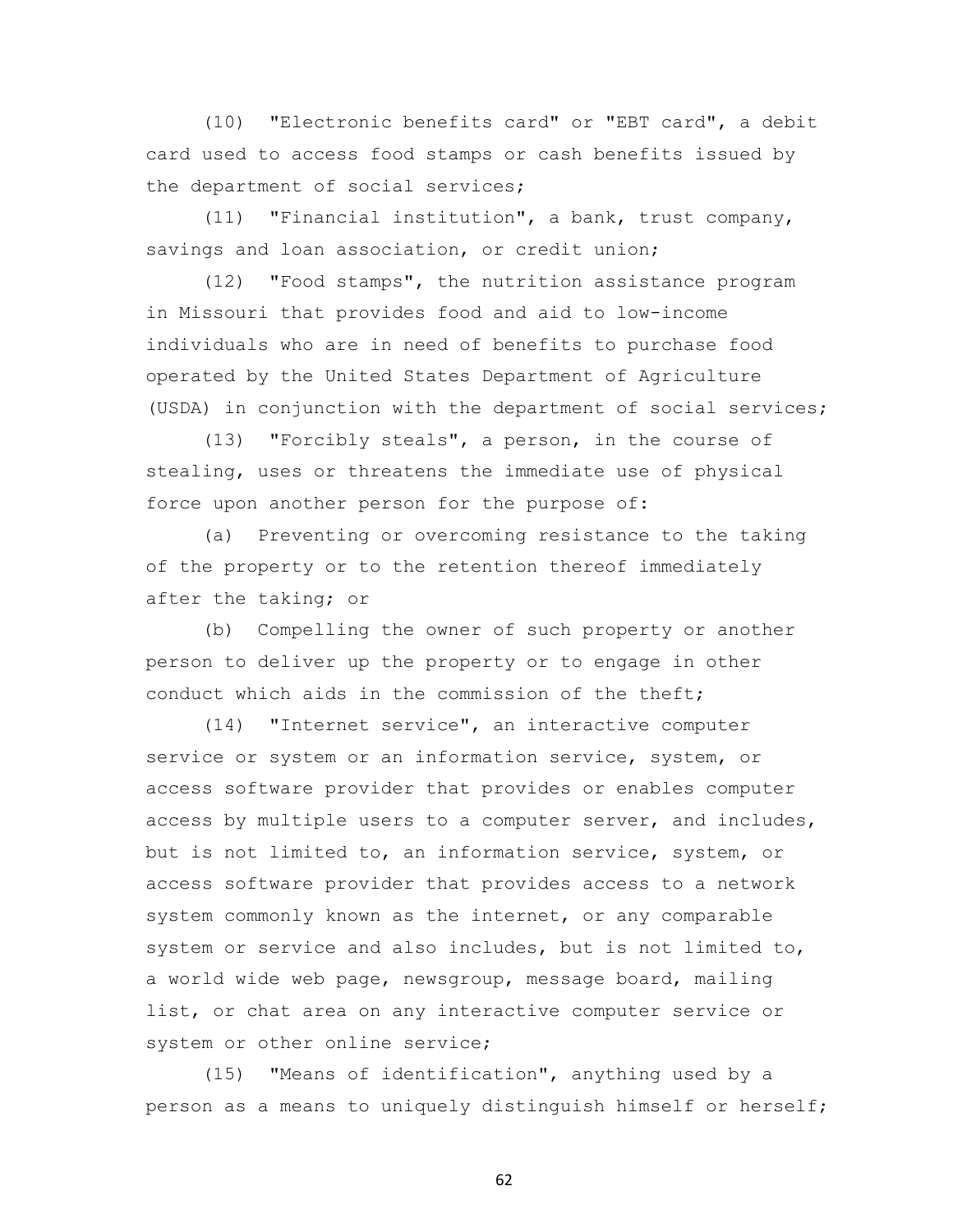(16) "Merchant", a person who deals in goods of the kind or otherwise by his or her occupation holds oneself out as having knowledge or skill peculiar to the practices or goods involved in the transaction or to whom such knowledge or skill may be attributed by his or her employment of an agent or broker or other intermediary who by his or her occupation holds oneself out as having such knowledge or skill;

 (17) "Mislabeled", varying from the standard of truth or disclosure in labeling prescribed by statute or lawfully promulgated administrative regulations of this state lawfully filed, or if none, as set by commercial usage; or represented as being another person's product, though otherwise accurately labeled as to quality and quantity;

 (18) "Pharmacy", any building, warehouse, physician's office, hospital, pharmaceutical house or other structure used in whole or in part for the sale, storage, or dispensing of any controlled substance as defined in chapter 195;

 (19) "Property", anything of value, whether real or personal, tangible or intangible, in possession or in action, and shall include but not be limited to the evidence of a debt actually executed but not delivered or issued as a valid instrument;

 (20) "Public assistance benefits", anything of value, including money, food, EBT cards, food stamps, commodities, clothing, utilities, utilities payments, shelter, drugs and medicine, materials, goods, and any service including institutional care, medical care, dental care, child care, psychiatric and psychological service, rehabilitation instruction, training, transitional assistance, or counseling, received by or paid on behalf of any person under chapters 198, 205, 207, 208, 209, and 660, or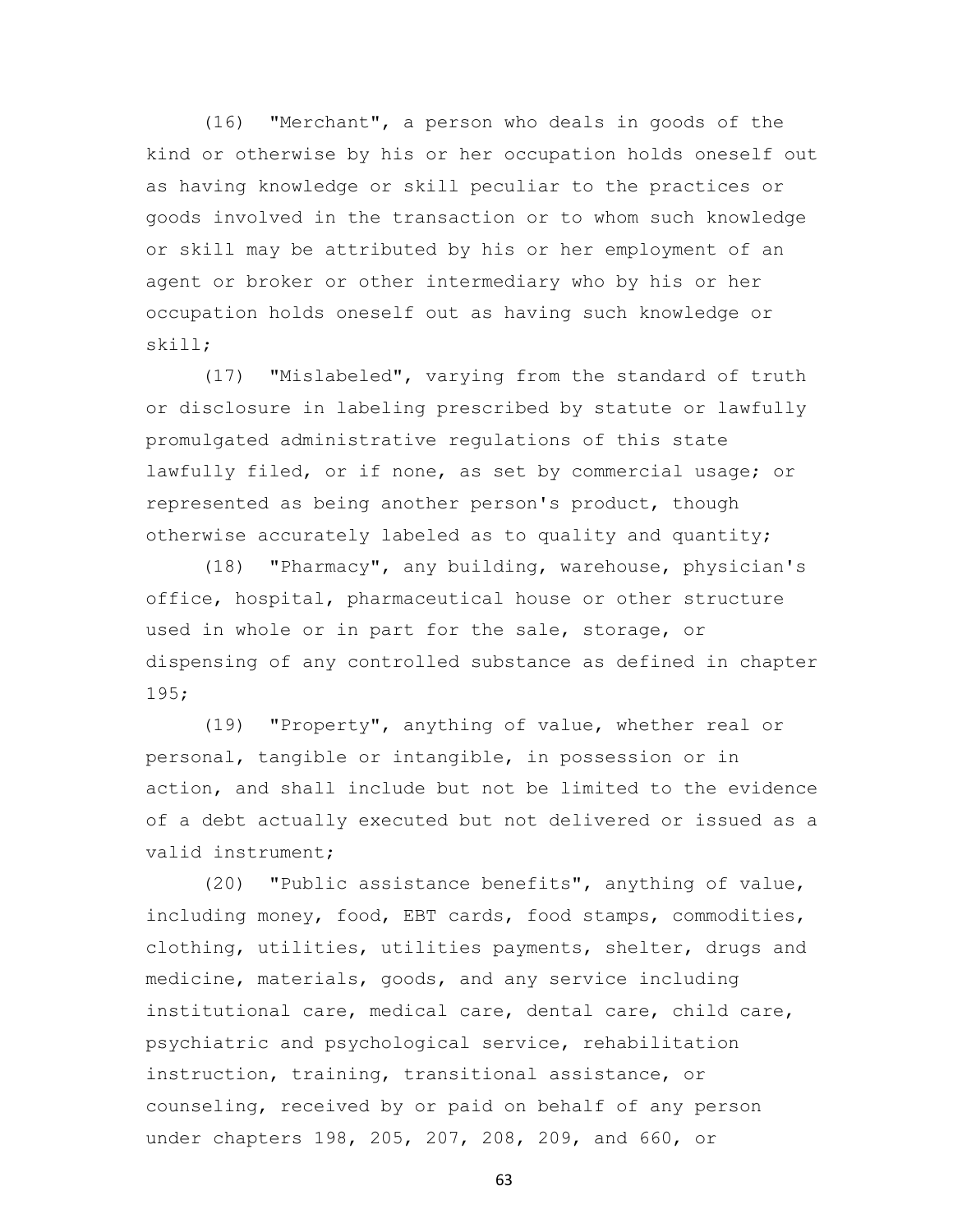benefits, programs, and services provided or administered by the Missouri department of social services or any of its divisions;

 (21) "Services" includes transportation, telephone, electricity, gas, water, or other public service, cable television service, video service, voice over internet protocol service, or internet service, accommodation in hotels, restaurants or elsewhere, admission to exhibitions and use of vehicles;

 (22) "Stealing-related offense", federal and state violations of criminal statutes against stealing, robbery, or buying or receiving stolen property and shall also include municipal ordinances against the same if the offender was either represented by counsel or knowingly waived counsel in writing and the judge accepting the plea or making the findings was a licensed attorney at the time of the court proceedings;

 (23) "Teller machine", an automated teller machine (ATM) or interactive teller machine (ITM) is a remote computer terminal owned or controlled by a financial institution or a private business that allows individuals to obtain financial services including obtaining cash, transferring or transmitting money or digital currencies, payment of bills, loading money or digital currency to a payment card or other device without physical in-person assistance from another person. "Teller machine" does not include personally owned electronic devices used to access financial services;

 **[**(23)**]** (24) "Video service", the provision of video programming provided through wireline facilities located at least in part in the public right-of-way without regard to delivery technology, including internet protocol technology whether provided as part of a tier, on demand, or a per-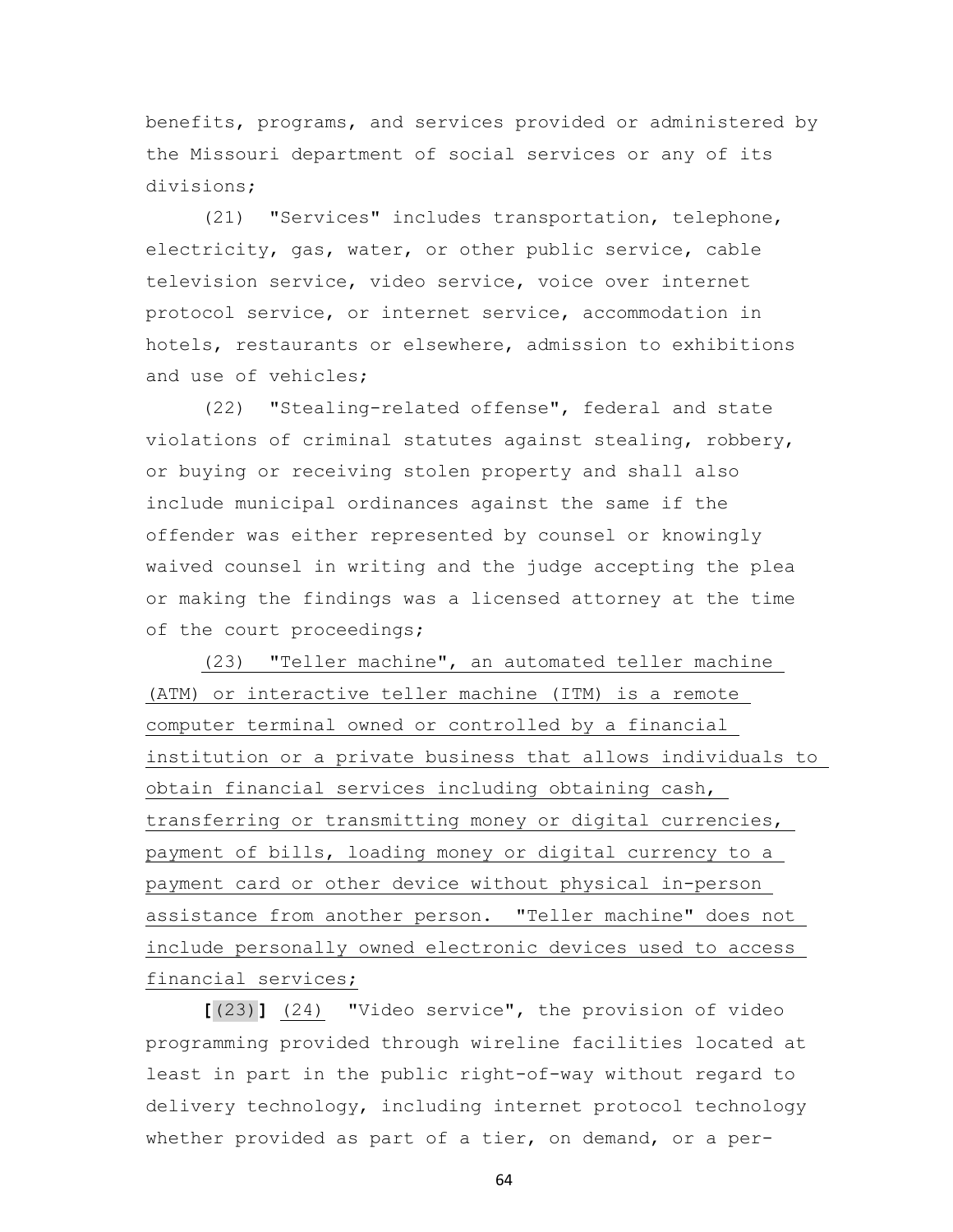channel basis. This definition includes cable service as defined by 47 U.S.C. Section 522(6), but does not include any video programming provided by a commercial mobile service provider as "commercial mobile service" is defined in 47 U.S.C. Section 332(d), or any video programming provided solely as part of and via a service that enables users to access content, information, electronic mail, or other services offered over the public internet, and includes microwave television transmission, from a multipoint distribution service not capable of reception by conventional television receivers without the use of special equipment;

 **[**(24)**]** (25) "Voice over internet protocol service", a service that:

(a) Enables real-time, two-way voice communication;

 (b) Requires a broadband connection from the user's location;

 (c) Requires internet protocol-compatible customer premises equipment; and

 (d) Permits users generally to receive calls that originate on the public switched telephone network and to terminate calls to the public switched telephone network;

 **[**(25)**]** (26) "Writing" includes printing, any other method of recording information, money, coins, negotiable instruments, tokens, stamps, seals, credit cards, badges, trademarks and any other symbols of value, right, privilege or identification.

 570.030. 1. A person commits the offense of stealing if he or she:

 (1) Appropriates property or services of another with the purpose to deprive him or her thereof, either without his or her consent or by means of deceit or coercion;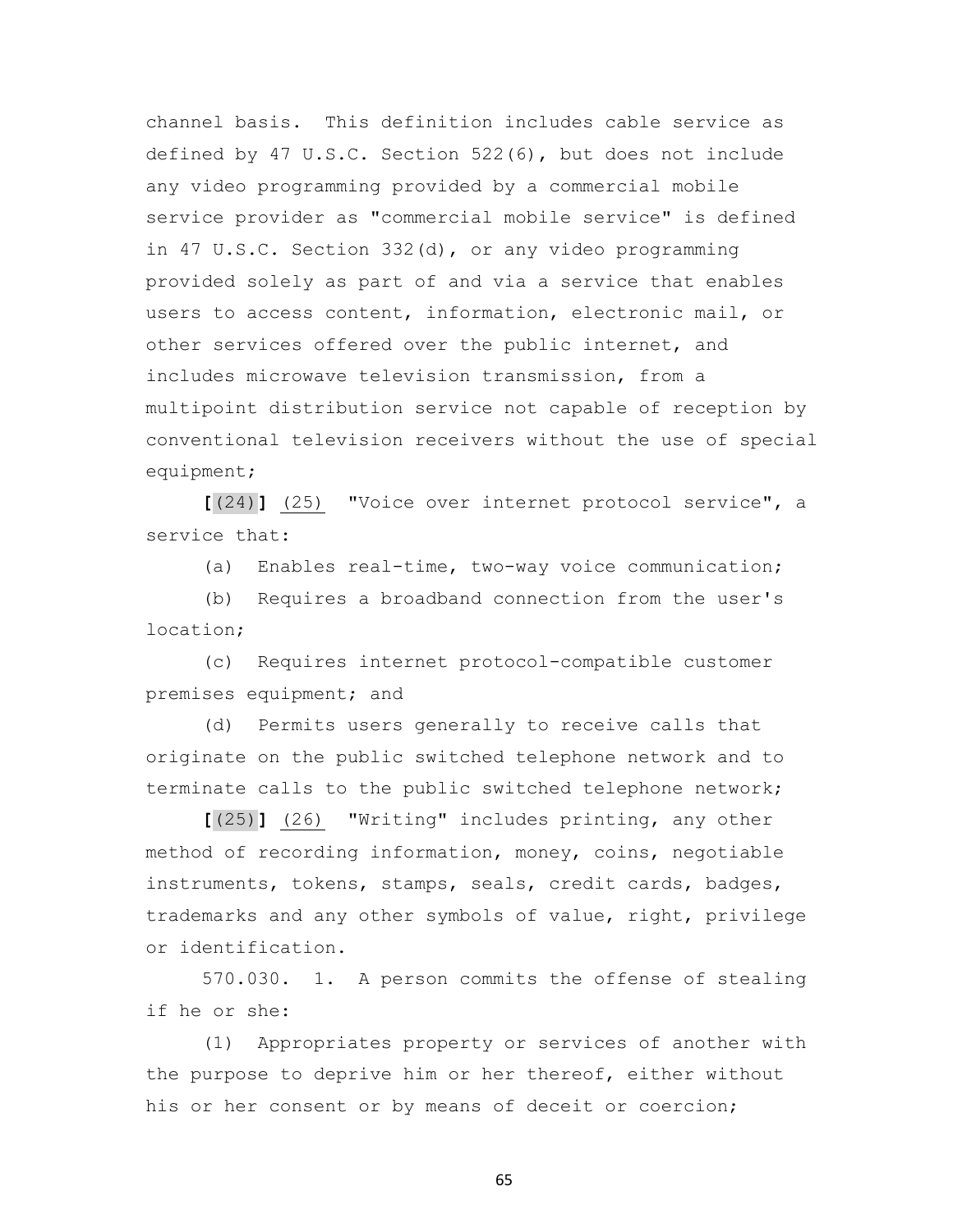(2) Attempts to appropriate anhydrous ammonia or liquid nitrogen of another with the purpose to deprive him or her thereof, either without his or her consent or by means of deceit or coercion; or

 (3) For the purpose of depriving the owner of a lawful interest therein, receives, retains or disposes of property of another knowing that it has been stolen, or believing that it has been stolen.

 2. The offense of stealing is a class A felony if the property appropriated consists of any of the following containing any amount of anhydrous ammonia: a tank truck, tank trailer, rail tank car, bulk storage tank, field nurse, field tank or field applicator.

3. The offense of stealing is a class B felony if:

 (1) The property appropriated or attempted to be appropriated consists of any amount of anhydrous ammonia or liquid nitrogen;

 (2) The property consists of any animal considered livestock as the term livestock is defined in section 144.010, or any captive wildlife held under permit issued by the conservation commission, and the value of the animal or animals appropriated exceeds three thousand dollars and that person has previously been found guilty of appropriating any animal considered livestock or captive wildlife held under permit issued by the conservation commission. Notwithstanding any provision of law to the contrary, such person shall serve a minimum prison term of not less than eighty percent of his or her sentence before he or she is eligible for probation, parole, conditional release, or

 (3) A person appropriates property consisting of a motor vehicle, watercraft, or aircraft, and that person has previously been found guilty of two stealing-related

other early release by the department of corrections;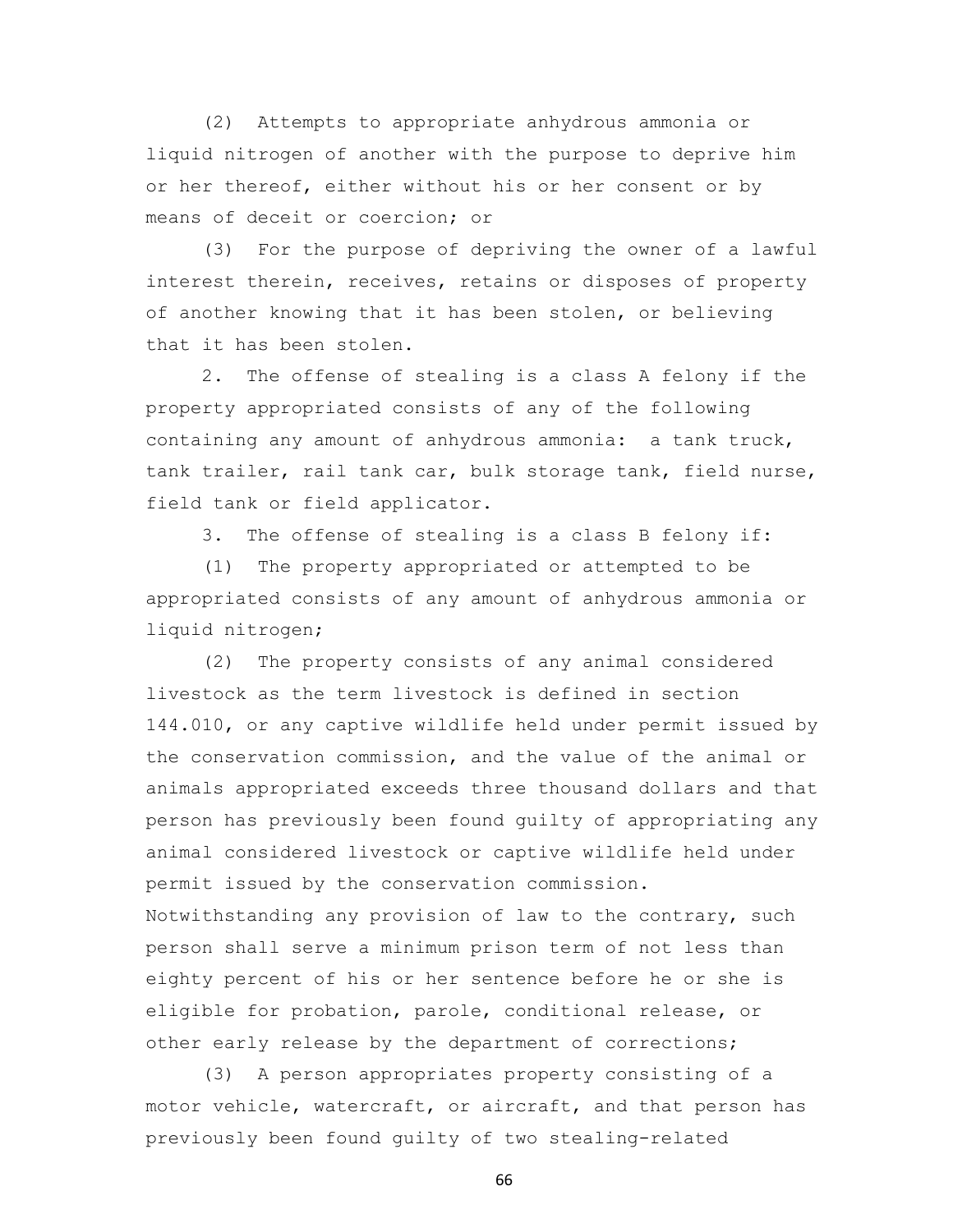offenses committed on two separate occasions where such offenses occurred within ten years of the date of occurrence of the present offense;

 (4) The property appropriated or attempted to be appropriated consists of any animal considered livestock as the term is defined in section 144.010 if the value of the livestock exceeds ten thousand dollars; or

 (5) The property appropriated or attempted to be appropriated is owned by or in the custody of a financial institution and the property is taken or attempted to be taken physically from an individual person to deprive the owner or custodian of the property.

 4. The offense of stealing is a class C felony if the value of the property or services appropriated is twentyfive thousand dollars or more or the property is a teller machine or the contents of a teller machine including cash regardless of the value or amount.

5. The offense of stealing is a class D felony if:

 (1) The value of the property or services appropriated is seven hundred fifty dollars or more;

 (2) The offender physically takes the property appropriated from the person of the victim; or

(3) The property appropriated consists of:

(a) Any motor vehicle, watercraft or aircraft;

 (b) Any will or unrecorded deed affecting real property;

 (c) Any credit device, debit device or letter of credit;

(d) Any firearms;

(e) Any explosive weapon as defined in section 571.010;

 (f) Any United States national flag designed, intended and used for display on buildings or stationary flagstaffs in the open;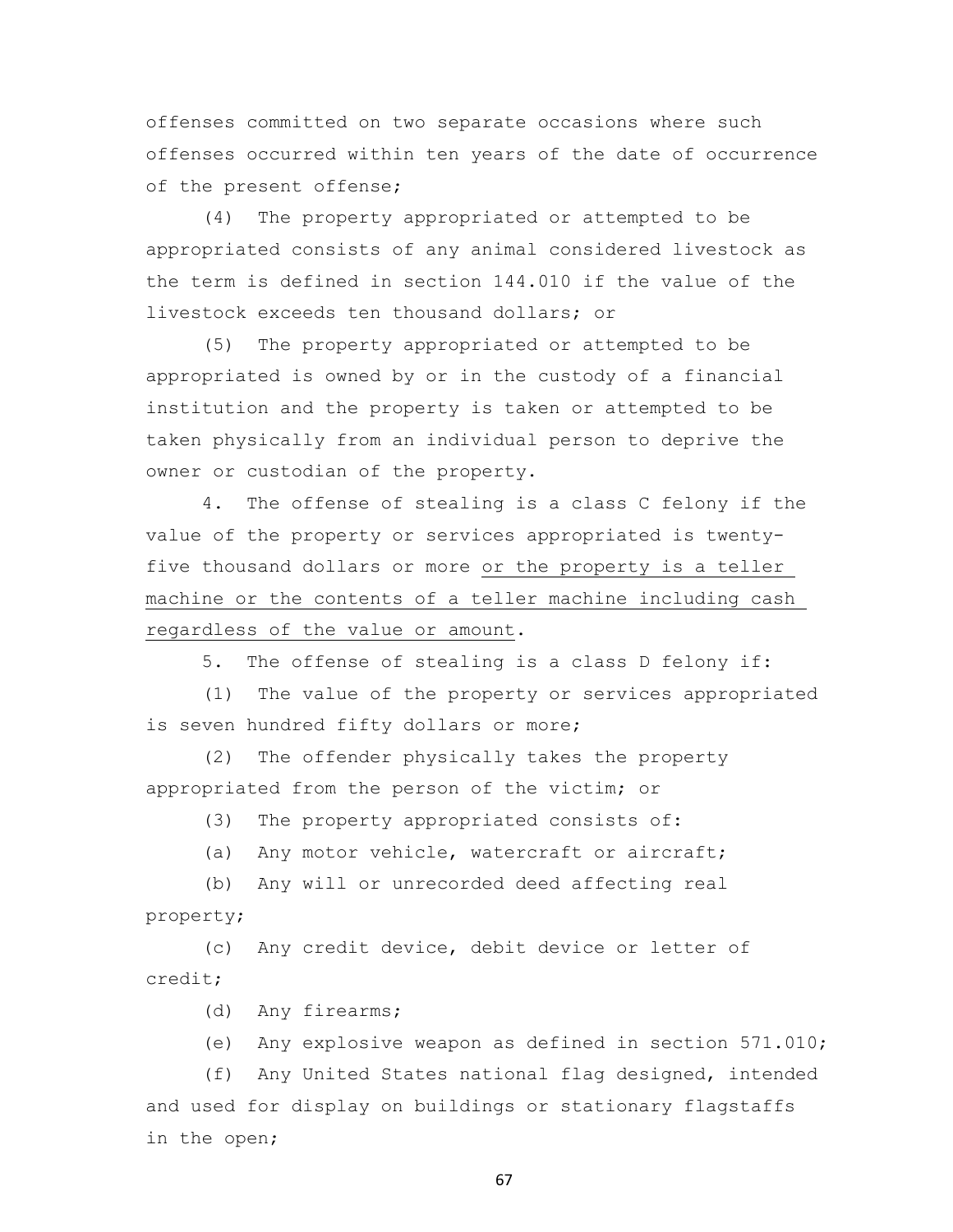(g) Any original copy of an act, bill or resolution, introduced or acted upon by the legislature of the state of Missouri;

 (h) Any pleading, notice, judgment or any other record or entry of any court of this state, any other state or of the United States;

 (i) Any book of registration or list of voters required by chapter 115;

 (j) Any animal considered livestock as that term is defined in section 144.010;

 (k) Any live fish raised for commercial sale with a value of seventy-five dollars or more;

 (l) Any captive wildlife held under permit issued by the conservation commission;

 (m) Any controlled substance as defined by section 195.010;

(n) Ammonium nitrate;

 (o) Any wire, electrical transformer, or metallic wire associated with transmitting telecommunications, video, internet, or voice over internet protocol service, or any other device or pipe that is associated with conducting electricity or transporting natural gas or other combustible fuels; or

 (p) Any material appropriated with the intent to use such material to manufacture, compound, produce, prepare, test or analyze amphetamine or methamphetamine or any of their analogues.

6. The offense of stealing is a class E felony if:

(1) The property appropriated is an animal;

(2) The property is a catalytic converter; or

 (3) A person has previously been found guilty of three stealing-related offenses committed on three separate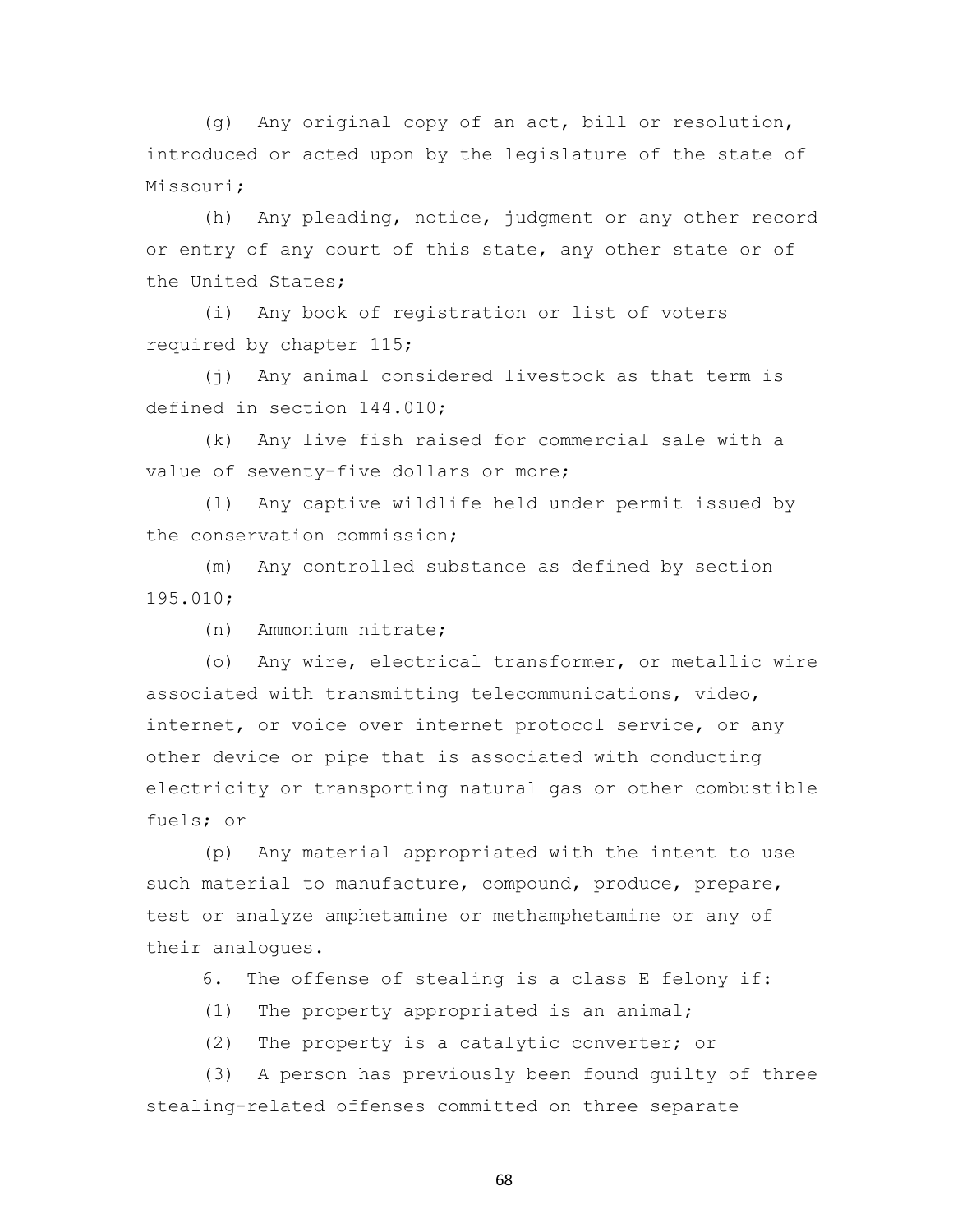occasions where such offenses occurred within ten years of the date of occurrence of the present offense.

 7. The offense of stealing is a class D misdemeanor if the property is not of a type listed in subsection 2, 3, 5, or 6 of this section, the property appropriated has a value of less than one hundred fifty dollars, and the person has no previous findings of guilt for a stealing-related offense.

 8. The offense of stealing is a class A misdemeanor if no other penalty is specified in this section.

 9. If a violation of this section is subject to enhanced punishment based on prior findings of guilt, such findings of guilt shall be pleaded and proven in the same manner as required by section 558.021.

 10. The appropriation of any property or services of a type listed in subsection 2, 3, 5, or 6 of this section or of a value of seven hundred fifty dollars or more may be considered a separate felony and may be charged in separate counts.

 11. The value of property or services appropriated pursuant to one scheme or course of conduct, whether from the same or several owners and whether at the same or different times, constitutes a single criminal episode and may be aggregated in determining the grade of the offense, except as set forth in subsection 10 of this section.

 574.105. 1. As used in this section, the following terms mean:

 (1) "Conducts", initiating, concluding or participating in initiating or concluding a transaction;

 (2) "Criminal activity", any act or activity constituting an offense punishable as a felony pursuant to the laws of Missouri or the United States;

 (3) **[**"Currency", currency and coin of the United States;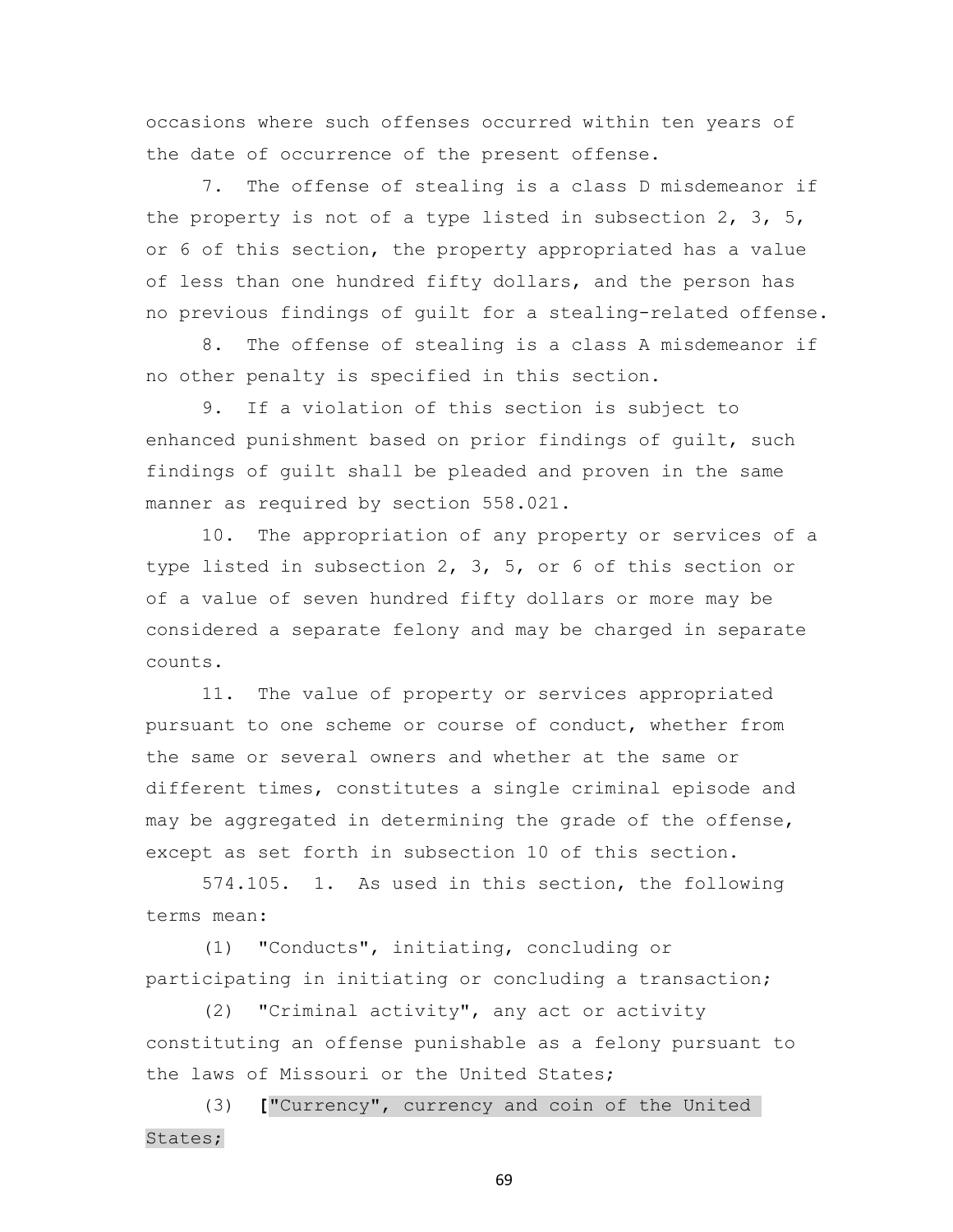(4) "Currency transaction", a transaction involving the physical transfer of currency from one person to another. A transaction which is a transfer of funds by means of bank check, bank draft, wire transfer or other written order, and which does not include the physical transfer of currency is not a currency transaction**]** "Cryptocurrency", a digital currency in which transactions are verified and records are maintained by a decentralized system using cryptography;

(4) "Financial transaction", a transaction:

(a) Involving:

 a. The movement of funds by wire or other means, including blockchain;

b. One or more monetary instruments; or

 c. The transfer of title to any real property, vehicle, vessel, or aircraft; or

 (b) Involving the use of a financial institution as defined under 31 U.S.C. Section 5312, as amended;

(5) "Monetary instruments":

 (a) Currency and coin of the United States or of any other country, cryptocurrency, travelers' checks, personal checks, bank checks, bank wires, or money orders; or

 (b) Investment securities or negotiable instruments, in bearer form or otherwise in such form that title thereto passes upon delivery;

 **[**(5)**]** (6) "Person", natural persons, partnerships, trusts, estates, associations, corporations and all entities cognizable as legal personalities;

 (7) "Transaction", a purchase, sale, loan, pledge, gift, transfer, delivery, or other disposition, and with respect to a financial institution includes a deposit; withdrawal; transfer between accounts; exchange of currency; loan; extension of credit; purchase or sale of any stock,